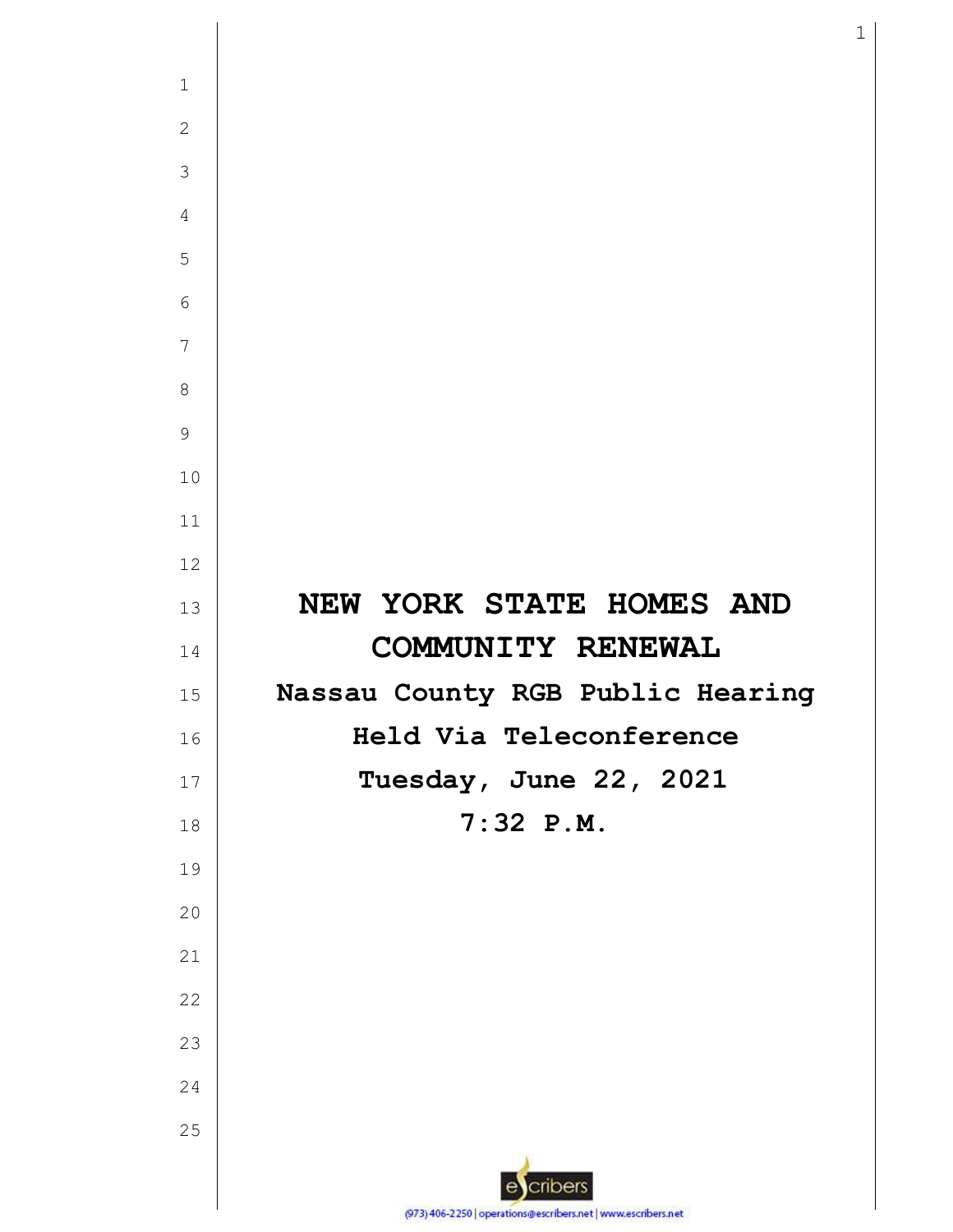1

#### [START RECORDING]

2 3 4 5 MR. MICHAEL MILLER: Good evening, ladies and gentlemen. Welcome to the presentation hearing of the Nassau County Rent Guidelines Board. I'd like to go ahead and introduce the members.

6 7 8 But just before doing that, there is a statement that needs to be read into the minutes. I'm going to turn over to counsel briefly.

#### 9 Go ahead.

10 11 12 13 14 15 16 17 18 19  $20$ 21 MR. JAMES FERRARA: This is James Ferrara. In response to the Governor's directive to take every effort to keep New Yorkers safe and mitigate the spread of COVID-19, and pursuant to Executive Order 202-1 and its updates, which allows for the suspension of the open public meetings law, the Nassau County Rent Guidelines Board will be conducting public hearings to determine the guideline rates of rent adjustments for housing accommodations within its jurisdiction subject to the Emergency Tenant Protection Act of 1974 for leases commencing between October 1st, 2021 and September 30th, 2022, via Zoom video teleconference.

22 23 24 25 Please note that all meetings will be livestreamed via YouTube, starting at the designated time of the meeting. Instructions for members of the public to simultaneously listen to the hearings are posted on DHCRs



2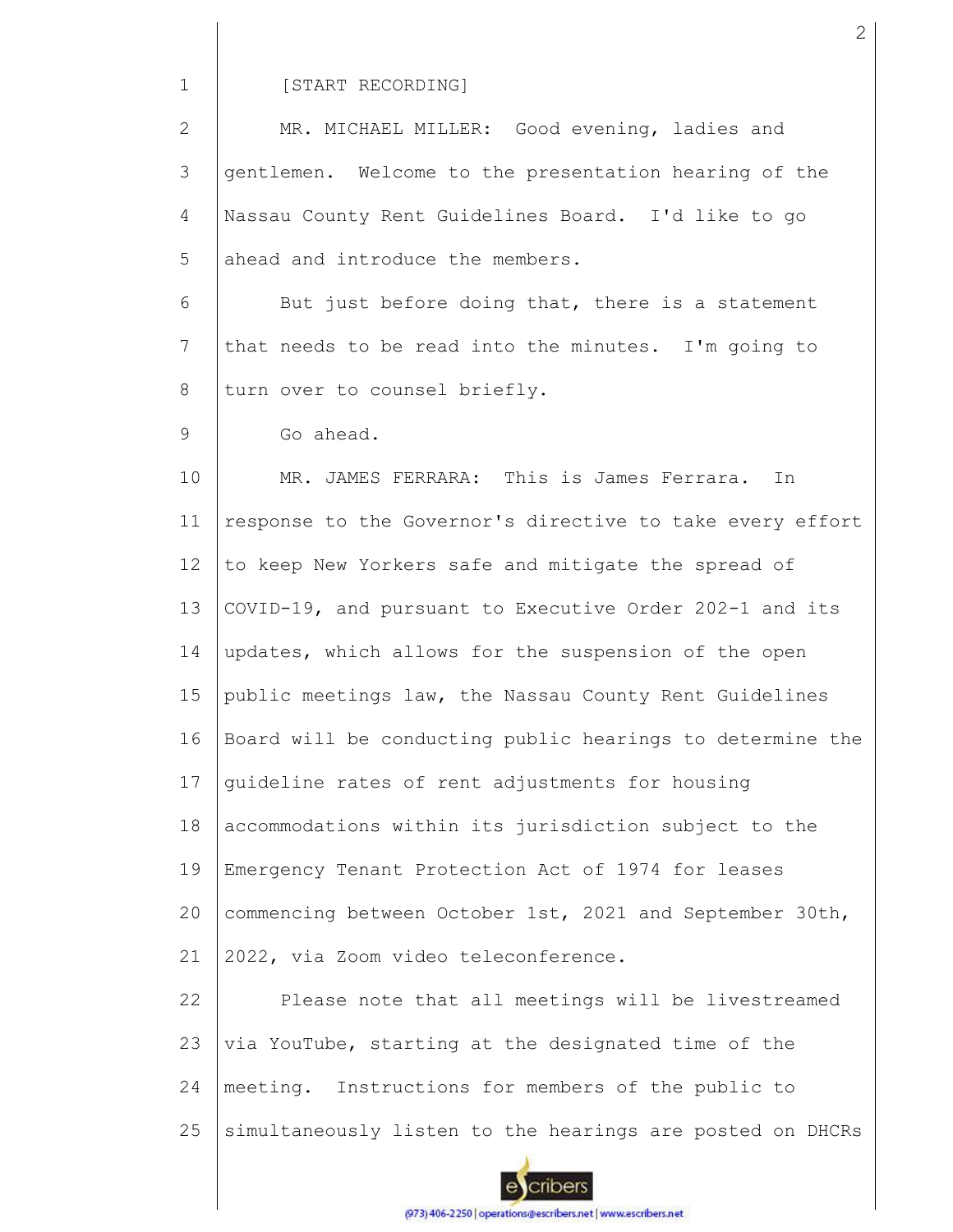1 2 3 4 website for the Office of Rent Administration, under the public hearings section, prior to the hearings. The hearings will also later be transcribed, and the public will have the ability to view the transcript.

5 6 7 8 9 The YouTube livestream can be viewed on the Nassau County Rent Guidelines Board YouTube channel. All live meetings will be recorded and will remain on the Nassau County Rent Guideline Board YouTube channel for future viewing.

10 11 12 MR. MILLER: Thank you. Members of the board, I'd like you to introduce yourselves in an alphabetical order.

13 14 MS. JEANNETTA ALEXANDER: Good evening. Jeannetta Alexander, public member.

15 16 17 18 MR. ANDREW M. COHEN: Andy Cohen, landlord member. MR. GARRETT L. GRAY: Garrett Gray, public member. MS. CATHRYN HARRIS-MARCHESI: Cathryn Harris-Marchesi, tenant member.

19 MR. ADAM MAHONEY: Adam Mahoney, public member.

20 MR. MILLER: Martin?

21 22 UNIDENTIFIED SPEAKER: He's muted. You're muted, Marty.

23 24 25 MR. BARRY STEIN: Barry Stein, landlord member. MR. MARTIN MELKONIAN: Marty Melkonian, public member. Sorry.

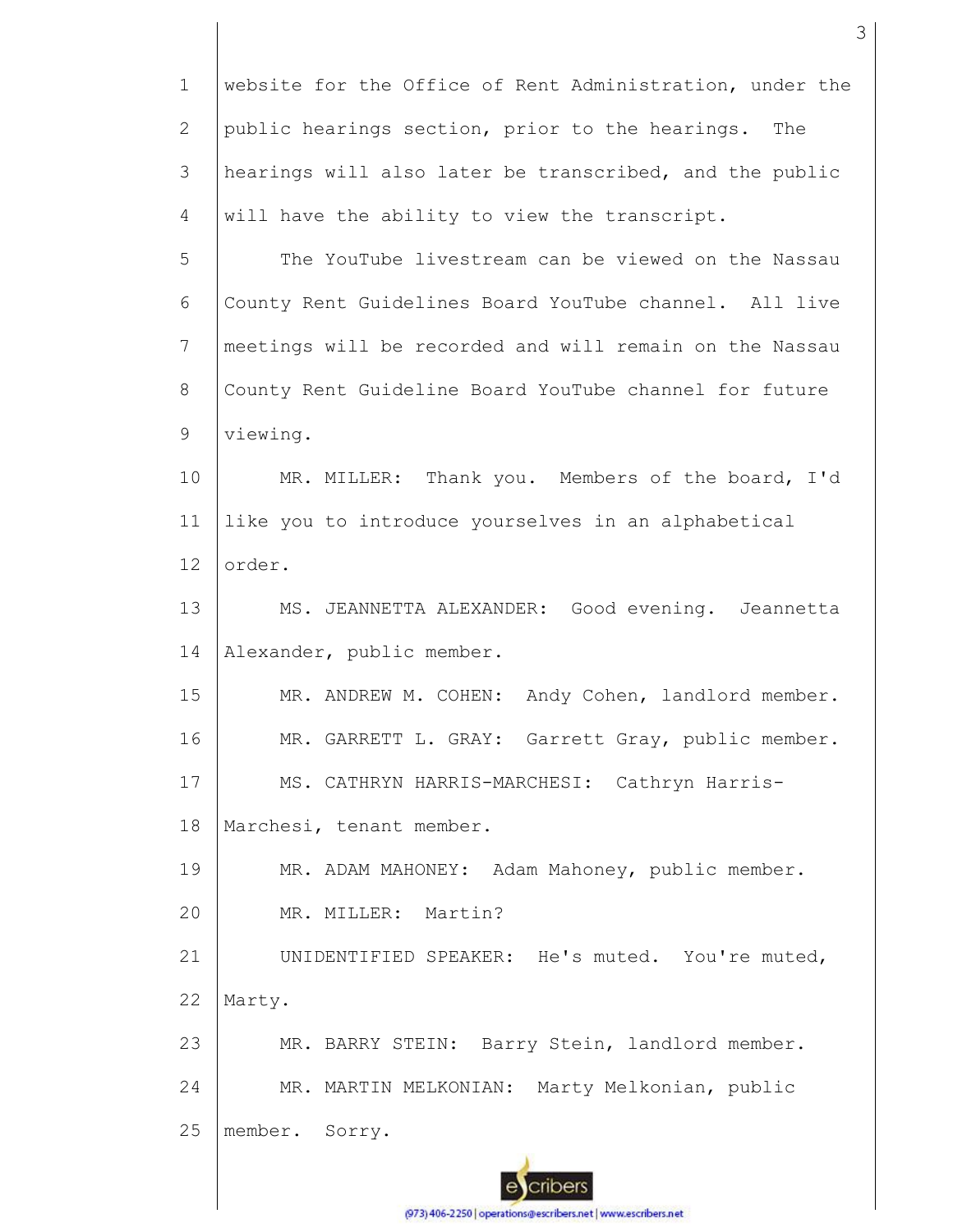1 2 3 4 5 6 7 8 9 10 11 12 13 14 15 16 17 18 19 20 21 22 23 24 25 MR. ROBERT RYCHLOWSKI: Robert Rychlowski, tenant member. MR. MILLER: My name is Mike Miller, and I'm a public member. We'll turn over to DHCR. Go ahead, please. MR. FERRARA: This James Ferrara, associate counsel. MR. MICHAEL GUTTENTAG: Michael Guttentag, senior attorney. MR. GUY ALBA: Guy Alba, assistant commissioner. MR. MICHAEL LANGIULLI: Mike Langiulli, research and analysis unit. MR. MILLER: Thank you very much. Members of the board, have you had a chance to review the minutes for the last meeting? MR. GRAY: Yes. MR. MILLER: Do I have a motion for acceptance? MR. GRAY: So moved. MR. MILLER: Garrett. MS. HARRIS-MARCHESI: Second. MR. MILLER: Cathryn seconded. All in favor? Aye, raise your hands for the camera. (Indiscernible). Thank you very much. All right, folks. We're going to move right into the presentation section. Do we have -- we do have some written statements, or we're going to have open

4

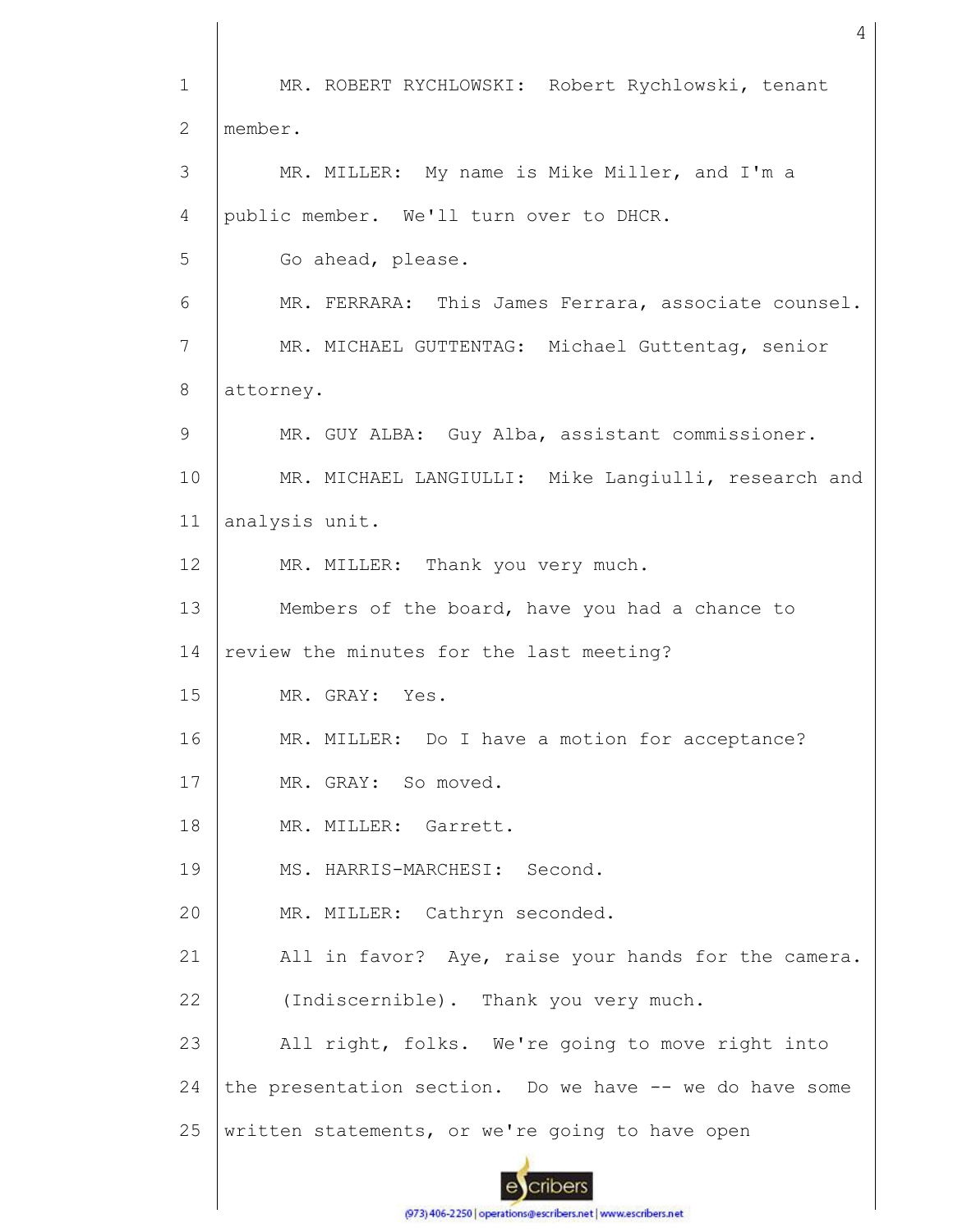| $\mathbf{1}$ | testimony.                                               |
|--------------|----------------------------------------------------------|
| 2            | Go ahead. I'll turn back over to you.                    |
| 3            | MR. FERRARA: Yes, we have our first speaker. It's        |
| 4            | Mr. Richard Rush.                                        |
| 5            | MR. MILLER: Mr. Rush, good evening. Go ahead, sir.       |
| 6            | MR. GUTTENTAG: I'm promoting him now.                    |
| 7            | Mr. Rush?                                                |
| 8            | MR. RICHARD RUSH: Hello. Can I be heard, Mr.             |
| 9            | Guttentag?                                               |
| 10           | MR. GUTTENTAG: Yes. Let's see. I do not see you          |
| 11           | yet. I unpinned you. Okay. Let's --                      |
| 12           | MR. RUSH: Thank you.                                     |
| 13           | MR. GUTTENTAG: There you go.                             |
| 14           | MR. RUSH: Okay.                                          |
| 15           | MR. GUTTENTAG: Perfect.                                  |
| 16           | MR. RUSH: Good evening, Chairman Miller, and             |
| 17           | members of the board. The prior year and a half was      |
| 18           | difficult for everyone, tenants and landlords alike.     |
| 19           | Thankfully, we are clearly emerging from the depths of   |
| 20           | the COVID pandemic, both in terms of health and the      |
| 21           | economy.                                                 |
| 22           | Last year, the board enacted zero and zero               |
| 23           | guidelines, and as our nation's economy improves, it's   |
| 24           | time to consider what needs to be done for next year.    |
| 25           | Increases are in order for the quidelines that will take |
|              |                                                          |
|              |                                                          |

5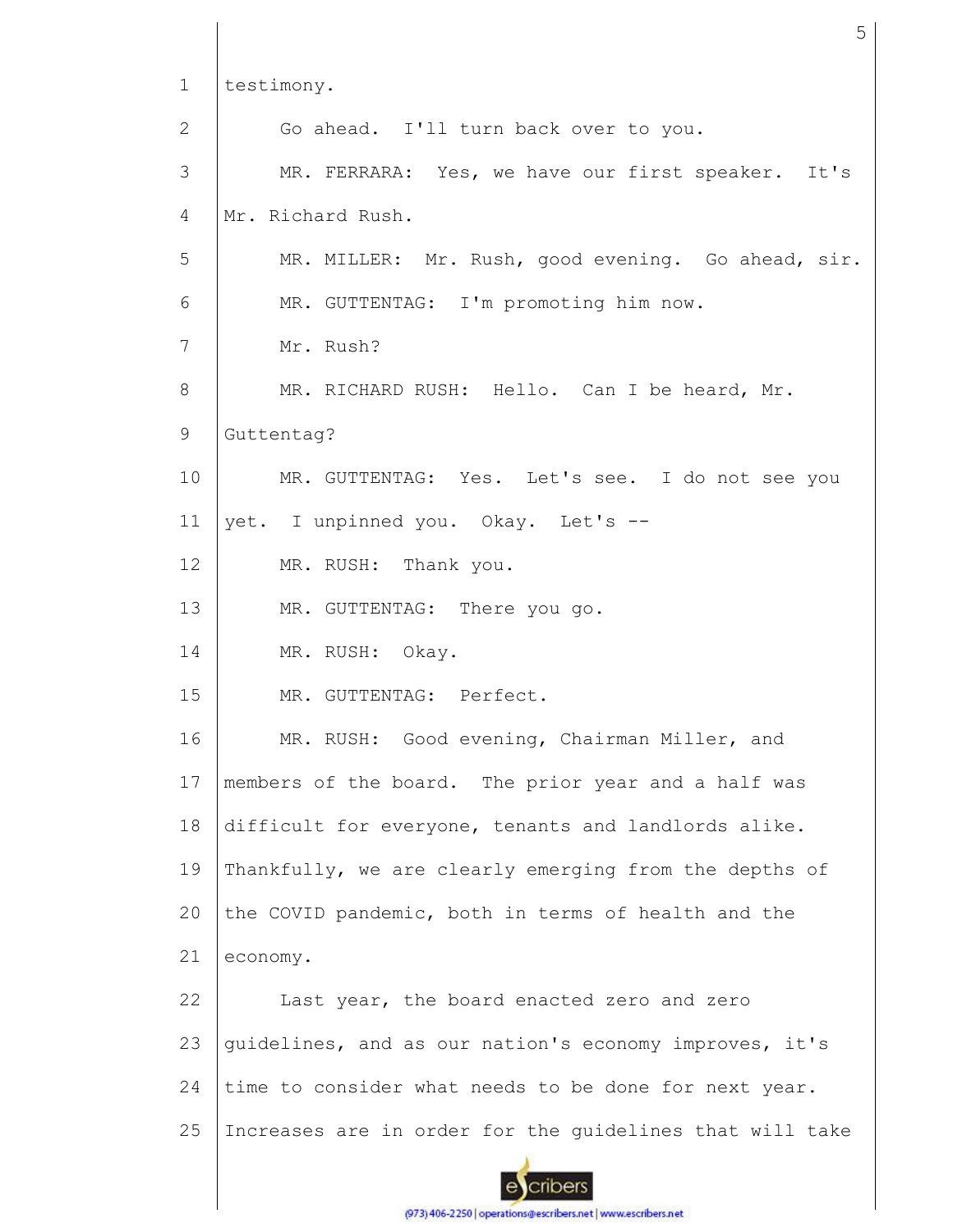1 2 effect in a little over three months from now, in October.

3 4 5 6 7 8 9 10 11 12 13 14 15 16 17 Tenants benefitted tremendously from no increases last year, while for landlords, this served as an added burden to an already challenging year. Many rents were not paid, there was a lull in renting vacant apartments, and there were no real increases in nonstabilized apartments. Landlords also were saddled with increased cleaning expenses due to trying to keep their buildings safe for all residents. The big -- the big economic news during the past several months is the rise in inflation rates, the likes of which we have not seen for a long time in this country. The DHCR survey shows that rent specifically, not overall income, but rent, is down two-tenths of a percent. While perhaps not a significant number, it

18 19 20 21 22 still shows that the Housing Stability and Tenant Protection Act of 2019, or the HSTPA, is succeeding in what it was designed to do, lower rents, following its first full year in operation. We can expect more of this in the future.

23 24 25 Accordingly, so now it's time for the Board to demonstrate more even-handedness in its difficult task of balancing the needs of tenants and landlords. This year,

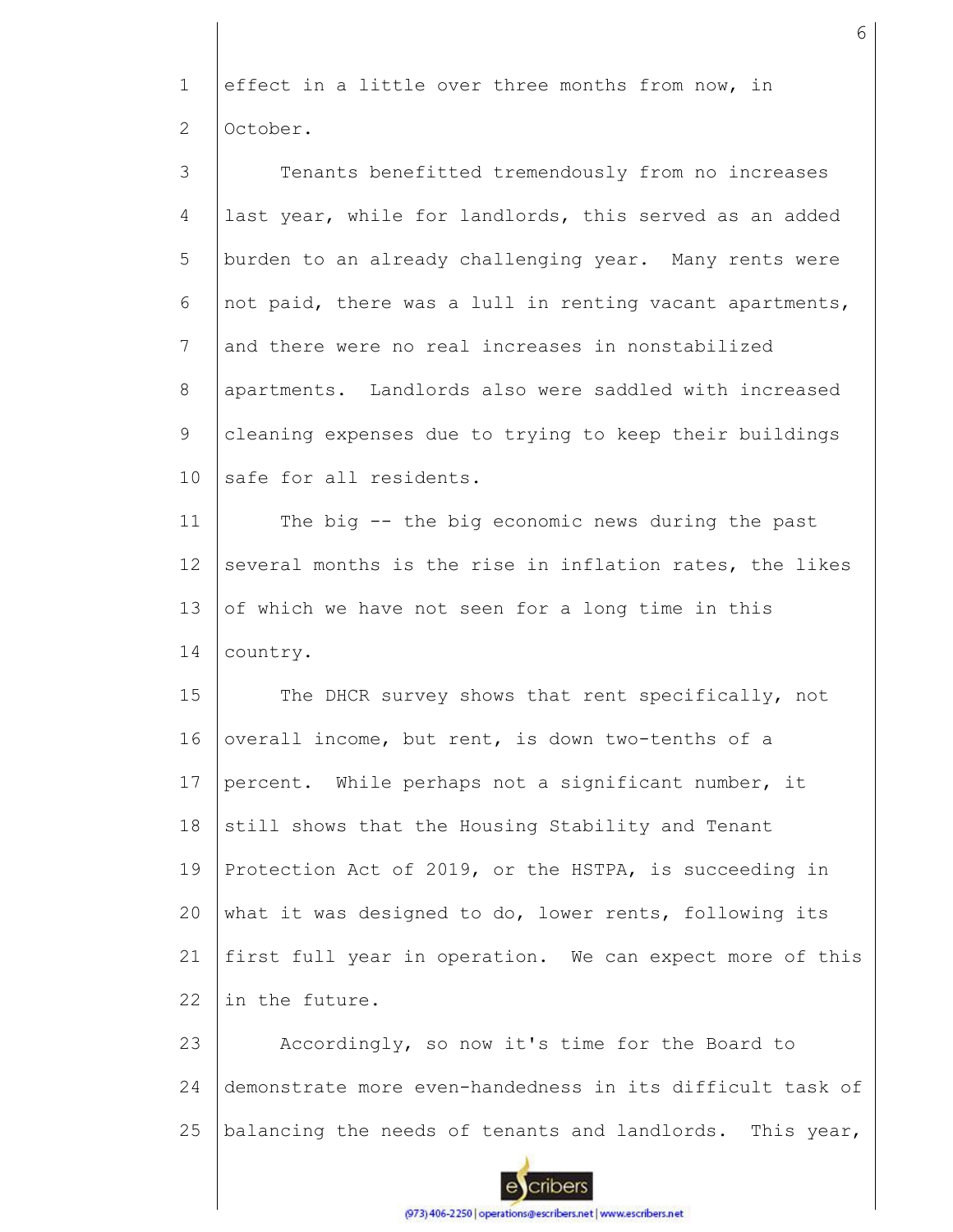1 there must be a raise.

2 3 4 5 6 7 8 9 10 11 If you are following the news these days, you have no doubt heard about this rise in inflation. The New York Post article entitled Inflation Worries Soar, with 85 percent of Americans are more concerned from today's paper. The article cites a Harvard CAPS/Harris poll which reports that 45 percent of people surveyed said they were very concerned about inflation. The article goes on to say, "The Labor Department's consumer price index showed that inflation has risen five percent since last May, a 13-year high."

12 13 14 15 16 17 18 19 20 21 22 23 24 Landlords fully expect this inflation explosion to negatively impact our expenses and cause them to rise. Concerned some of the most major expenses, all indications are that they will be increasing. Real estate taxes are our biggest expense. A March 24, 2021 Newsday article entitled, Long Island School Property Taxes Projected to Rise an Average of 1.8 Percent, this article indicates that there will be an increase. While it may not be as big of an increase in past years, it is still an increase, and when a building's largest expense goes up that much without being able to raise rents, no matter how modest they may be, it squeezes cash flow.

25



Based on my experience with insurance renewals this

(973) 406-2250 | operations@escribers.net | www.escribers.net

7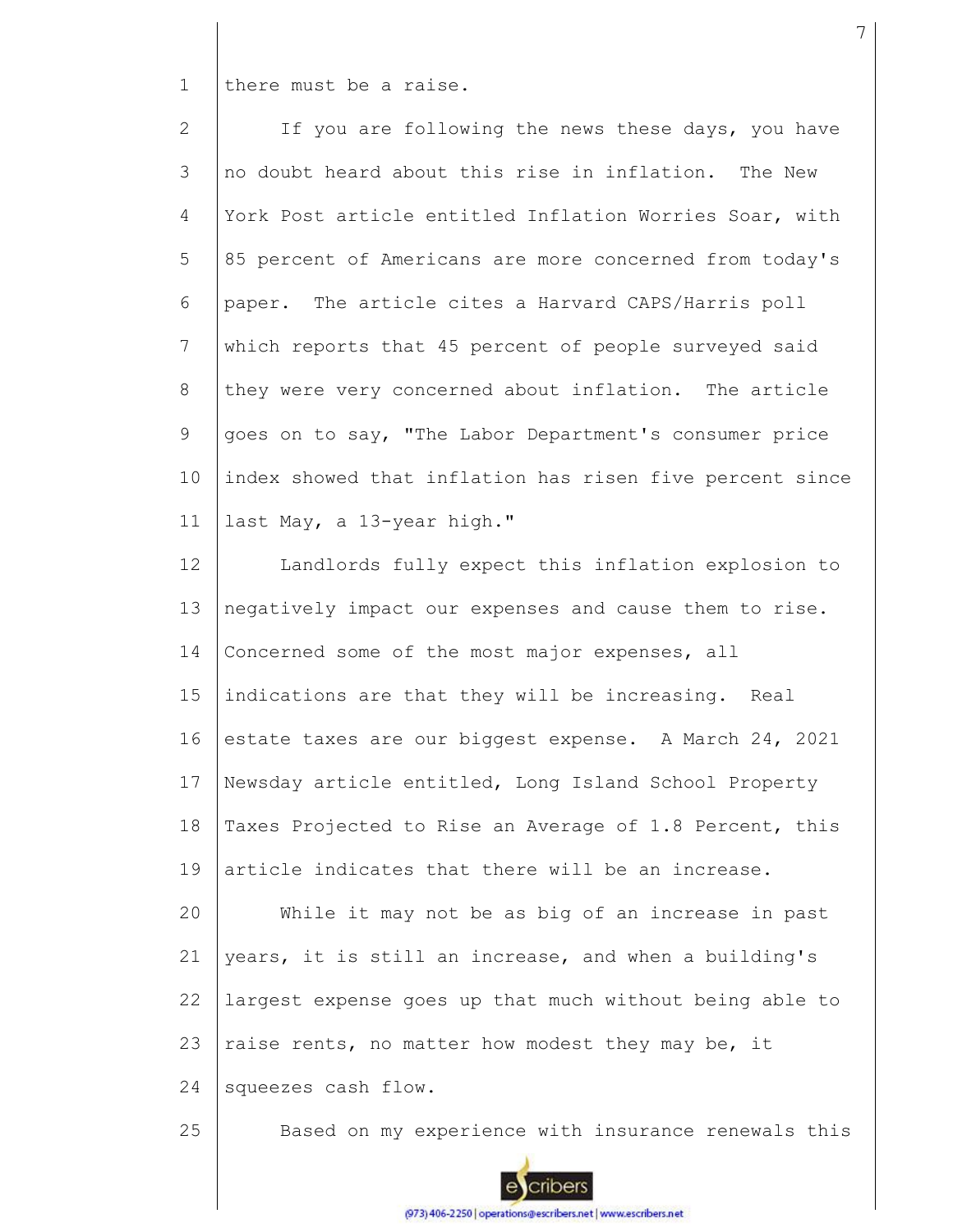1 2 3 4 5 6 7 8 9 10 11 12 13 14 15 16 17 18 19 20 21 22 23 24 25 year, I've been -- I have been advised by many insurance brokers that I deal with that the market is hardening, and to expect high, single-digit increases in the range of five to nine percent. In several buildings where I've renewed insurance already, this has been borne out. We also all know that the price of oil and gas are increasing quickly. This impacts many expenses landlords face, including heating costs, and costs of just about everything else included in repairs and supplies. I know that every year, I beat the drum of concern about two-year leases, because there is no rent increase in year two of the lease, when expenses do typically rise. This year in particular, this will have a worse impact than usual. Now I'm talking about last year's guidelines. So tenants who took a two-year lease last year will get no rent increase this year when their leases renew in the second term. This will be the case in this high inflation environment I was just discussing a minute ago. They are unfairly benefiting from that ill-advised guideline. The two-year guideline should be fair. I also want to make sure -- I also want to ask the Board to make sure it authorizes the guideline it puts into effect to apply to vacancy leases. This is something called for under the new rent laws. Without

8

cribers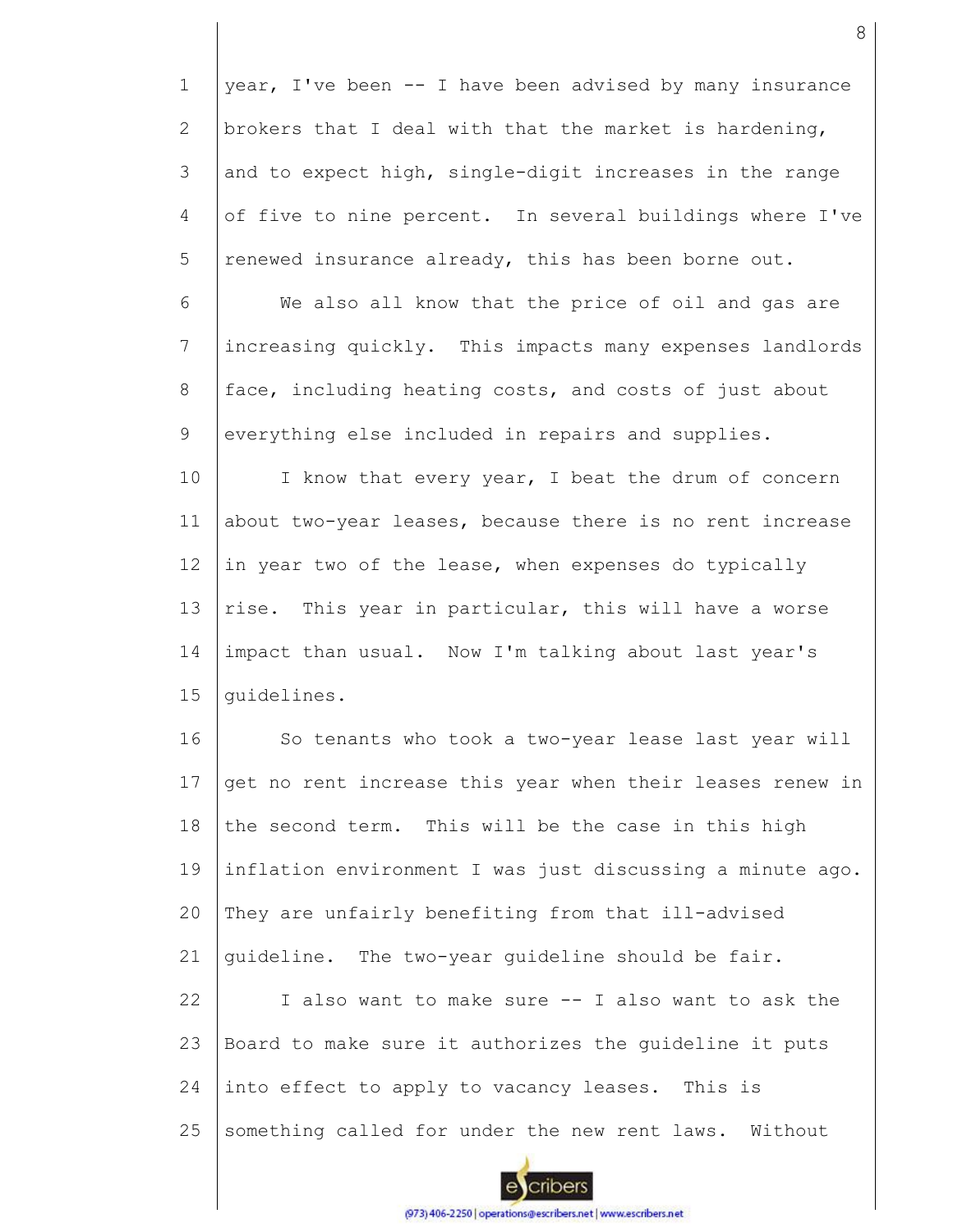1 this, a landlord is not allowed to change -- charge any 2 increase for a vacant apartment, meaning the increase, if 3 you do pass one, that you have passed for occupied 4 apartments. I'm sure if you have any questions, DHCR 5 counsel can delve into more detail on that. 6 Thank you very much for this opportunity to address 7 the Board, and have a good evening. 8 MR. MILLER: Thank you, Mr. Rush. 9 Next speaker? MR. GRAY: James, you're muted. 10 MR. GUTTENTAG: I'm unmuting him right now, and we 11 12 will pin the next speaker. 13 MR. FERRERA: All right. Yes. Next, we have Mr. 14 McKee. 15 MR. MILLER: Good evening, Michael McKee. Go ahead, 16 please. 17 MR. GUTTENTAG: Mr. McKee, one second, please, while 18 I pin you. And let me unpin James. 19 Mr. McKee, you ready to go? MR. MICHAEL MCKEE: Thank you. Good evening, Chair 20 21 Miller, and members of the Board. Thank you for this opportunity to testify. I'm Michael McKee, testifying on 22 23 behalf of the Tenants Political Action Committee. 24 I want to first commend you for freezing rents last 25 year. I think it was a very necessary and effective cribers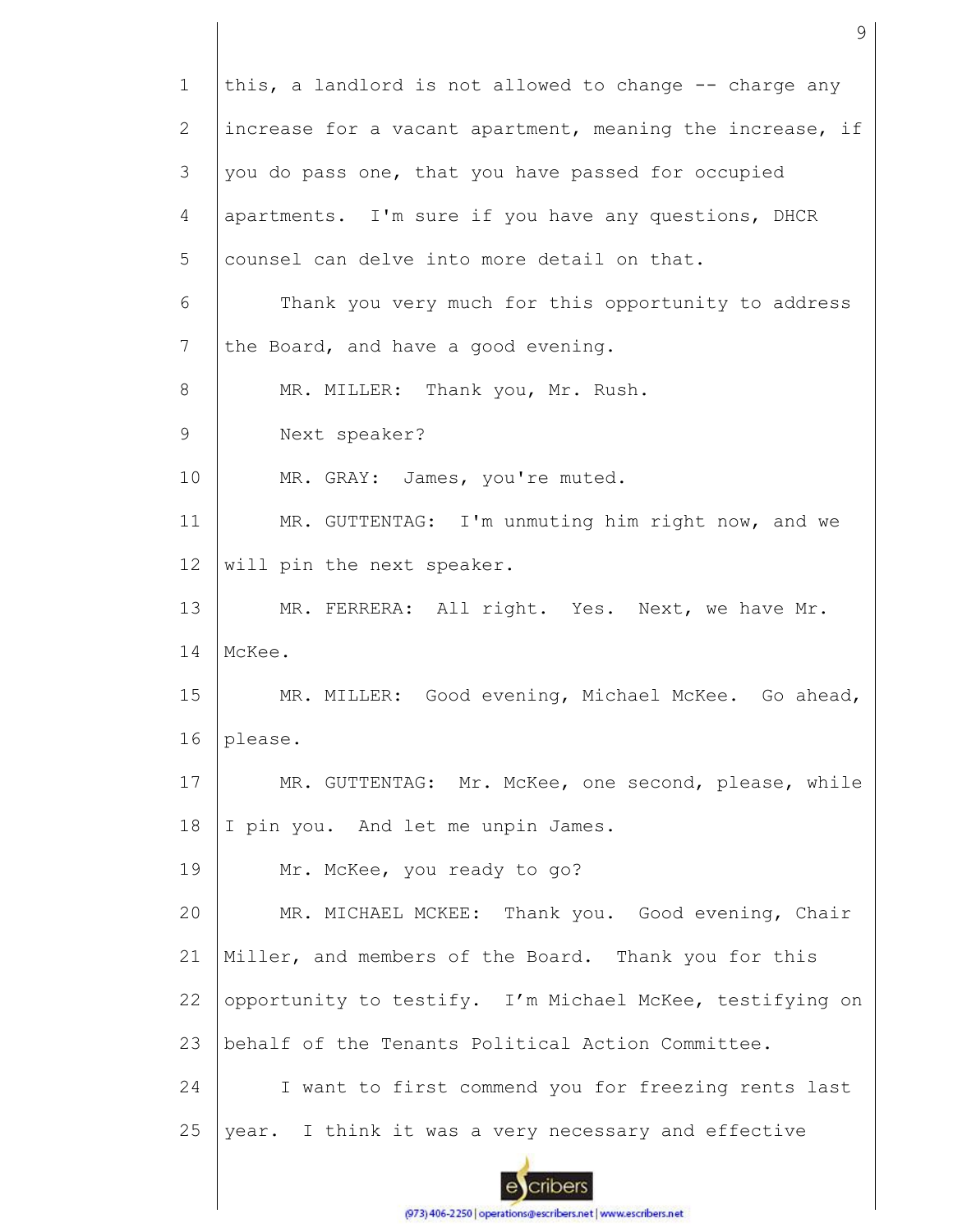1 2 3 4 5 6 thing to do, considering the pandemic. I want to urge you to do so again this year, both for one and two-year lease renewals. And I believe that the data that you have before you, in table 1, gives you all the information you need to justify a rent freeze for one and two-year lease renewals.

7 8 9 10 11 12 Essentially, what table 1 shows -- I believe, by the way, that the rest of the information -- all the other tables are pretty much irrelevant, except for the cost to income ratio, a historic table, which is very relevant - show that net operating incomes have increased every year of the last three years.

13 14 15 16 17 18 And the other thing that's very interesting about this year's data is that rental income has held pretty steady. I would have expected a much bigger drop in rental income, based on the pandemic and the fact that so many people are out of work, and either -- or if they still have a job, they had their hours reduced.

19 20 21 22 23 24 I know many people personally in all sorts of locations, including Nassau County, who have indicated that they've had great difficulty paying the rent. They've tried to pay some of it, but they have some arrears. I know other people who've been able to pay nothing.

25

And furthermore, I would have expected, given some

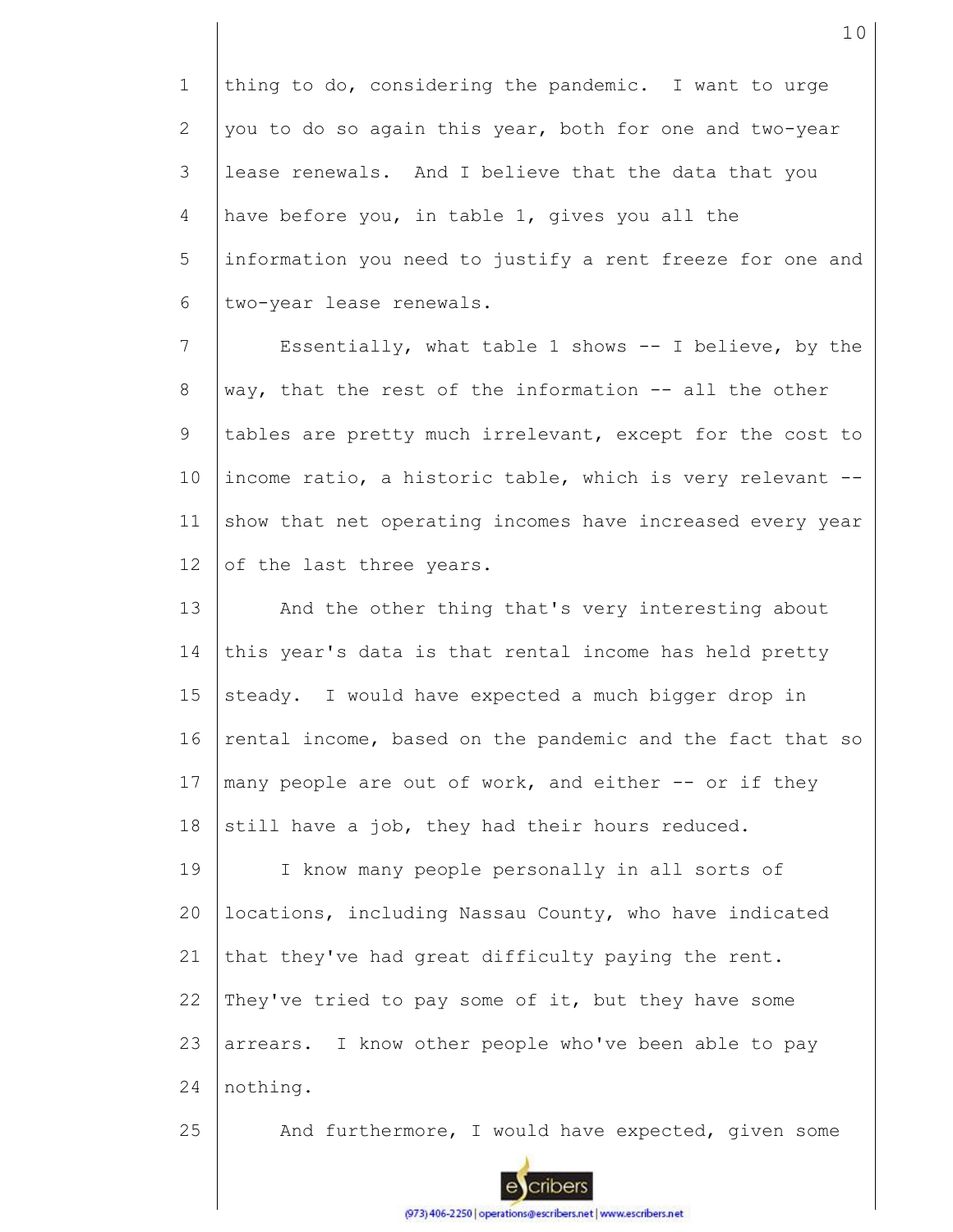1 2 3 4 5 6 7 8 of the restrictions that were put into effect in the Housing Stability and Tenant Protection Act -- I seem to be having an echo here. I don't know what's going on - would have also diminished income. And then, of course, three months of a rent freeze in 2020, beginning on October 1st. But it's really kind of striking that rental income from 2019 to 2020 held pretty steady, with a very slight decline.

9 10 11 12 By the way, I'm not reading my statement, which was sent earlier to Mr. Ferrara. I assume it was sent to you, but I'm just going to talk extemporaneously, but I would urge you to read my statement.

13 14 15 16 17 18 Bottom line, a 36 percent net operating income gives you a picture of a residential real estate industry in Nassau County that's doing pretty good. When you consider how supermarkets operate on a net of 3 to 5 percent, a 36 percent net is pretty good any way you slice it.

19 20 21 22 23 24 25 I'm not going to get into the methodology stuff. I've talked about this virtually every year that I've testified in front of this board. I think it's well overdue that the members of this board, especially the public members, take some kind of responsibility for correcting some of the bad methodology in the income and expense reports that are given to you. Some of this

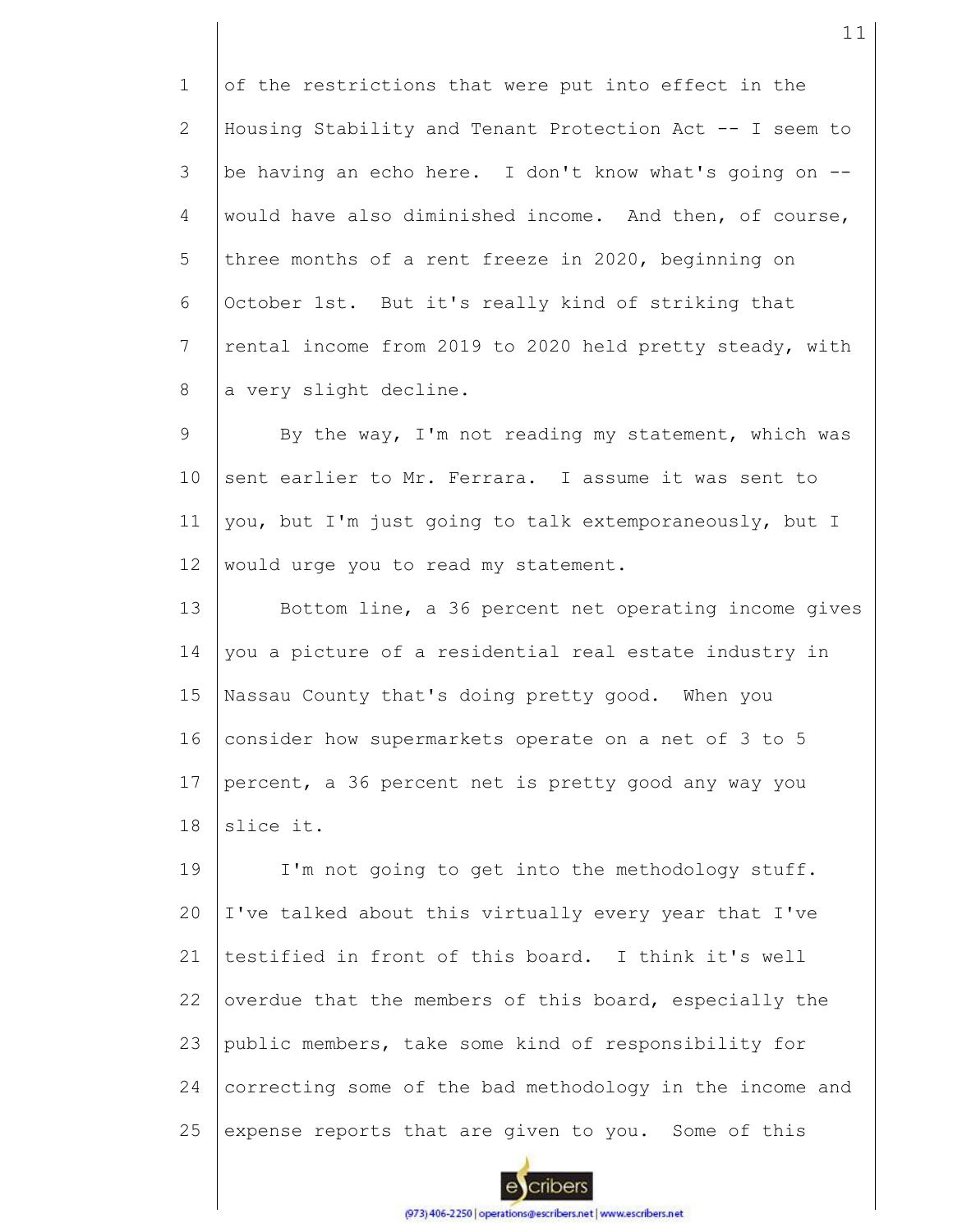1 2 methodology dates back to 1974. It's that -- it's that crazy. But I'm not going to dwell on that.

3 4 5 6 7 8 9 10 11 12 I do want to talk about ERAP, the Emergency Rental Protection -- Emergency Rental Assistance Act -- Program, ERAP, Emergency Rental Assistance Program, that was enacted by the State legislature a couple of months ago, and appropriated 2.4 billion dollars to help pay back rent for people who have been unable to pay rent or have fallen behind in their rent because of the pandemic. Unlike last year's 100 million dollar program, which we told our friends in the legislature would never work, this time, the legislature listened to advocates and

13 14 designed a program that we think is going to be much more successful.

15 16 17 18 19 20 21 22 23 24 25 We've been working with the Office of Temporary and Disability Assistance, OTDA, which is the agency that was chosen to distribute this money, which makes much more sense than what the State legislature did last year, where they had the State Division of Housing on Community Renewal supposedly having to distribute this money, which DHCR has no history of doing this, whereas OTDA, what they do is they write checks for public assistance and things like that, so this is a much more logical agency to administer the program. I'm not dissing DHCR, I'm just saying it was not a -- not a smart choice that the

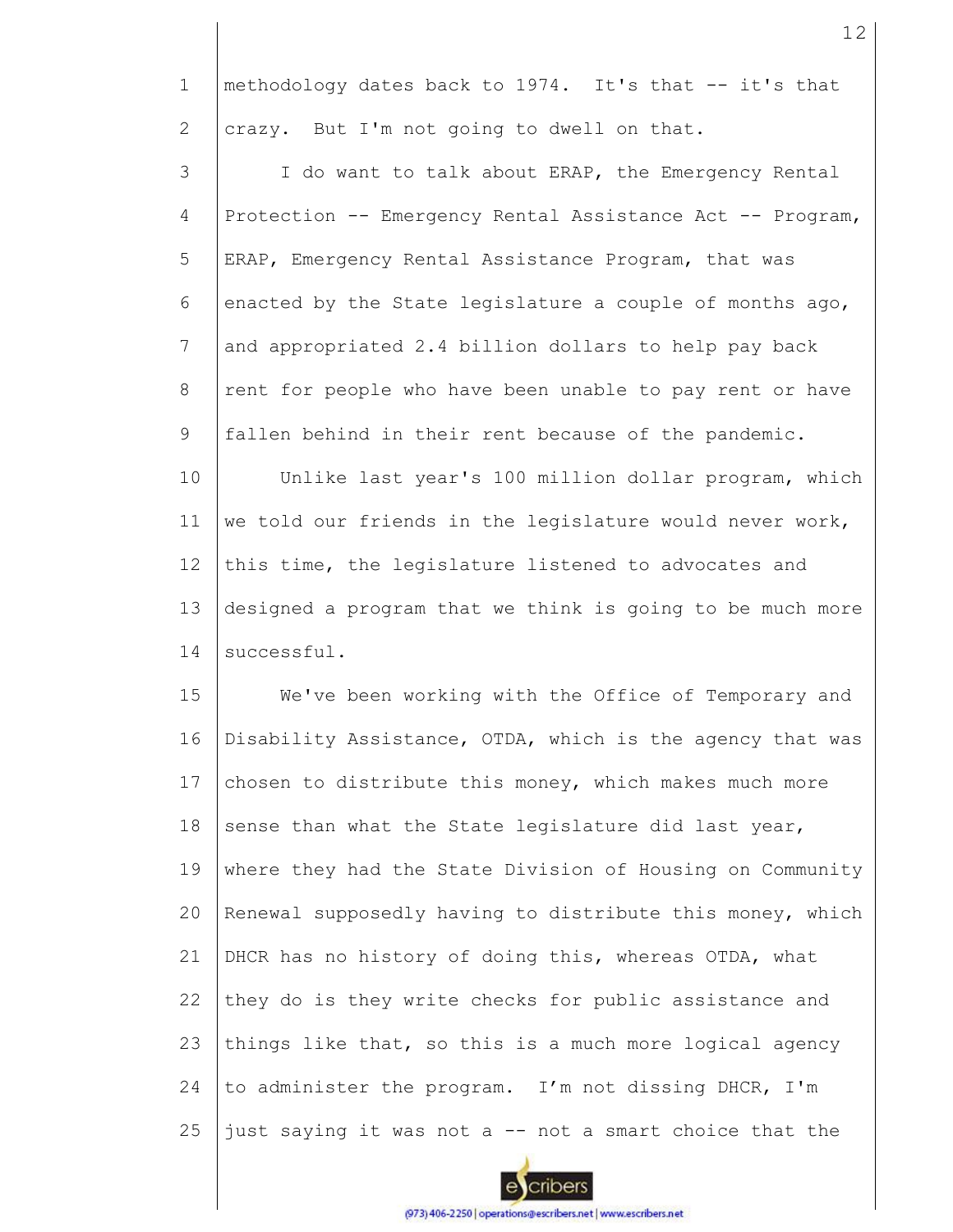1 legislature made.

2 3 4 5 6 7 8 9 This is a much more liberal program. The one from a year ago, the legislature inserted all sorts of restrictions, punitive restrictions, to the point where most people who applied were ineligible on their face. In this case, the new eligibility requirements are very, very liberal. There's no immigration status required, so that undocumented people who are tenants can qualify for this money.

10 11 12 13 14 15 16 17 18 And we understand that as of last week, some 81,000 tenants throughout the state had applied online for this program, and what we're being told is that OTDA expects to start distributing money sometime in the next couple of weeks. They've told us specifically early July. This is going to make it possible for many tenants to avoid eviction, and it's going to make it possible for landlords to catch up and pay their bills. So it's a very important thing, and it's a very big deal.

19 20 21 22 23 24 25 I want to point out that there is a part of this program that we don't know how it's going to play out. The legislature -- 2.3 billion dollars of what ERAP consists of is federal money, which is limited to households with incomes below 80 percent of median income, area median income. The legislature put in 100 million dollars of state money, which is supposed to go

cribers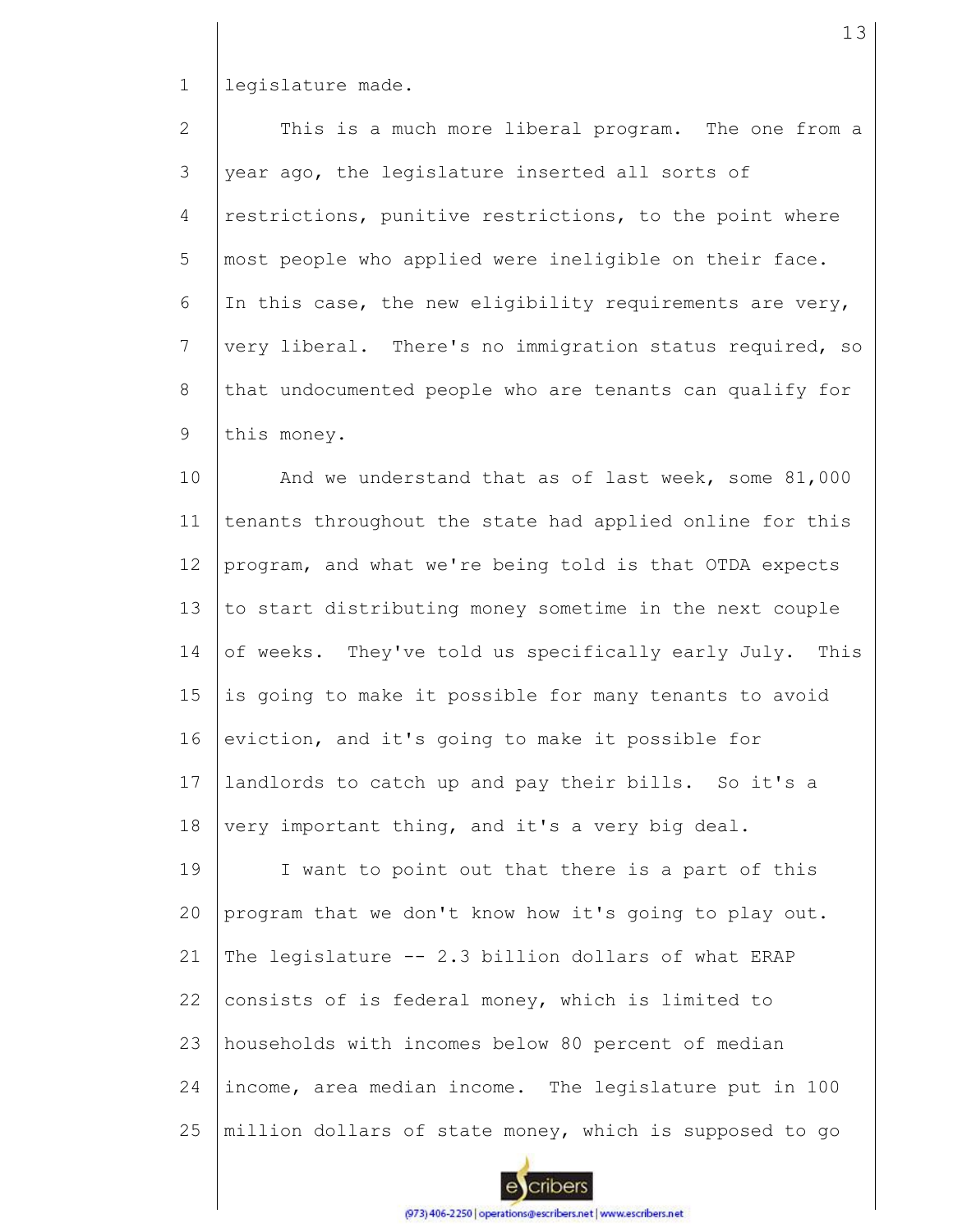1 2 3 4 5 to help tenants who are above 80 percent of AMI. We don't know how that's going to play out. OTDA has not said anything about it. Everything they've done so far is directed at households that have incomes below 80 percent of AMI.

6 7 8 9 10 11 12 13 One final thing about ERAP. Landlords who accept this program, who accept payments under ERAP, are supposed to freeze rents for 12 months. That would apply, in my  $-$  the way I read the law, I'm not sure that is the way OTDA is going to interpret it, or the courts, but I believe that would apply to both rent-stabilized and rent-controlled tenants who are otherwise facing rent increases.

14 15 16 17 18 19 20 21 22 23 24 25 But I think you need to, before you come to the collusion that if you pass a rent increase this year, it's not going to affect anyone except more affluent tenants, I think you need to come to grips with the fact that we have virtually no proactive enforcement of our rent laws in New York State, and I predict that many landlords, not all, but I predict that many landlords will ignore that requirement for a 12-month rent freeze, and will continue to raise rents when they're not allowed to do so, and that tenants -- many tenants will not know that they are supposed to be protected from 12 months of rent increases.

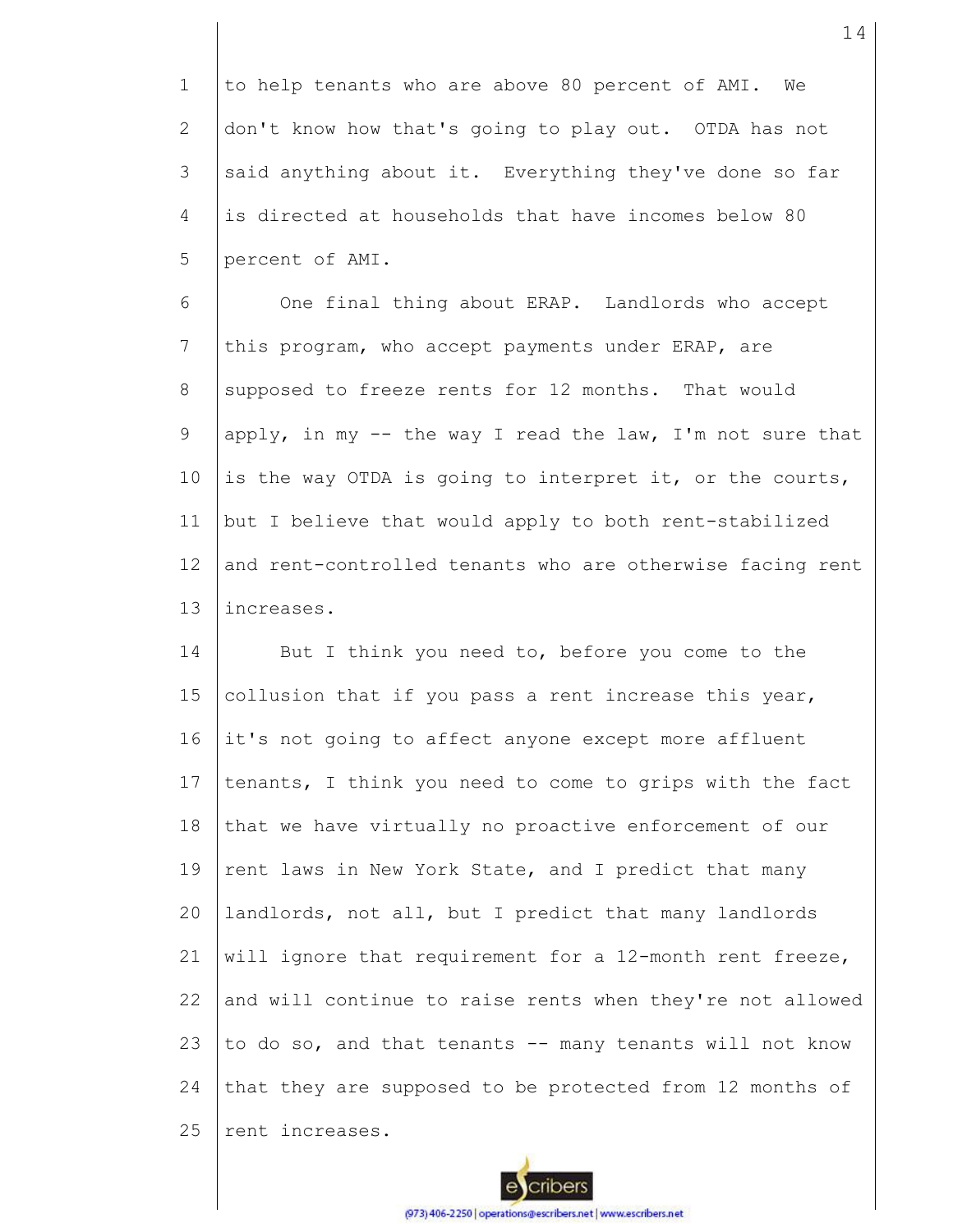| $\mathbf{1}$    | So in summary, I'm urging you to enact a one-year         |
|-----------------|-----------------------------------------------------------|
| 2               | and two-year lease renewal rent freeze again this year.   |
| 3               | I do want to point out to you that many tenants who       |
| 4               | would have benefited from last year's guideline of zero   |
| 5               | and zero have leases that don't come up for renewal until |
| 6               | after October 1st. So if you enact another rent increase  |
| $7\phantom{.0}$ | this year, those tenants will be left out. They will not  |
| 8               | benefit from what you did last year. So to me, it's a     |
| 9               | matter of equity that you should do this again for        |
| 10              | another year. Thank you very much.                        |
| 11              | MR. MILLER: Thank you, Mr. McKee.                         |
| 12              | MR. GUTTENTAG: Okay. Next, we have Mr. Steve              |
| 13              | Padyk -- oh, go ahead.                                    |
| 14              | MR. MILLER: I have one question for Mr. McKee.<br>Is      |
| 15              | there something that would preclude a tenant under 80 AMI |
| 16              | from accessing the funds with a back point or current     |
| 17              | (indiscernible) either landlord? Is there something that  |
| 18              | would prevent them from accessing those funds?            |
| 19              | MR. MCKEE: The funds are paid directly to the             |
| 20              | landlord, and it's -- the landlord has to be part of this |
| 21              | process. Once the tenant applies, the landlord is         |
| 22              | required to produce certain information to OTDA. So -     |
| 23              | but once the tenant applies and is accepted, and the      |
| 24              | landlord provides the confirmation -- confirming          |
| 25              | information, the money is then to be paid directly to the |

15

escribers (973) 406-2250 | operations@escribers.net | www.escribers.net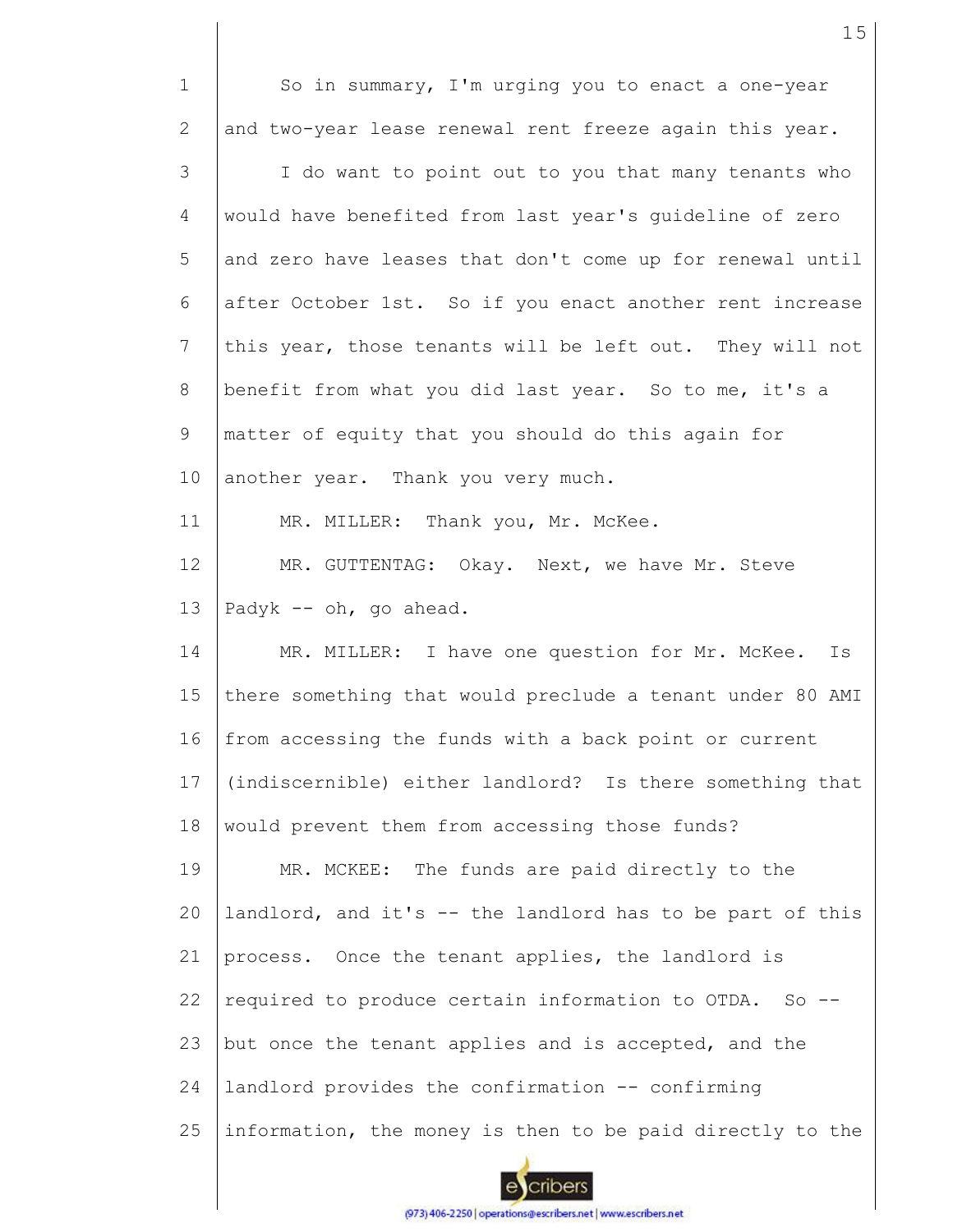1 landlord, not to the tenant.

2 3 4 The same thing with utility payments. The ERAP can cover back utility payments where people are in arrears. Those are going to be paid directly to the utility.

5 6 7 8 9 Where a landlord does not cooperate, or can't be found, and I speak to tenants all the time who say, "I have no idea who my landlord is. I write them, I call them, I can't get anyone to respond to me." There are landlords who are hard to find.

10 11 12 13 14 15 16 If the landlord doesn't cooperate, and does not apply -- does not supply the information to OTDA that is required, and the landlord then tries to take the tenant in to court to sue them for nonpayment of rent, those funds are held in reserve by the State for six months, and the fact that the tenant has been approved for funds is an absolute defense in a nonpayment proceeding.

17 18 19 20 21 22 23 24 Furthermore, after six months, the debt is cancelled. Meaning, the rent is cancelled. So we've been pushing for cancelling rent in Albany for a year and a half now. And this is one case where, in an extreme situation where a landlord fails to cooperate, there will actually be a cancelling of rent, the debt will be erased, and the tenant cannot be sued for the back rent. That is covered by ERAP.

25 So there's a very good incentive for landlords to

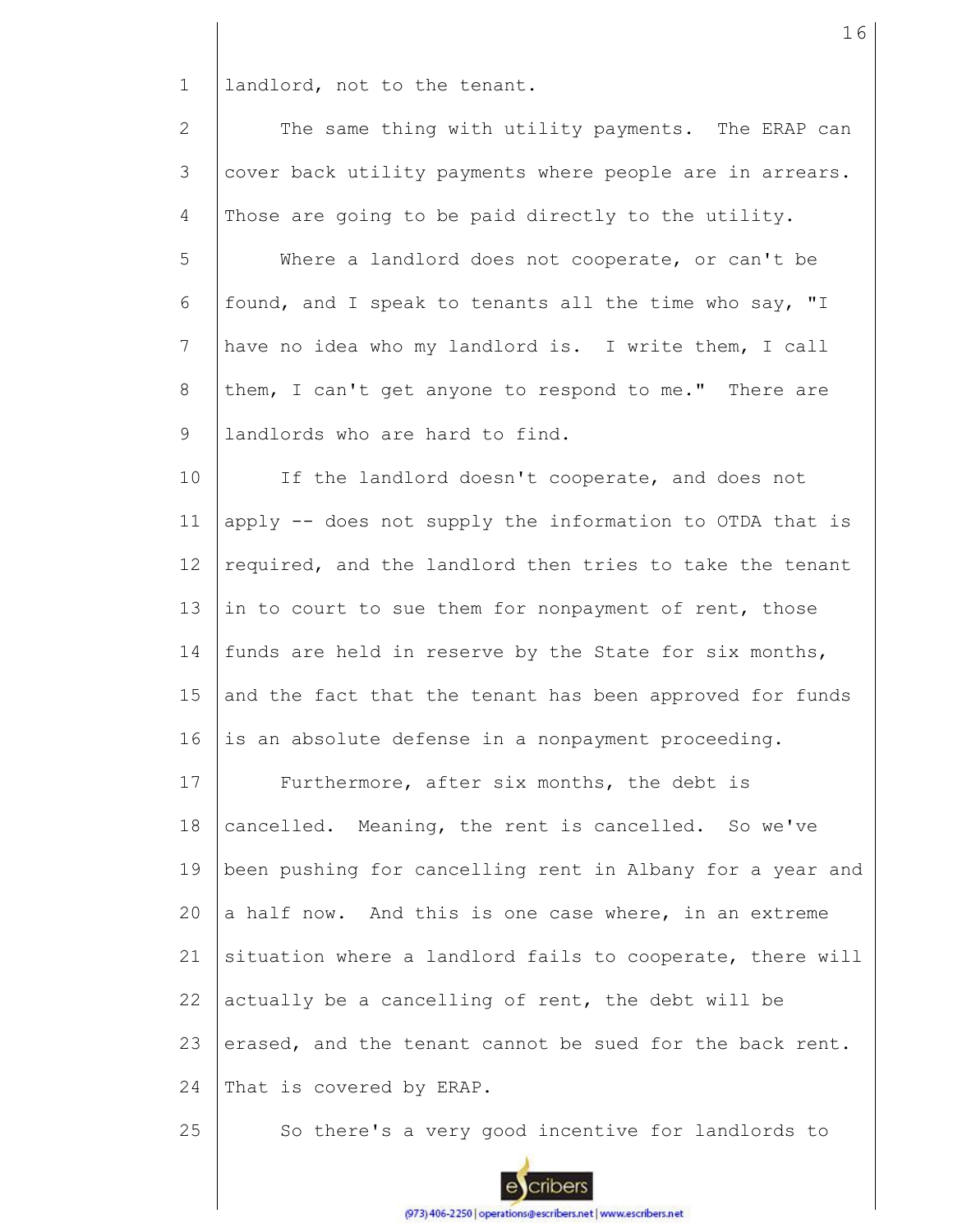1 2 3 4 5 6 7 8 9 10 11 12 13 14 15 16 17 18 19  $20$ cooperate, and in fact, I have encountered situations where landlords are actually actively reaching out to their tenants to help them fill out these forms and to apply. You can only apply online. This is especially a problem for elderly people, or people who don't have a new computer. A smart landlord is going to reach out to tenants in arrears and help them apply for these funds. And I've heard landlords -- and I've testified recently at the Rockland County Rent Guidelines Board hearing, and last night I testified at the Westchester County Rent Guidelines Board hearing, and there were landlords who testified, saying, we are reaching out to our tenants and offering them help to fill out these forms, and where people especially don't have computer ability, or don't have a computer, or might not be computer literate, people like me, who I struggle to do basics, that's a smart landlord. I'm not sure I answered your question, Mr. Miller. MR. MILLER: Oh, you answered my question perfectly well.

21 22 23 24 25 My concern is if -- I've heard many times, when government money's available, but hoops are too high to jump or it's -- there's no procedure in place to deliver the money. This  $-$  from what I'm getting, there's nothing that would preclude someone, a tenant, from

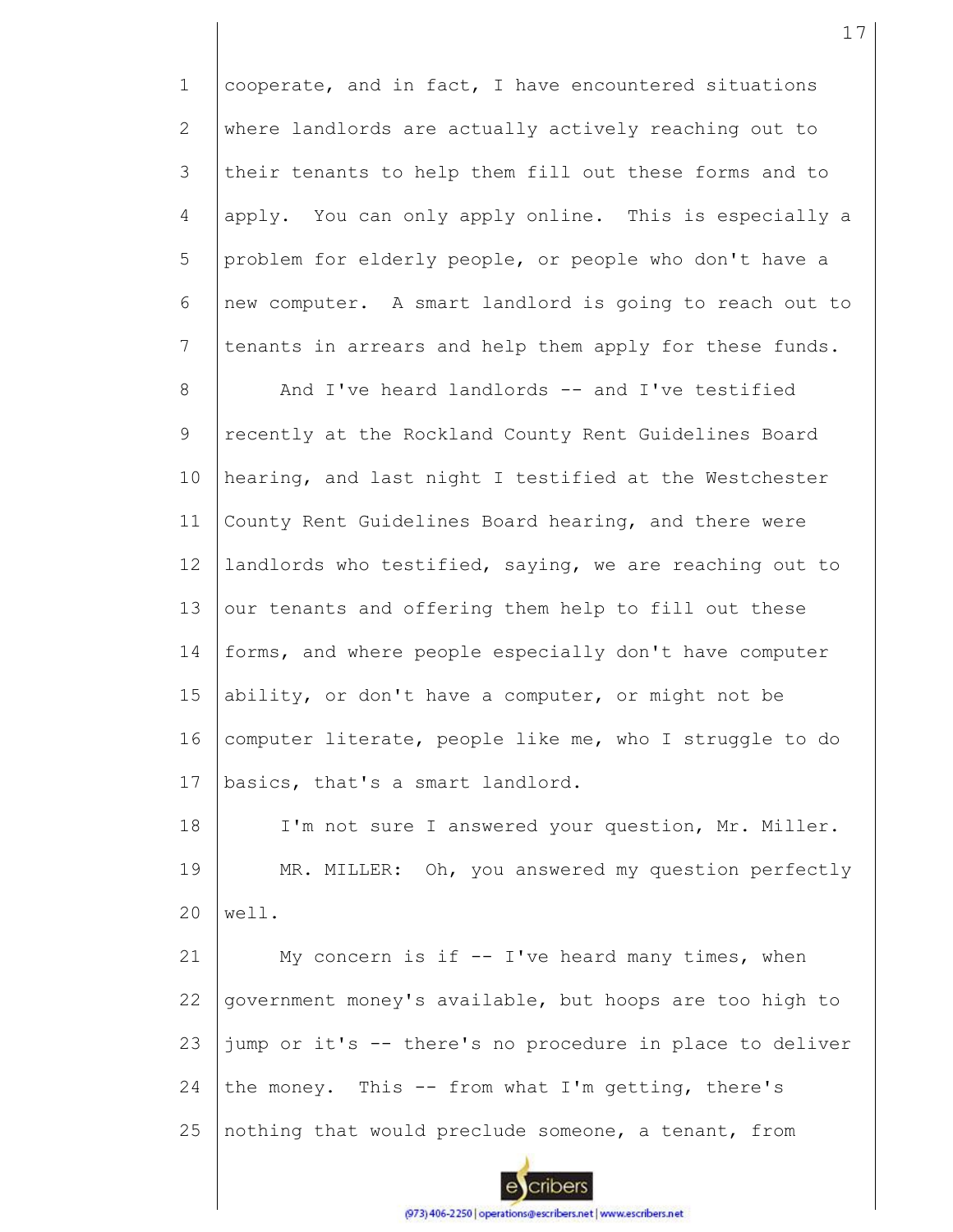| $\mathbf 1$     | accessing the money, but it's in fact paid to the         |
|-----------------|-----------------------------------------------------------|
| $\mathbf{2}$    | landlord. The tenant doesn't get the money so they can    |
| 3               | just disappear with the money and still -- although they  |
| 4               | can't be evicted, they still don't pay their rent.        |
| 5               | Unless I'm misunderstanding it, that's how I seem to get  |
| 6               | it; am I correct?                                         |
| $7\phantom{.}$  | MR. MCKEE: Yes, you're correct. The program will          |
| 8               | pay up to 12 months rent for rent that accrued on or      |
| 9               | after March 13th, 2020.                                   |
| 10              | MR. MILLER: Okay.                                         |
| 11              | MR. MCKEE: It won't cover back rent that was due          |
| 12 <sup>°</sup> | before that.                                              |
| 13              | And in some cases, where the tenant can show that         |
| 14              | they are rent-burdened, meaning they are going to be      |
| 15              | paying more than 30 percent of their income for rent,     |
| 16              | they can get an additional 3 months, so it would be a     |
| 17              | total of 15 months back rent.                             |
| 18              | Now, we have to recognize that for some people, that      |
| 19              | may help pay the arrears, but if you have been laid off   |
| 20              | from your job, or you are having -- you have reduced      |
| 21              | hours, and you don't have an income going forward,        |
| 22              | there's going to be continual problems in terms of paying |
| 23              | the rent going forward. But this will certainly be a      |
| 24              | very big help.                                            |
| 25              | And honestly, I think for once, the State                 |
|                 |                                                           |

18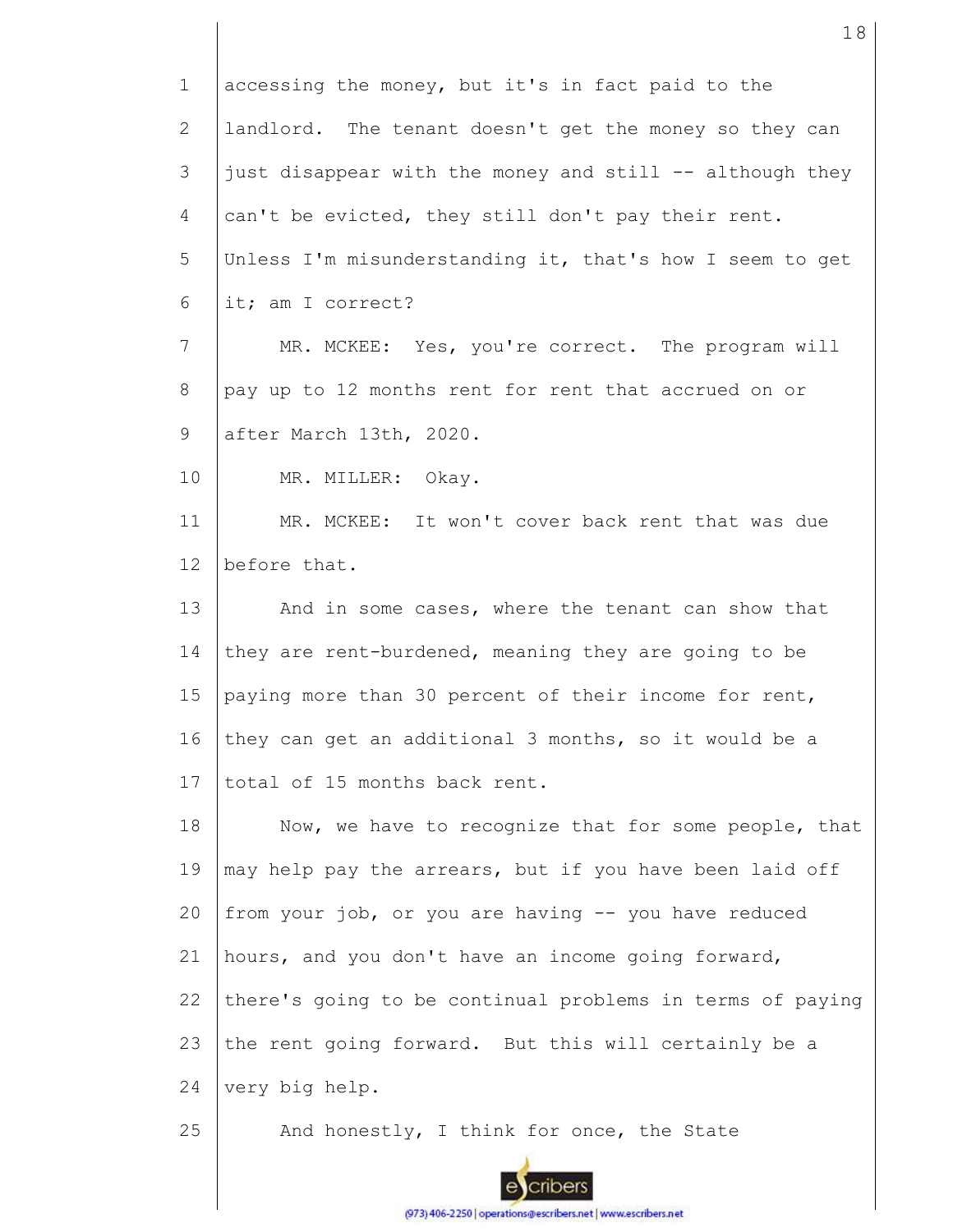1 legislature pretty much got it right. We had direct 2 input into how this law was written, and I think because 3 the program that they enacted last year turned out to be 4 such a disaster  $-$  I mean, they only appropriated 100 5 million dollars, and in two different rounds, they were 6 only to distribute 60 million dollars of the 40 million 7 dollars. And here, we're talking about almost 2 and a 8 half billion dollars. I think the legislature took to 9 heart -- I think they learned from their mistake. 10 So I have very good feelings about ERAP, and I think it's going to be a success. I don't often say 11 12 government's doing the right thing, but I think in this 13 case, they have actually done the right thing. 14 MR. MILLER: By the way, I'm not knocking 15 government, but I just want to be clear. 16 Any other comments or questions? 17 Mr. MELKONIAN: I do have a question about -- ERAP 18 is a State program, I take it. 19 MR. MCKEE: Yes. MR. MELKONIAN: Are there other programs, as well, 20 21 that have been beneficial to either tenants or landlords? 22 MR. MCKEE: Yes. Well, I mean, let's not forget 23 that -- and we don't know how this is going to be implemented, but another thing that the State legislature 24 25 did this year was appropriate two billion dollars for cribers

19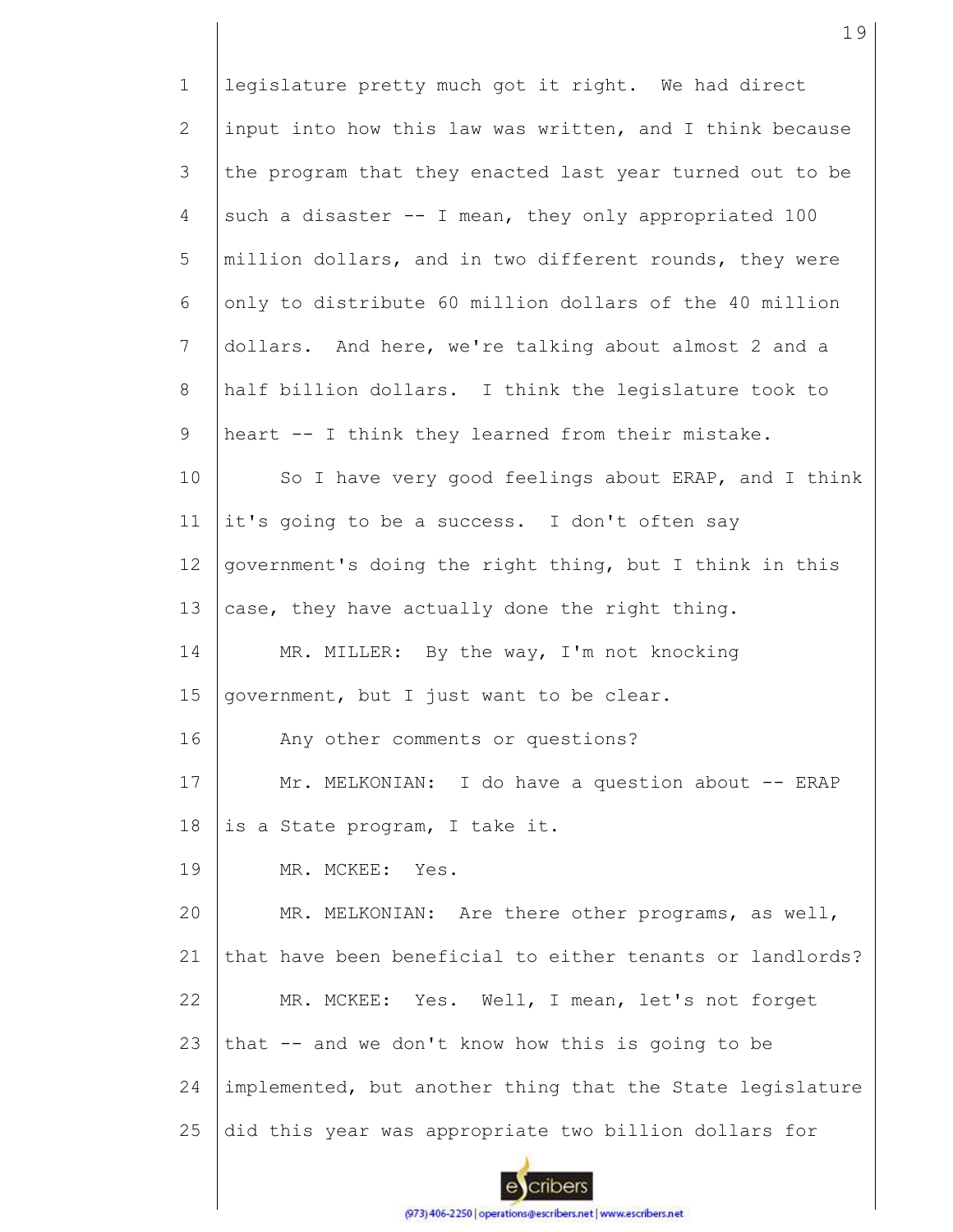1 2 3 4 5 6 undocumented workers. People who lost their jobs, or had their hours cut, but who don't have a social security number, don't have a green card, might not even have a driver's license. Although, now with the Green Light Bill in effect, undocumented people can apply for a driver's license.

7 8 9 10 11 12 13 14 15 16 17 18 19 20 21 22 23 24 25 But if you're undocumented, you're not eligible for unemployment or things like that, and it was great, in my view, that the legislature actually did this this year, and had the courage to put up 2 billion dollars to provide income to undocumented workers who did not qualify for other benefits, including unemployment. We don't know how -- there's not any -- they're not moving as fast to implement this as they are with ERAP, although ERAP has been a little bit slow. I mean, this was adopted as part of the budget on April 1st, but there is 2 billion dollars out there that is going to provide income to a lot of people who are not eligible for other incomes -- for other assistance. MR. MELKONIAN: Thank you. MR. MILLER: Anyone else? No. Thank you, Mr. McKee. MR. MCKEE: Thank you, Mr. Miller, and good evening, everyone. MR. MILLER: Our next speaker?

(973) 406-2250 | operations@escribers.net | www.escribers.net

cribers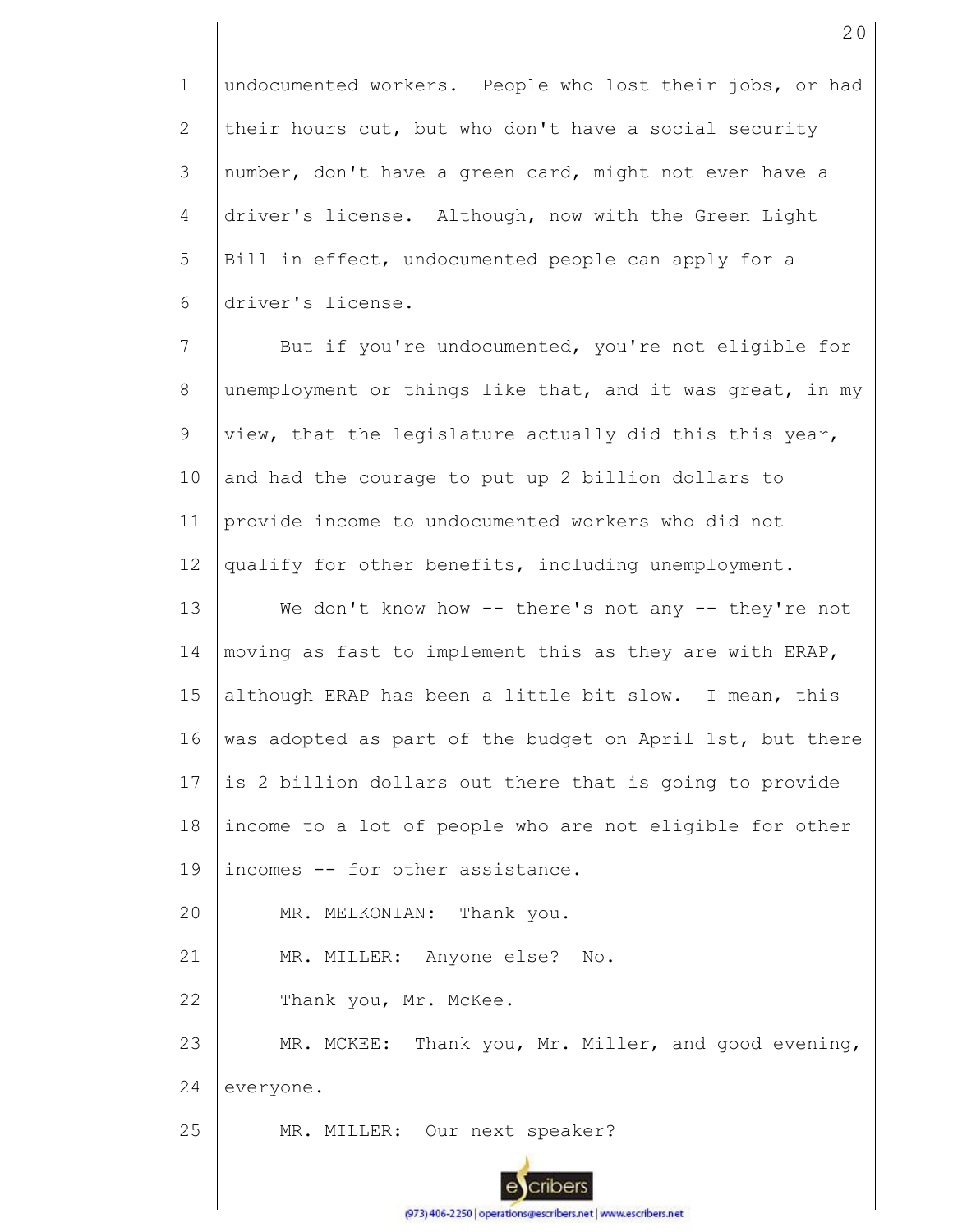1 MR. GUTTENTAG: One second. MR. FERRERA: Yeah. Our next speaker will be Steven 2 3 (phonetic) Padyk. 4 MR. MILLER: Good evening, Mr. Padyk. 5 Is he unmuted? 6 MR. GUTTENTAG: He will be. 7 Mr. Padyk? MR. STEVEN PADYK: Yeah, I'm here. 8 9 MR. MILLER: Thank you. 10 MR. GUTTENTAG: Your video -- I don't see your 11 video. Is your video on? 12 MR. PADYK: It is. 13 MR. GUTTENTAG: Yeah. It's not giving us the option 14 for a video. I think we had this problem last time as 15 well. 16 MR. PADYK: We did. All right. But you can hear 17 me? 18 MR. GUTTENTAG: I could hear you. 19 MR. PADYK: All right. That's good enough. I'll just go on. All right. So good evening. 20 21 Just as a side note, regarding the ERAP website, it is nonetheless very intimidating. It is -- I personally 22 23 know tenants who have given up, and I have stayed with 24 them, because it's intimidating. You can only load one 25 document at a time. Get out, reload it, get out, reload cribers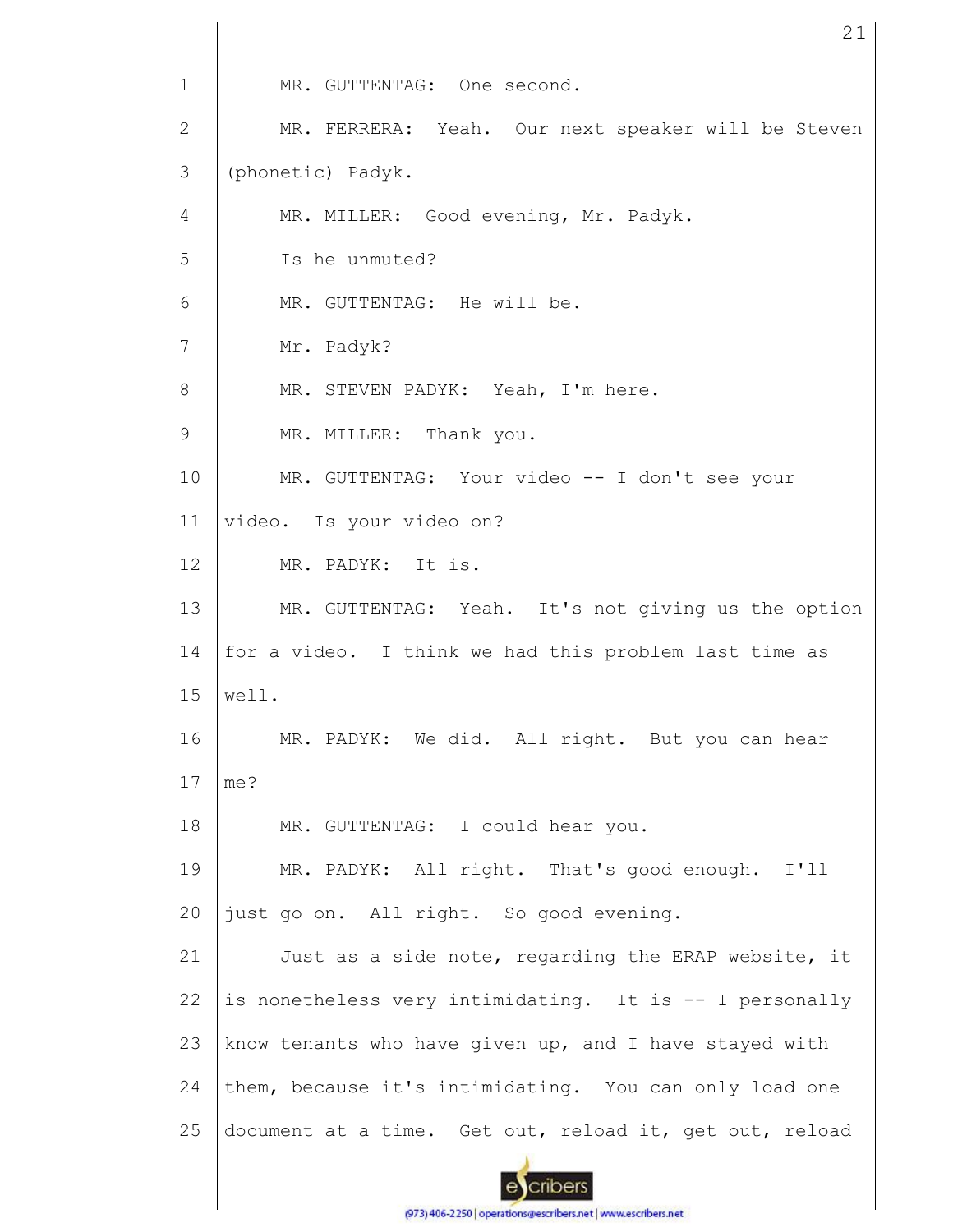| $\mathbf 1$    | it. It is not streamlined by any means. It is a long,     |
|----------------|-----------------------------------------------------------|
| $\overline{2}$ | long, process, and for --                                 |
| 3              | MR. MILLER: Mr. Padyk, your signal seems to be            |
| 4              | weak. You might want to repeat what you said after "long  |
| 5              | process".                                                 |
| 6              | MR. PADYK: Can you hear me?                               |
| 7              | MR. MILLER: We can hear you now.                          |
| 8              | MR. PADYK: I'm sorry. Where was I cut off?                |
| $\mathsf 9$    | MR. MILLER: You were cut off after "long, long            |
| 10             | process." That was the last --                            |
| 11             | MR. PADYK: Oh, it's a long, long process. Again,          |
| 12             | my tenants, the ones that I'm working with, basically     |
| 13             | have given up, and I've gone back to them, and I sit with |
| 14             | them to do it. The people that you call to get somebody   |
| 15             | on the phone at the office is like calling the IRS.       |
| 16             | You'll sit on hold for hours. So it's not as streamlined  |
| 17             | as the prior gentleman said, and it's swift, and the      |
| 18             | money comes to you right away. It is -- it is difficult,  |
| 19             | to say the least.                                         |
| 20             | That being said, I just want to quickly recap items       |
| 21             | that we know. The City of Long Beach adopted that budget  |
| 22             | of a 6.33 homestead real estate tax increase and a 12.26  |
| 23             | nonhomestead tax -- real estate tax increase, and a city  |
| 24             | water rate increase of 4 percent. We know that the        |
| 25             | Village of Rockville Centre increased their village tax   |
|                |                                                           |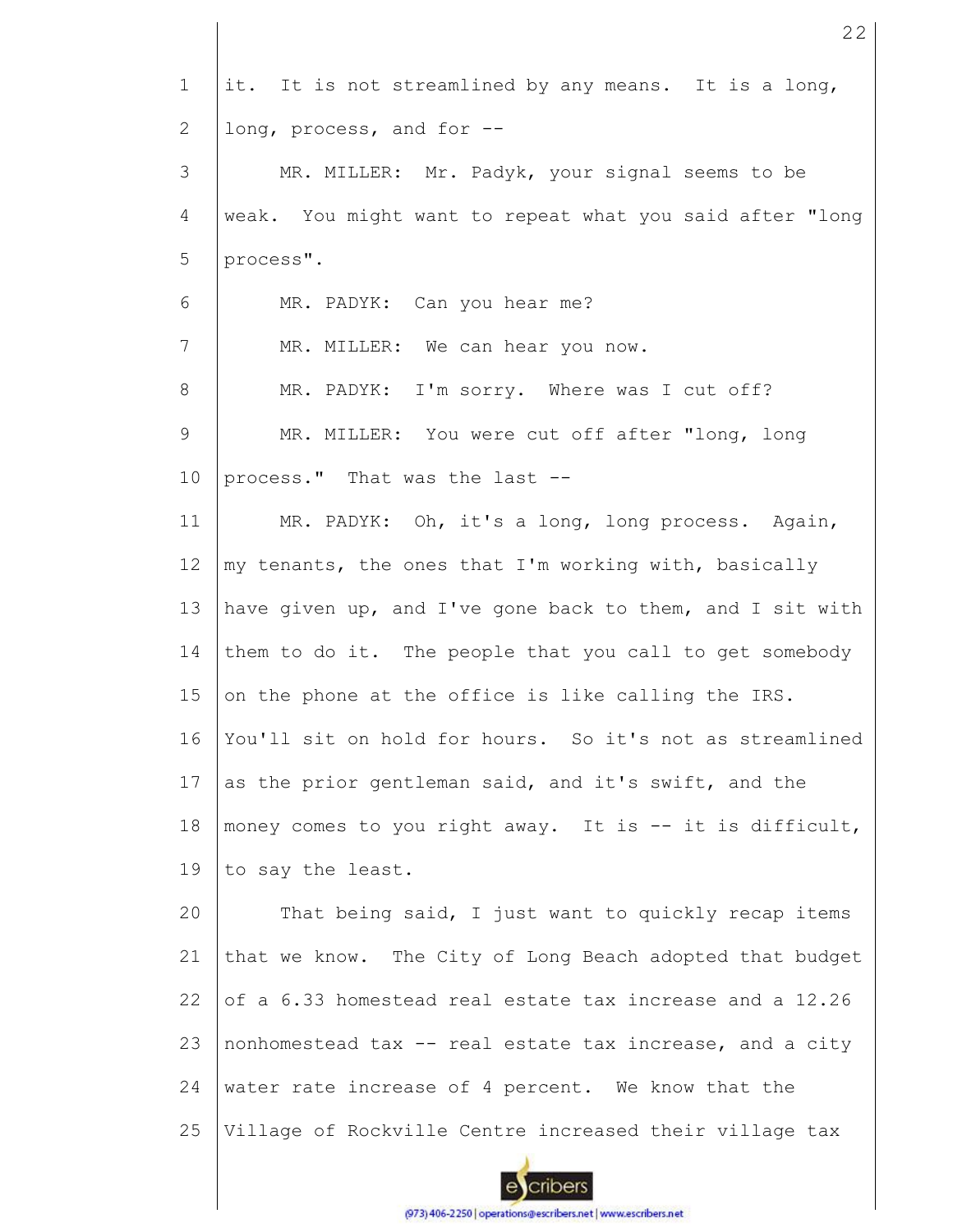1 3.9 percent.

We know, in May, oil that costed 65 dollars a barrel 2 3 in May, which is now over 70 dollars a barrel, was up 35 4 percent. That heats the buildings and all the water. 5 We know, as Richard had said, that inflation is at 5 6 percent last month. It was, in April, it was at 4.2 7 percent. Regarding insurance, I just renewed my insurance 8 9 policy, and my increase was 16 percent with no claims, 10 and the bulk of the increase came from the umbrella 11 premium because the umbrella underwriters are pulling out 12 of the State of New York. They are pulling out simply 13 because of the court system and the lack of law 14 enforcement, so you are left with only a handful of 15 underwriters, at their mercy. Lastly, regarding the presentation, rents decrease. 16 Now, the rent number of 83,169, we all know includes 17 18 nonrent-stabilized apartments. 19 So I sent over a schedule, I don't know if people are looking at it, but I sent over a schedule of what 20 21 HUDS rates are for Nassau and Suffolk County for 2021. A studio, according to them, is 1,343. A one-bedroom is 22 23 1,659, and a two-bedroom is 2,035 dollars. 24 My building in Rockville Centre, which is 100 25 percent rent-stabilized, has 12 units. 4 studios. The cribers

23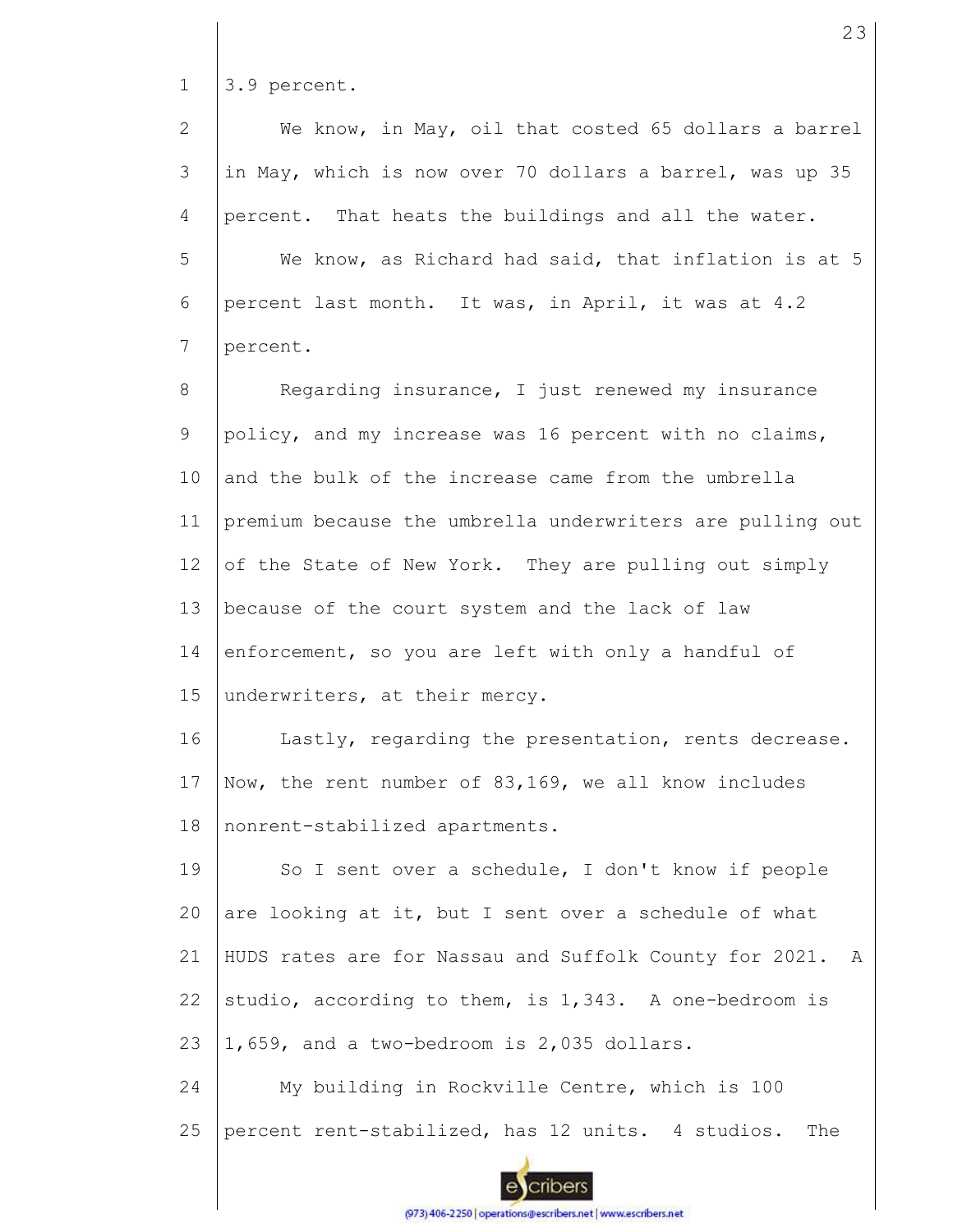1 2 3 4 average rent is 1,090 dollars compared to HUD's rent of 1,343. Those units, with a zero percent rent increase, are 253 dollars below HUD's number, and HUD's number is below the fair market value.

5 6 7 8 A one-bedroom average rate -- rent in this building is 1,511. HUD's rate -- or rent, is 1,659, which is 148 dollars below HUD's rent. So I'm not even close, with a zero percent rent increase, to what HUD's numbers are.

9 10 11 12 13 14 15 16 17 In Freeport, for a 64-unit, fully rent-stabilized unit, studio apartment's average rent is 1,132. Again, HUD's is 1,343, 211 dollars below HUD's rates. Onebedroom, 1,334. HUD's is 1,659, 325 dollars monthly below HUD's rent. A two-bedroom in this building, one and a half bath, with a balcony, the average rent is  $-$ well, I'll round up, 1,600 dollars. HUD's number is 2,035 dollars, 435 dollars below. And none of these units received a rent increase.

18 19 20 21 In total, a 64-unit building, if I was at HUD's rent, I have lost 234,000 dollars in rental revenue at that building, and 26,300 in the other with a zero percent rent increase.

22 23 24 25 So my point being, when you look at this schedule of rents that actually decrease include nonrent-stabilized apartments, that is not the true picture. And the task of this board is for rent-stabilized apartments.

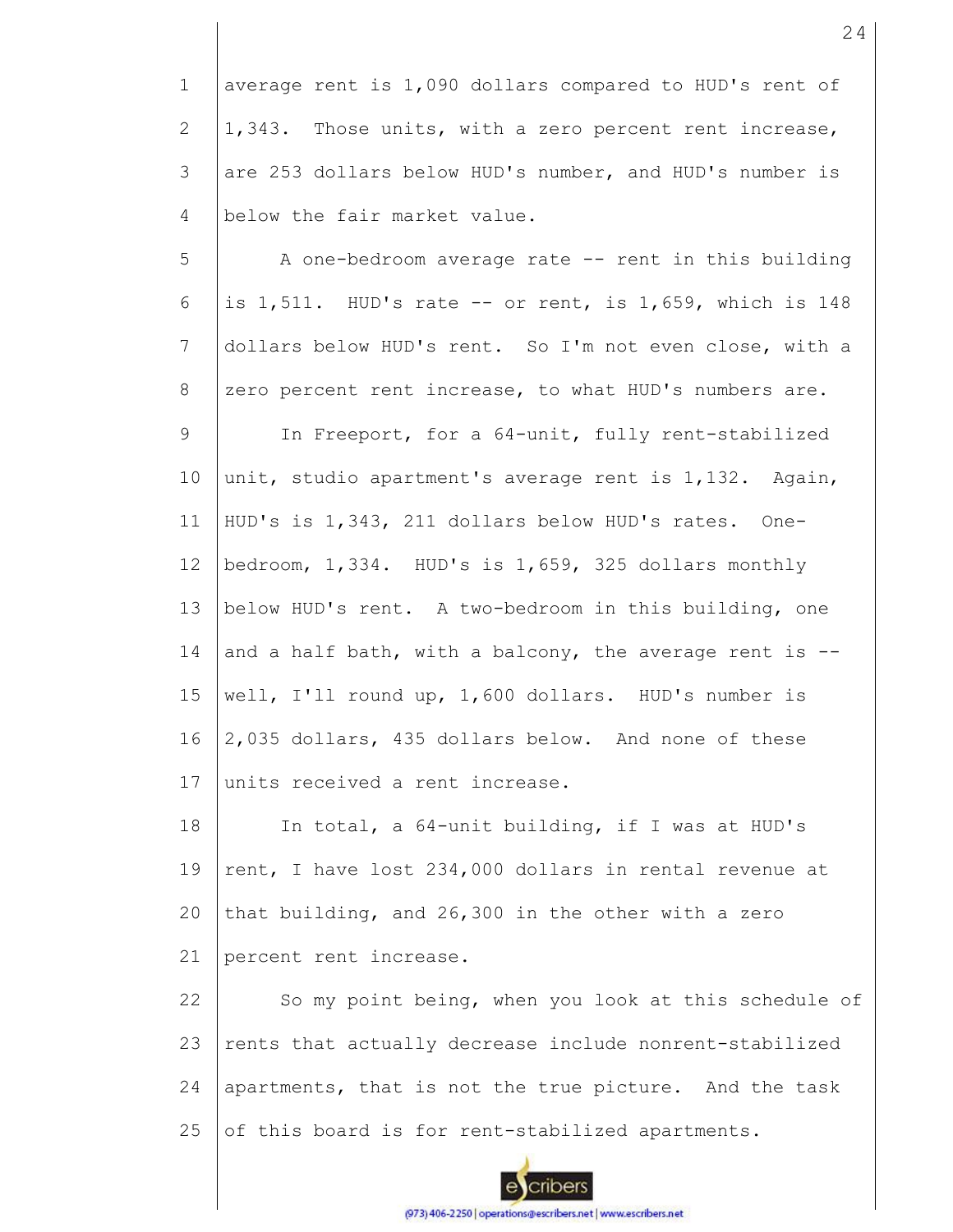1 2 3 4 5 6 7 8 9 10 11 12 13 14 15 16 17 18 19 20 21 22 23 24 25 Also, under Schedule Number IV, Roman Numeral Number IV, cash flow after depreciation, from '19 to 2020, went down 1.6 percent. Now, that's a -- that's a really misleading number, because cash flow is defined as actual dollars spent on capital improvements, not itemized over 27.5 years. But even their way, it decreased. And that's with nonrent-stabilized units. So I am asking, given the reality of the rentstabilized environment, how low the rents actually are, not what this schedule says, for a 3 and half percent rent increase for a one-year lease, and a 5.5 percent rent increase for a two-year lease. Thank you. MR. MILLER: Thank you, Mr. Padyk. Just to back up a little bit, you mentioned the 64-unit in Freeport. Is that -- did you say it was 100 percent rent-stabilized? MR. PADYK: Yup. MR. MILLER: Okay. Any other comments, questions from anyone? No? All right. Thank you, Mr. Padyk. MR. PADYK: You're welcome. Thank you. MR. STEIN: I have one -- hello, Michael? I just have one -- MR. MILLER: Yeah. Go ahead, Barry. MR. STEIN: Well, I just wanted to say, I mentioned it to the  $-$ - to the Board before, and the  $-$ - and DHCR,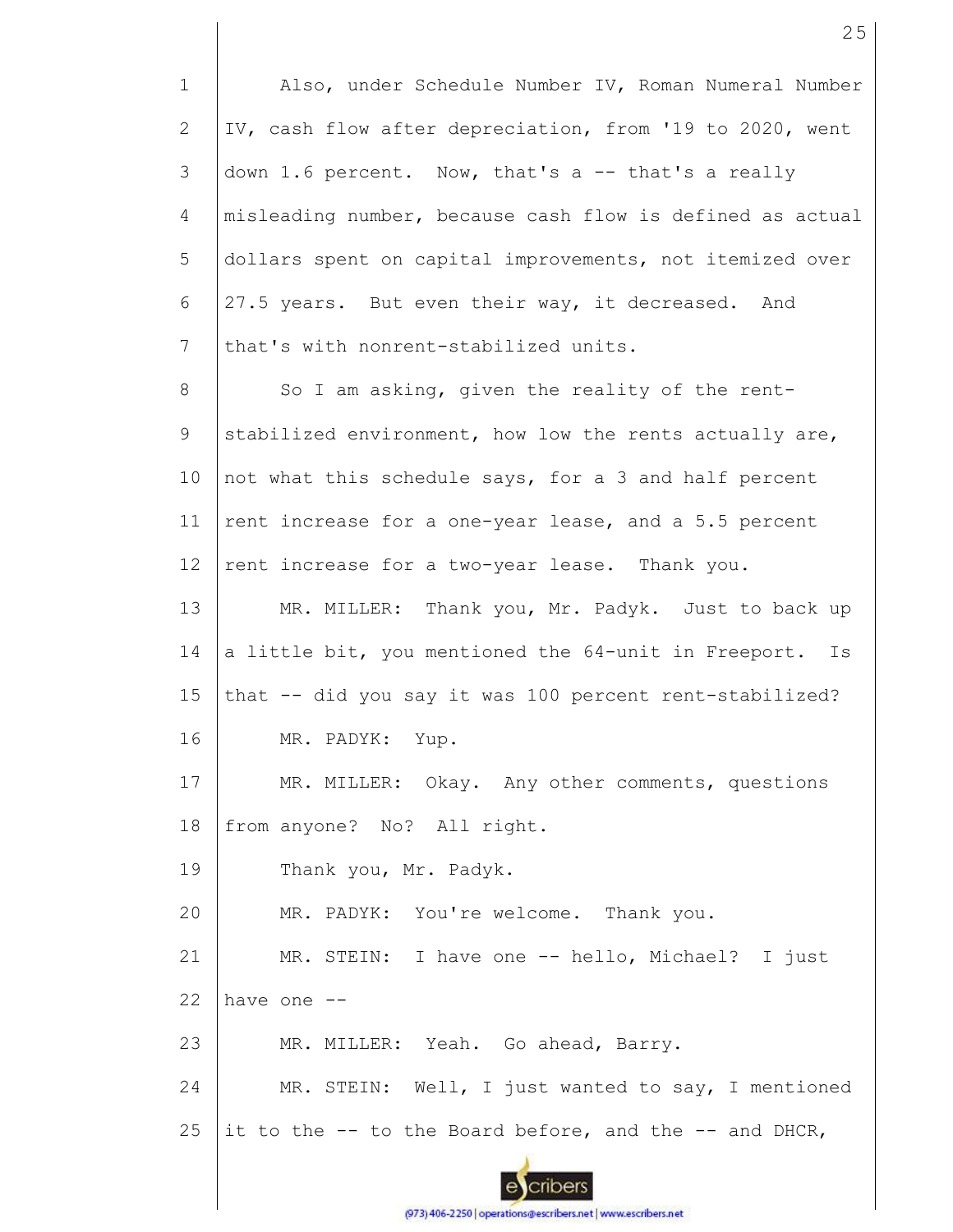1 2 3 4 5 6 7 8 9 10 11 12 13 14 15 16 17 18 19 20 21 22 23 24 25 that when we discuss profits, some of the tenants tend to represent profits before the debt service. Most of the -- most of the clients that I do business with, most people that I know in the -- in the real estate business have debt. There are some that don't, but most, a very, very high portion of borrowers carry a mortgage. And there is debt service. And so a profit should be determined, really, after the debt service, not before. If you're -- if you want to put value to a property, I understand that you can capitalize it before the debt service. So I just want to make sure -- clarify. And in my judgement, it seems to be that a profit  $-$ - because some of the tenants represent that the profit is high, double-digit numbers, and that's really not a true reflection, because after you make your mortgage payment, which is a large -- is large most of the time, it reduces that profit substantially. And I just wanted to note for clarification and accuracy. That's all. MR. MILLER: Thanks, Barry. Any other comments? MR. RYCHLOWSKI: Yes. I'd like to make something. MR. MILLER: Go ahead, Robert. MR. RYCHLOWSKI: I'm curious about Mr. Padyk's numbers. I know some of the numbers came from HUD. I don't know where he got the other numbers from, though. Is that his personal property?

26

(973) 406-2250 | operations@escribers.net | www.escribers.net

cribers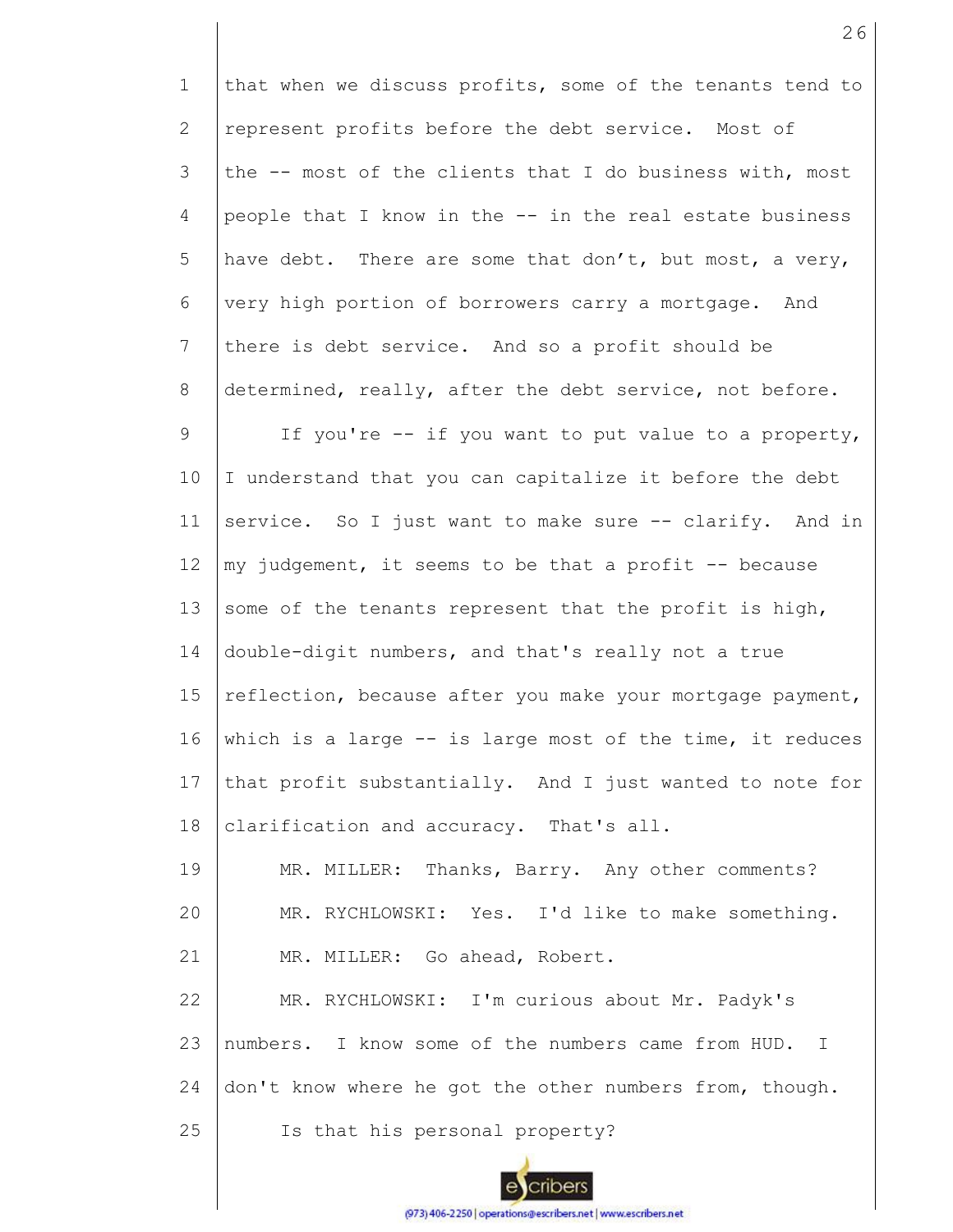| $\mathbf{1}$    | MR. PADYK: Yeah. Those are my properties.                 |
|-----------------|-----------------------------------------------------------|
| 2               | MR. RYCHLOWSKI: Okay.                                     |
| 3               | MR. PADYK: Those are my -- those are -- those are         |
| 4               | what rent-stabilized average rents for a studio, a one-   |
| 5               | bedroom, and a two-bedroom renting in my properties.      |
| 6               | MR. RYCHLOWSKI: Okay. Your properties. Because            |
| $7\phantom{.0}$ | it's an anomaly, from what I've seen in Long Beach, I     |
| 8               | don't see rents that low over here at all.                |
| 9               | MR. PADYK: Well, they are. They are. I mean, they         |
| 10              | are, in these buildings, in most buildings, rent-         |
| 11              | stabilized rents -- because they -- these people have     |
| 12              | been in these apartments for a long time, okay? So even   |
| 13              | if they move today or tomorrow, there's no vacancy rent   |
| 14              | increase or anything. You know? You could do 15,000       |
| 15              | dollars' worth of work and get an 83 dollar rent          |
| 16              | increase. So a studio that's renting for 705 dollars, 83  |
| 17              | dollar rent increase is meaningless. To get to even HUD   |
| 18              | rates.                                                    |
| 19              | MR. RYCHLOWSKI: I can tell you, based on what I've        |
| 20              | observed in Long Beach, and I know a lot of people, I     |
| 21              | used to be the president of Long Beach Tenants Coalition, |
| 22              | even the people who have been there for years are not     |
| 23              | paying the numbers that you're showing over there.        |
| 24              | Also, I'd like to say about -- you mentioned about        |
| 25              | the ERAP, that there is help available. They can call a   |

escribers (973) 406-2250 | operations@escribers.net | www.escribers.net 27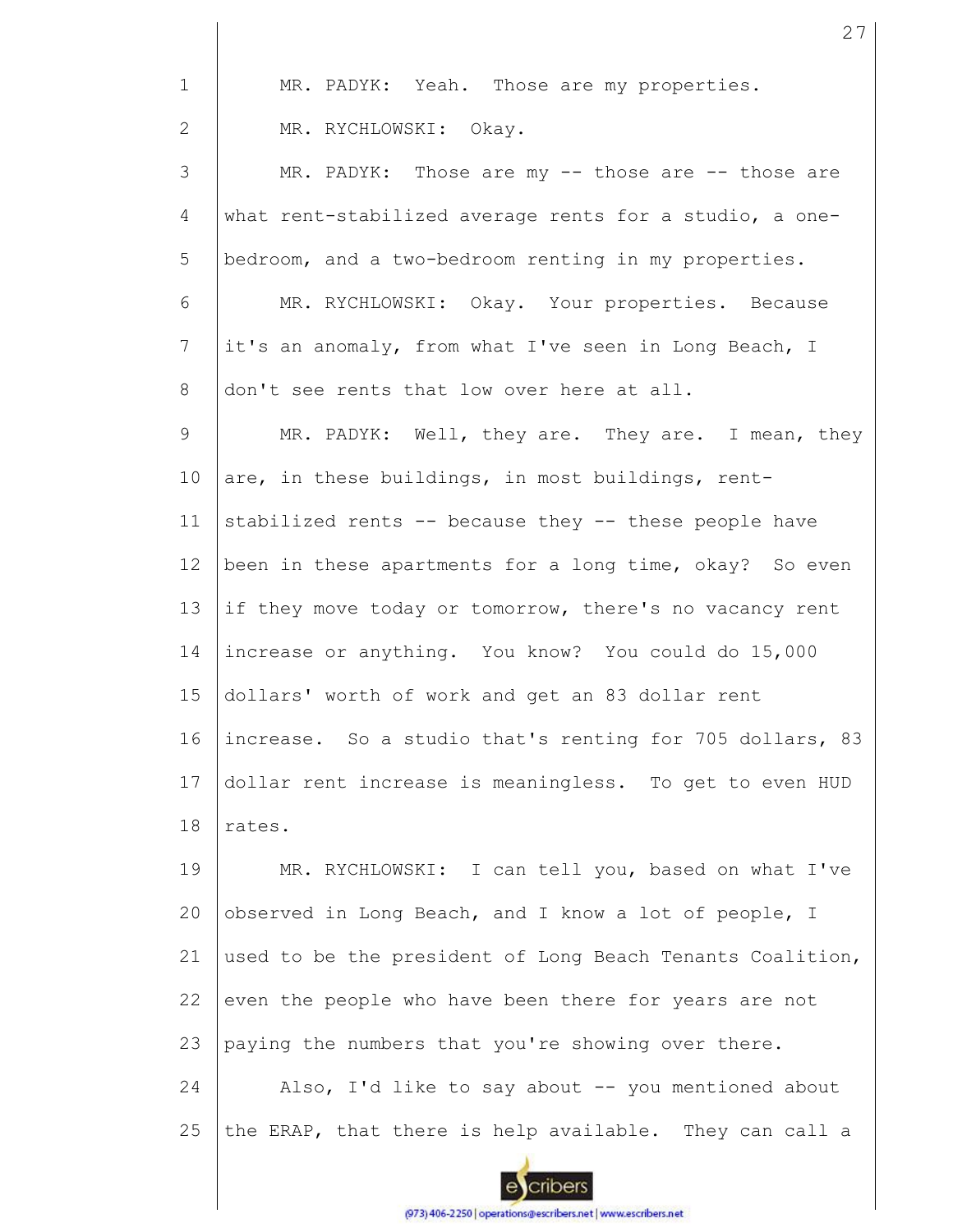| $\mathbf 1$    | Met Council, they can call the New York State Tenants    |
|----------------|----------------------------------------------------------|
| $\mathbf{2}$   | Coalition --                                             |
| 3              | MR. PADYK: Can I just cut you off there? I've            |
| 4              | tried myself to call New York State --                   |
| 5              | MR. RYCHLOWSKI All right.                                |
| 6              | MR. PADYK: -- and I've been on hold for hours, with      |
| $\overline{7}$ | tenants. Okay. I'm intimately involved with the tenants  |
| 8              | to try to get this done. And the frustration level --    |
| 9              | it's not as streamlined, because you have so many people |
| 10             | calling.                                                 |
| 11             | MR. RYCHLOWSKI: Did you listen to what I said or         |
| 12             | were you too busy talking?                               |
| 13             | I was saying there was ERAP help. They can go to         |
| 14             | the Met Council, they could go to New York State Tenants |
| 15             | Coalition, they can speak to their elected official to   |
| 16             | try to get help. A lot of elderly people and a lot of    |
| 17             | poor people who don't have the computer access, they do  |
| 18             | need assistance, and they can be pointed in the right    |
| 19             | direction.                                               |
| 20             | MR. PADYK: I actually, in that vein -- thank you --      |
| 21             | because I have gone down that road. I've actually even   |
| 22             | tried to send them to the DSS as a guideline because     |
| 23             | those people have an intimate -- intimacy with New York  |
| 24             | State, how it operates to help them, because I have a    |
| 25             | connection there. And even they admit that this is going |
|                |                                                          |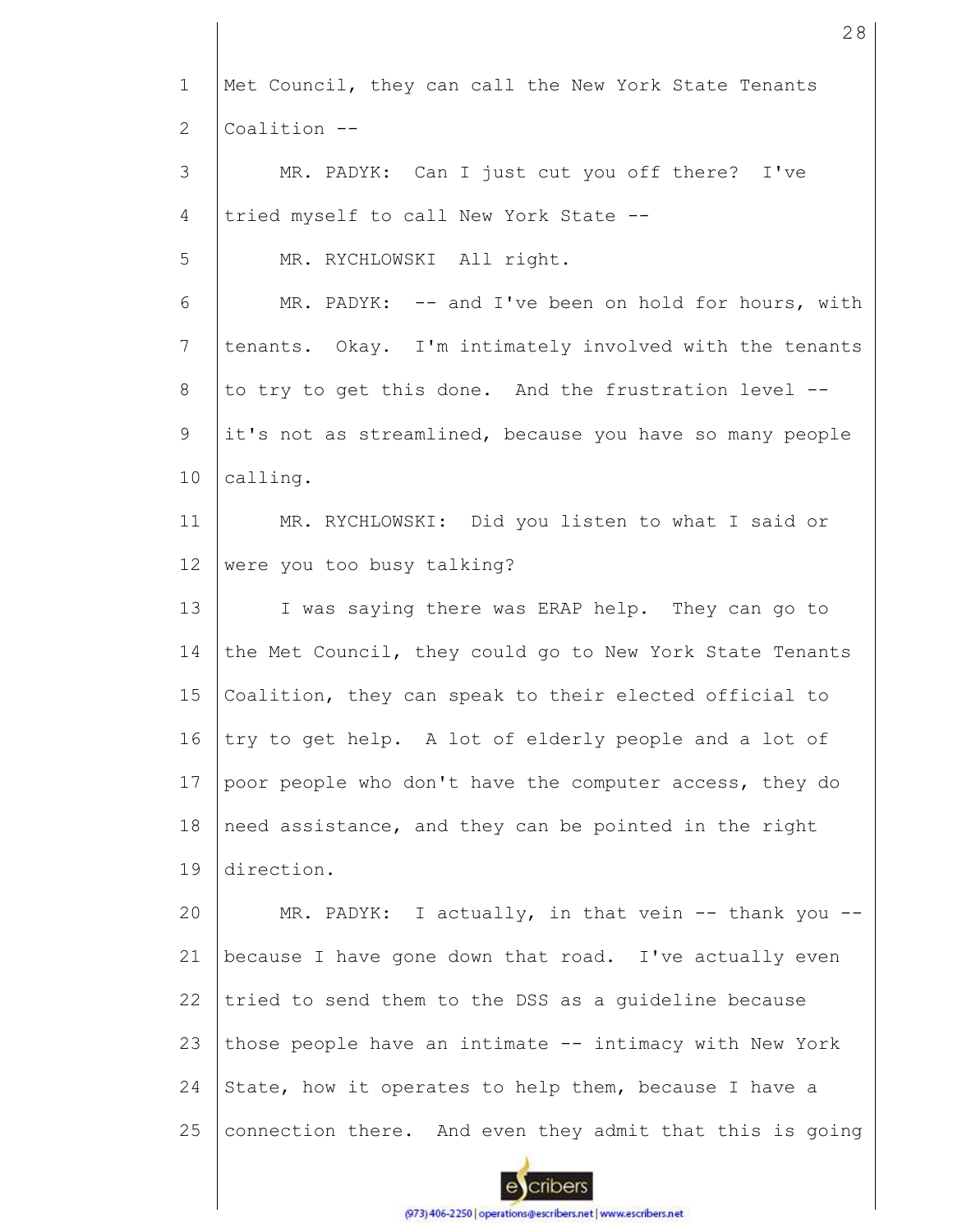1 2 to be a long, drawn-out process. It's not an easy system to work.

3 4 MR. MILLER: Okay. Anyone else? MR. MELKONIAN: Let me just add something to what

5 Barry had to say.

6 7 8 9 10 Namely, it's true, debt service is an important burden, but interest rates, as you probably know, have been going down. In fact, they're down to record low levels. And that probably will continue for a while, so long as Powell is in charge of the Federal Reserve.

11 12 13 14 15 16 The other point is that if debt service is there, the flip side of debts is assets. And clearly, asset prices have continued to rise. There's been a housing increase and most of it is in private, single-family homes, and so I'm -- but there's also been a rise in multiple-family homes, in terms of the asset.

17 18 19  $20$ 21 22 So we should not forget that even though the return are not returns in terms of net operating income may not be what many landlords are hoping for, at the same time, the value of their assets continue to rise as building prices go up and as interest rates continue to remain quite low.

23 MR. STEIN: Can I just respond?

24 MR. MILLER: Go ahead, Barry.

25 MR. MELKONIAN: Unmute. 29

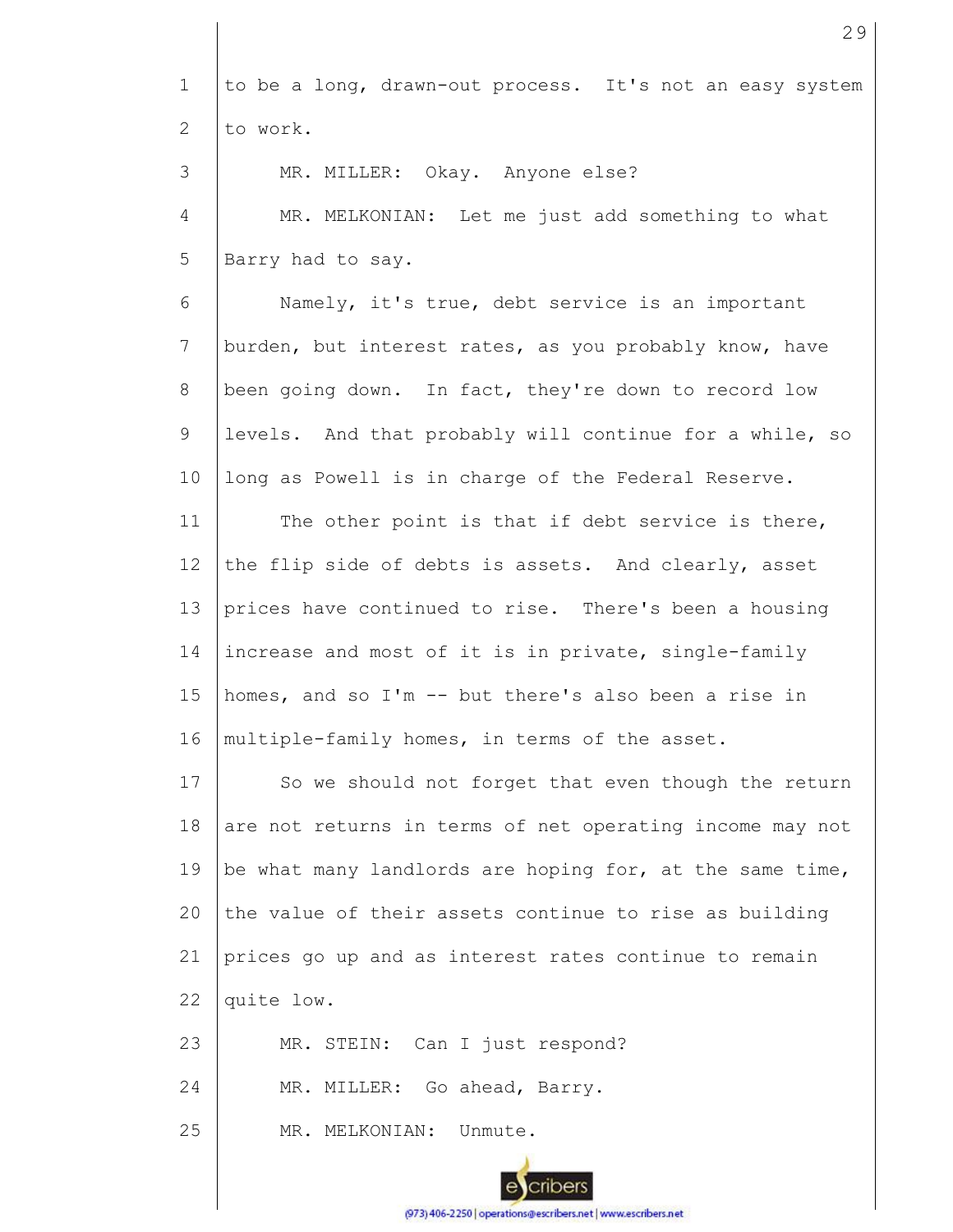1 2 3 4 5 6 7 8 9 10 11 12 13 14 15 16 17 18 19 20 21 22 23 24 25 MR. GUTTENTAG: Barry, you're muted. Barry, you're muted. MR. STEIN: How's it now. MR. GUTTENTAG: Start over. Yes, good. Now you're muted again, Barry. MR. STEIN: Okay. How's that? MR. GUTTENTAG: Perfect. Now you're unmuted. MR. STEIN: Am I all right, or not yet? I unmuted. MR. MILLER: You're clear, Barry. No. You just muted yourself again. MR. GUTTENTAG: You muted yourself again. I'm asking to unmute. Unmute? MR. STEIN: Wait a second. MR. GUTTENTAG: You were unmuted. I'm unmuting you. You're still muted, Barry. Barry, wait. Don't waste your breath. You're muted. I'm asking to unmute. MR. MILLER: Can you unmute him? MR. GUTTENTAG: All I could do is ask to unmute. There you go. You're unmuted. MR. GRAY: Don't touch the computer. MR. STEIN: I'm not going to touch it. MR. GUTTENTAG: Hands up. MR. STEIN: Okay. I'm not touching anything. MR. GUTTENTAG: You're good. You could continue. MR. STEIN: Okay. Regarding Martin's comment, first

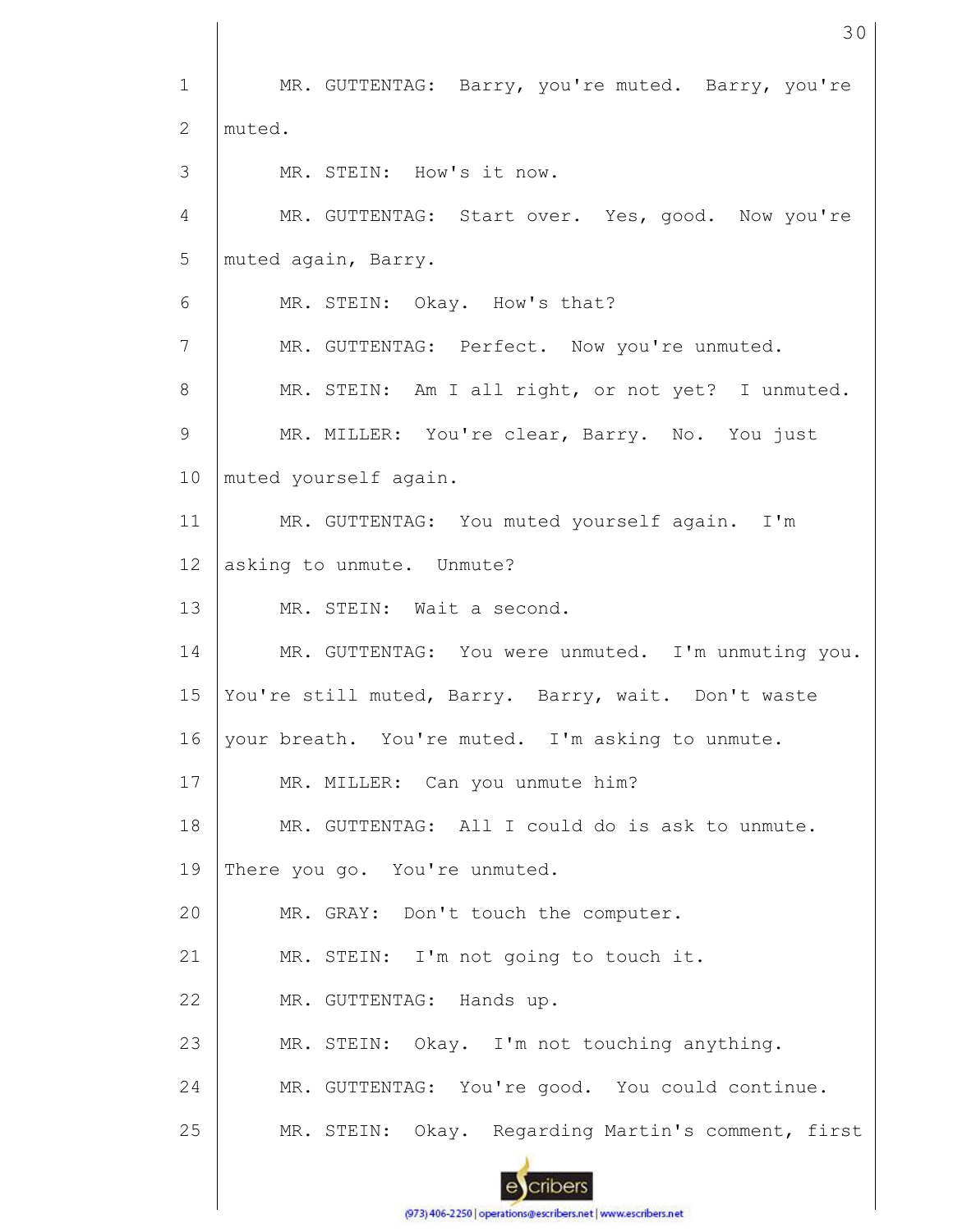1 2 of all, I don't know what's going to happen with interest rates. They are low.

3 4 5 6 7 8 9 10 But I do want to say, regarding stabilized, multifamily apartment houses, values have not gone up the way people think they have, for reasons, because of the particular regulations that were put into effect the other year or so, which affects a landlord's ability to be locked in to stabilized apartments, not get any kind of a increase in return for cap backs or increasing their property.

11 12 13 But I want to make a comment that if an asset goes up, that has nothing to do with paying the cash flow, which pays the bills.

14 15 16 17 18 19 20 21 22 23 24 25 And I've said this to you before, Martin, and I always say, I always have a interesting comment that, and I know you're going to know what I'm going to say, if your value of your house goes up, should I call the (indiscernible) and say I don't give you a raise? What the heck does that have to do with the price of rent? MR. MELKONIAN: They were overpaid, anyway, right? MR. STEIN: So but the point is, the way the assets may be going up, it's very, very unclear for stabilized apartments, particularly what we're coming out of, what the lack of incentives that landlords may have to pay higher prices for apartments because of the restrictions.

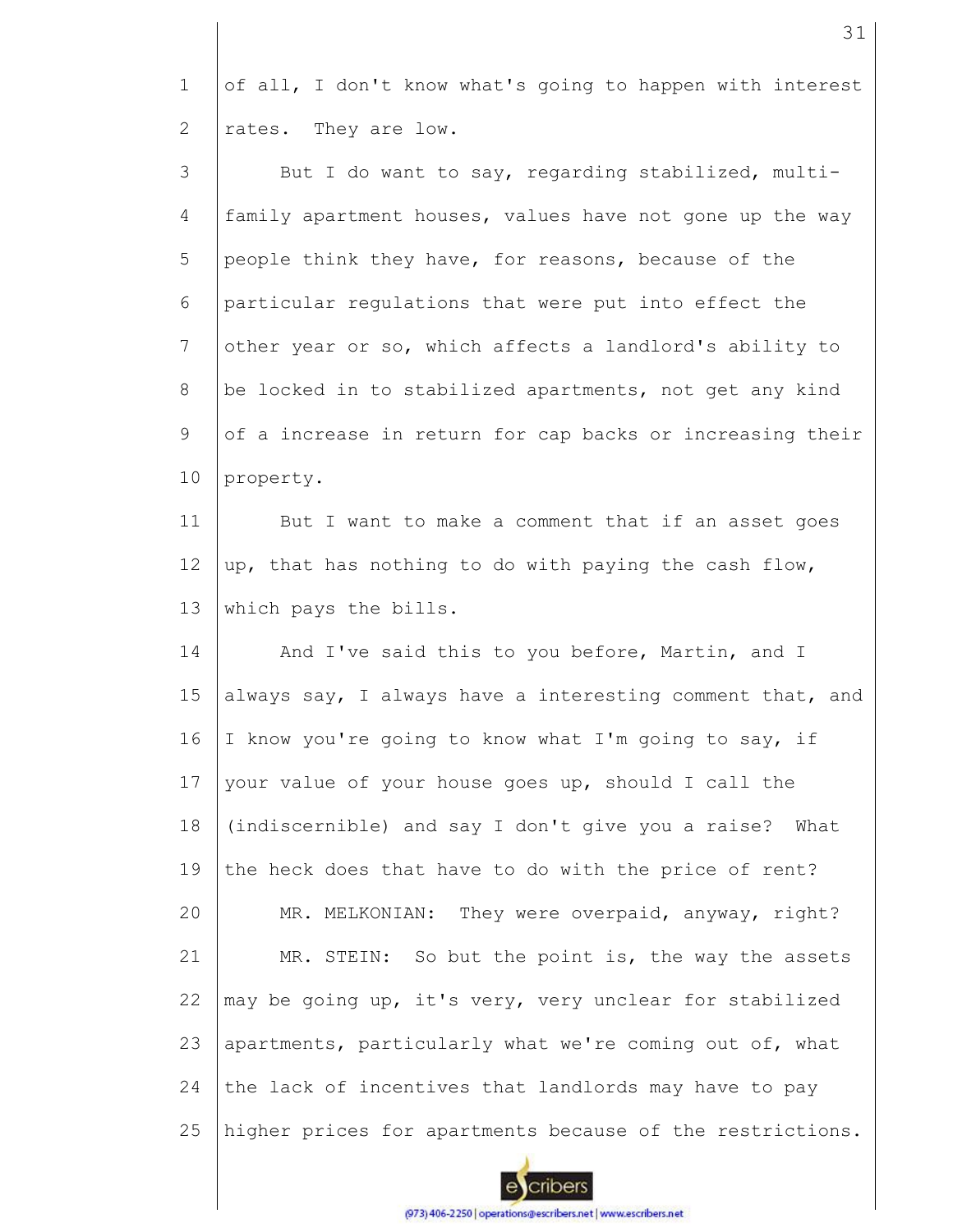1 2 3 4 The restrictions are -- the restrictions on income but not expenses. The restrictions are, you invest in the property, how do you get your money out if you can't increase your rent? Et cetera, et cetera.

5 6 7 8 9 10 11 12 13 14 15 16 17 18 19 20 21 22 23 24 25 But on a more important point, if an asset goes up, that may happen, that may not happen, but it doesn't affect the landlord's ability to pay the debt service. And there is a debt service. There is a cost to carry that mortgage, and all I'm saying is, it does affect the returns, the cash flow, the ability to pay expenses, and that's -- I just want to address that. That's all. MR. MILLER: Thanks, Barry. Moving along. Next speaker? MS. HARRIS-MARCHESI: Can I say something? MR. MILLER: I'm sorry. MS. HARRIS-MARCHESI: Can I say something, Michael? MR. MILLER: Absolutely, Cathryn. Go ahead, please. MS. HARRIS-MARCHESI: Thank you. There's a couple of things I wanted to say. My landlord has many rentstabilized buildings in Hempstead and otherwise. I am not in one of his. He very nicely raised our rent six percent in the middle of COVID because there were no rent guidelines in place or that sort of thing. And we paid our rent. My husband and I were fortunate enough to be in a position where we could pay our rent through, and we

cribers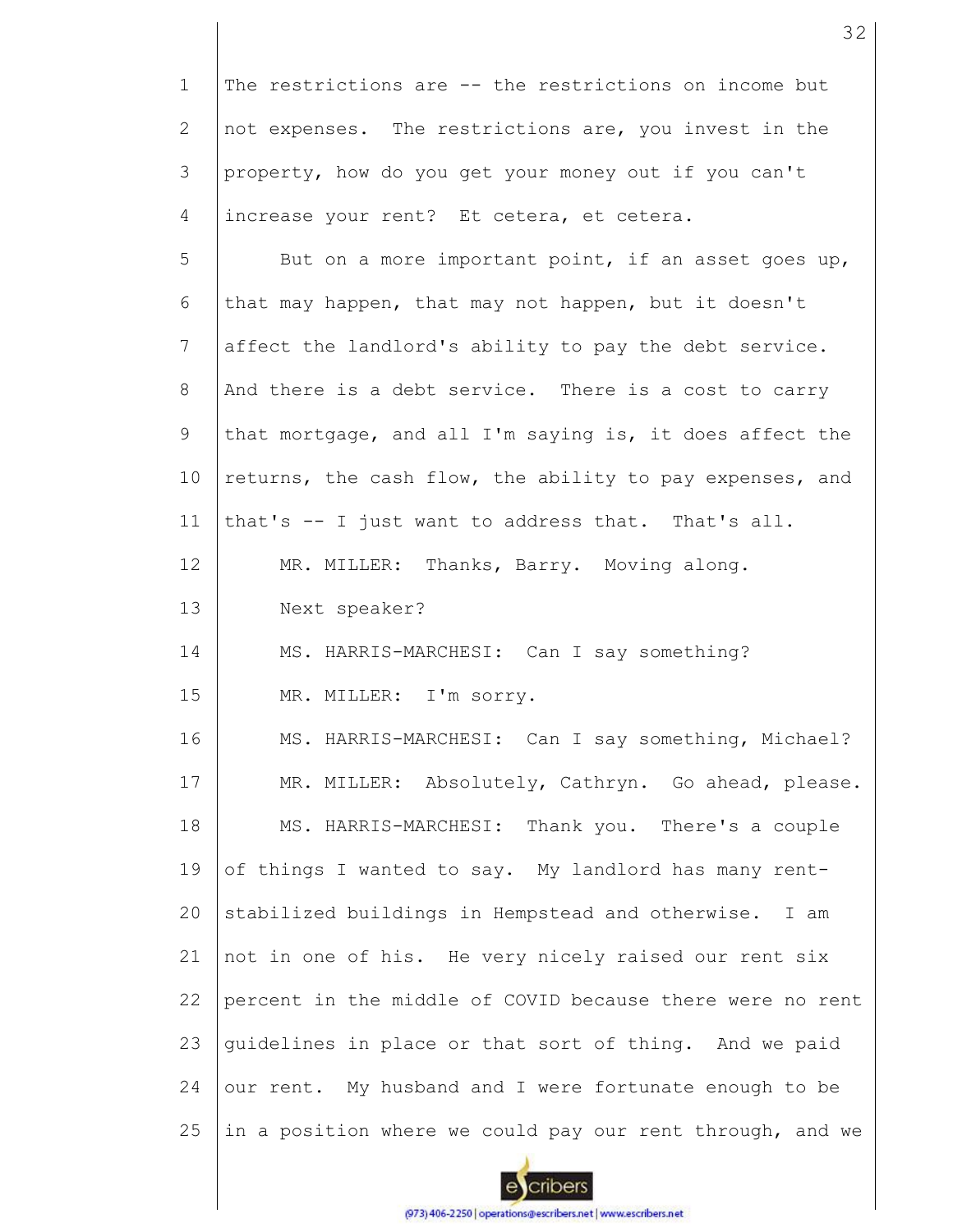1 did not miss one payment.

2 3 4 At the same time, with money being cheap, he also expanded the other businesses he had, and built huge factories for the other business he's in, too.

5 6 7 8 9 10 11 12 So when you're also talking about money being cheap, if you can mortgage a property that you have and take that money and use it for something else as well, that's an advantage that you have. There are landlords who choose to have debt on their property, because they can make money off of having debt by investing on other things. That's something else that I just wanted to raise.

13 14 15 16 17 18 19  $20$ MR. STEIN: And I do want to make one comment about that. Because, first of all, there are restrictions in financing today, all financing, but particularly multifamily stabilized apartments, and if anyone doesn't know what a COVID reserve is, for the past year, it  $-$ - most lenders that I know, and I know a lot of them, require six months to a year of debt service to be put up. That's a cost.

21 22 23 24 25 And they're doing that as an abundance of caution until the landlord makes sure that the landlord pays their mortgage payment, because there are difficulties. And as far as choosing to put debt on, I don't know too many -- I do know some people, but most people that

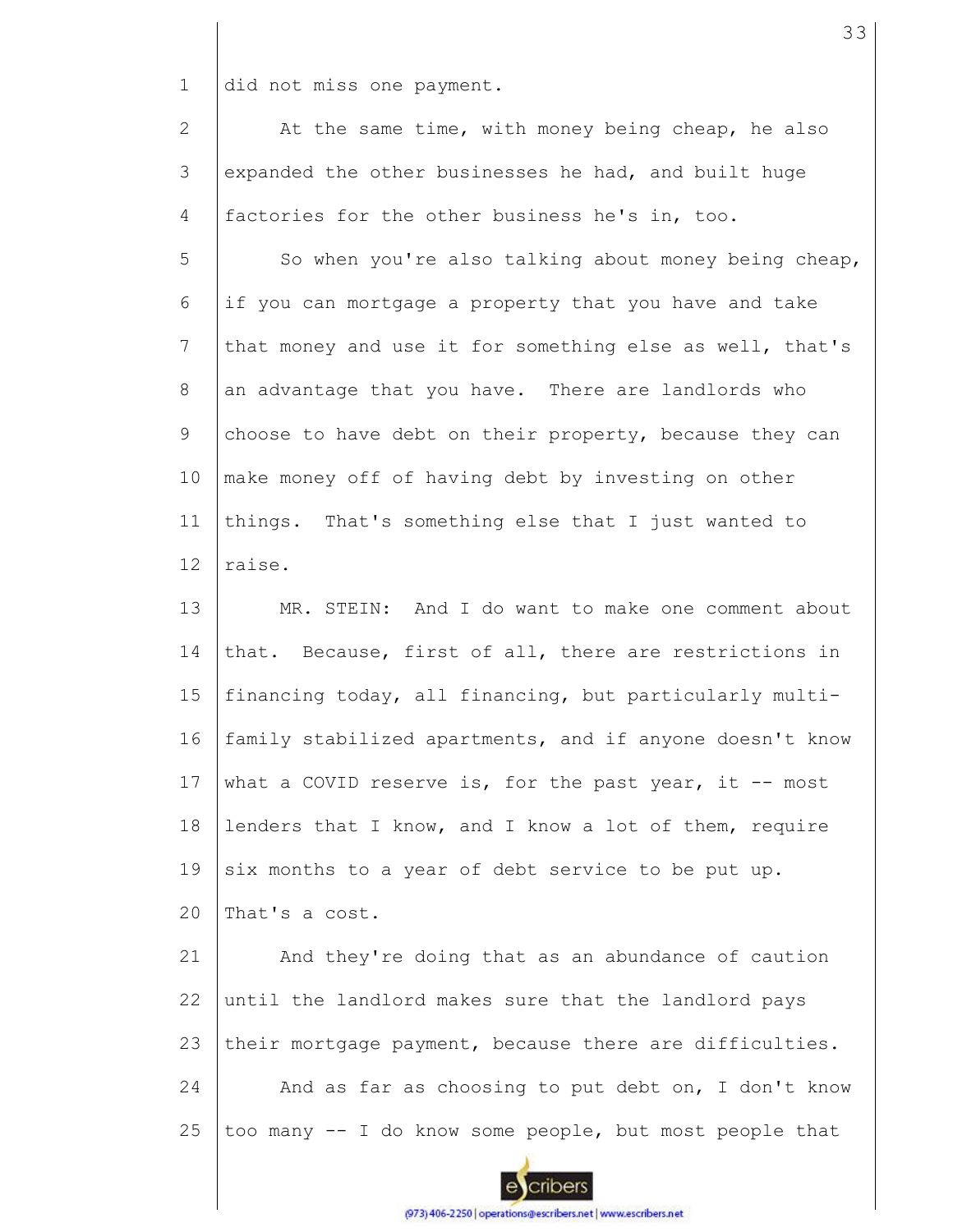| $\mathbf{1}$    | are buying an apartment house that's a million, two, five |
|-----------------|-----------------------------------------------------------|
| 2               | million, whatever it is, there aren't a lot of people     |
| 3               | that have five million dollars in the till that they just |
| 4               | can go buy a -- could buy an apartment house or a piece   |
| 5               | of real estate. So you might say choosing, for the most   |
| 6               | part, it's a necessity, not a choosing. They may choose,  |
| $7\phantom{.0}$ | but it's a necessity to choose, in order to get financing |
| 8               | to buy the particular property, because of the expense of |
| 9               | the amounts of capital that's required. That's all.       |
| 10              | MR. MILLER: Anyone else? All right.                       |
| 11              | Thanks, Barry, Cathryn.                                   |
| 12              | Next speaker, please?                                     |
| 13              | MR. GUTTENTAG: Please give me one second to remove        |
| 14              | all the pins. Sorry, guys.                                |
| 15              | James?                                                    |
| 16              | MR. FERRARA: Okay. Our next speaker is Michael            |
| 17              | Schnier.                                                  |
| 18              | MR. GUTTENTAG: Okay. I'm going to promote him.            |
| 19              | Give me one second. I'm going to pin him. There he is.    |
| 20              | MR. MICHAEL SCHNIER: Okay. Are we ready?                  |
| 21              | MR. GUTTENTAG: Ready.                                     |
| 22              | MR. SCHNIER: Okay. My name is Michael Schnier. I          |
| 23              | live at 25 Franklin Boulevard in Long Beach, and I am the |
| 24              | president of the Long Beach Tenants Association, and I've |
| 25              | been attending meetings of the Nassau County Rent         |
|                 |                                                           |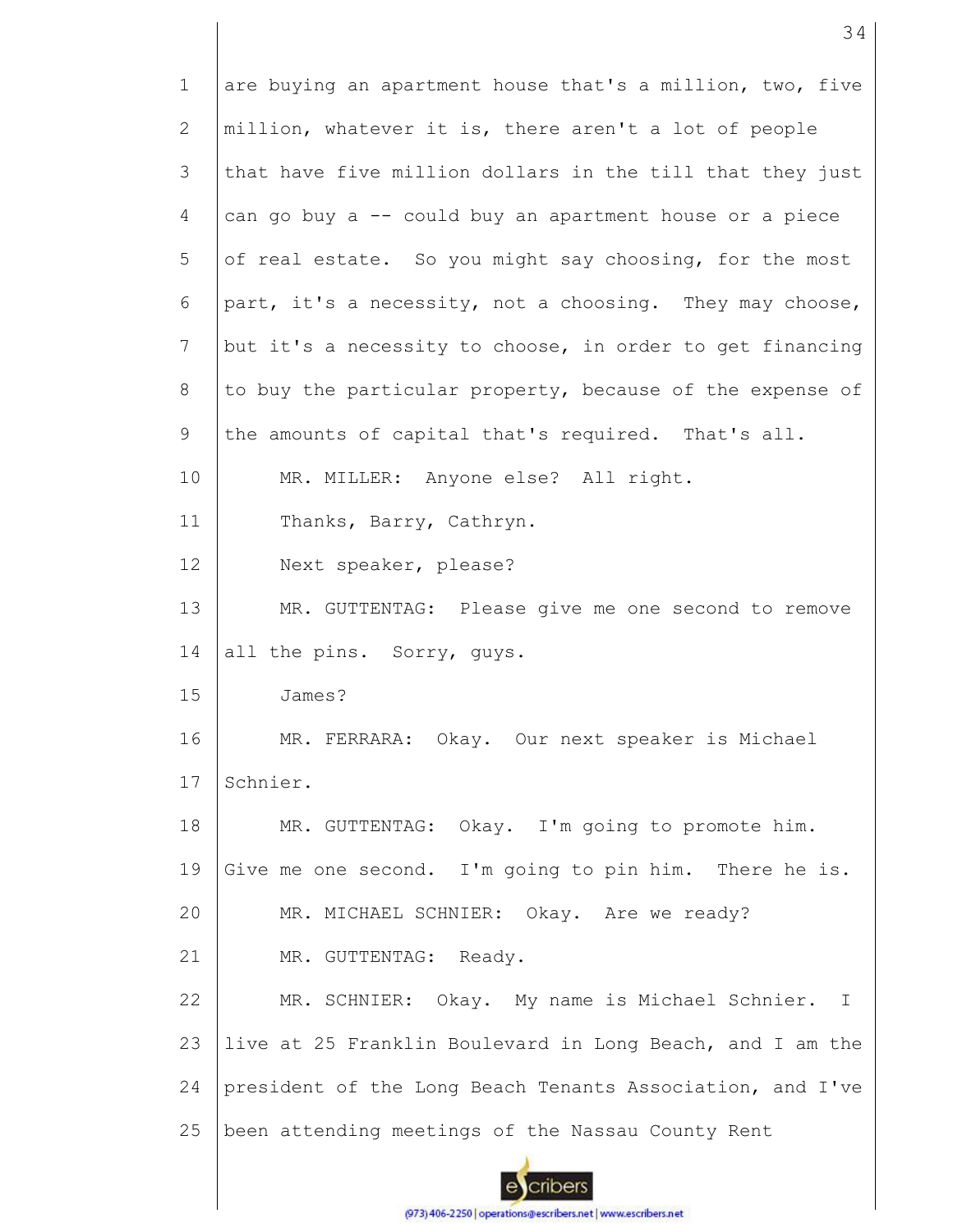1 Guidelines Board since the late 90s.

2 3 4 5 6 7 8 It is important to note, as I have in previous testimonies, that the number of rent-stabilized units in Nassau County over the years have been greatly reduced by a number of factors. According to statistics I have collected from HCR, in 2001, there were 11,940 ETPA units in Nassau County. By 2017, that number reduces to 7,953, and by 2020, that number reduces to 7,508.

9 10 11 12 13 14 That calculates to a 39 percent reduction in the housing stock of rent-stabilized units over a 19-year period. There has been no effort to increase this number, and the 2019 rent laws did nothing to re-regulate the many apartments that were deregulated, nor is anyone building new affordable units.

15 16 17 18 19 20 Just to use my own building, 25 Franklin Boulevard in Long Beach as an example, as recently as 2001, all 126 apartments were under ETPA regulation. According to HDR statistics from 2020, that number now stands at 37. The remaining units are free market units, which the landlord is free to charge whatever the market will bear.

21 22 23 24 25 For many years now, it has been almost impossible to rent a stabilized apartment in my building. I know many tenants living here for 10 to 15 years in free market apartments that are offered lease renewals with annual increases of 100 dollars per month or more. These

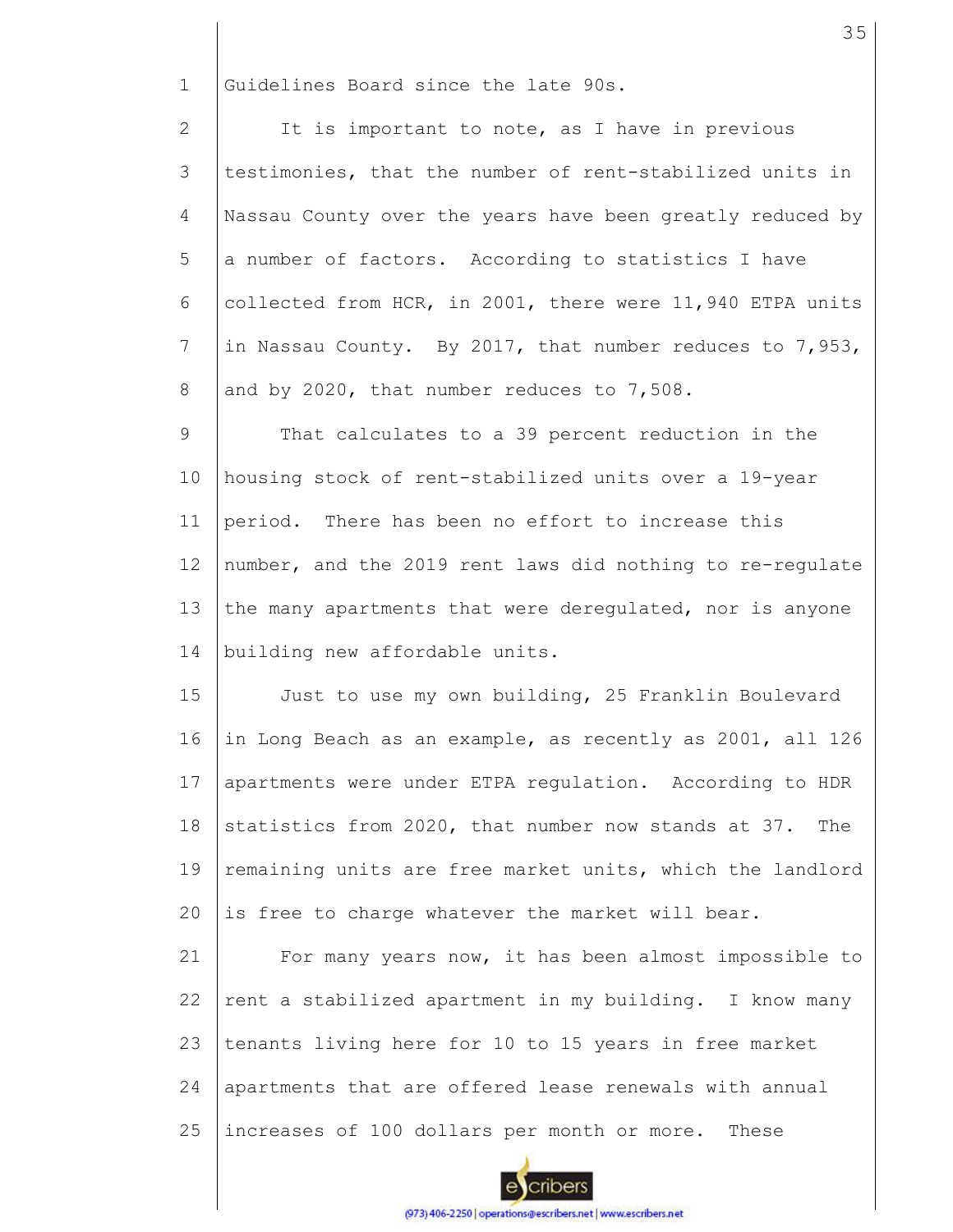1 tenants have no protection against this.

2 3 4 5 6 Meanwhile, a large number of remaining regulated apartments have legal regulated rents which exceed what are considered to be current fair market rates. Many of these tenants are offered preferential rents which are lower than the legally regulated rents.

7 8 9 10 11 12 13 Upon examining HCR's 2020 Office of Rent Administration Annual Report, it should be noted that out of a total of 910,767 registered rent-stabilized units state-wide, 296,518 are classified as having preferential rents. That's nearly 1 out of every 3 rent-stabilized units in the state. Those figures are for 2019, which is the last year in the report.

14 15 16 17 18 Unfortunately, while HCR does break down the total number of rent-stabilized units by county, they do not break down the number of preferential rents by county. This information can be found on page 13 of this report, which is accessible from HCR's website.

19 20 21 22 23 24 25 What are current fair market rates? According to rentdata.org, for a studio in Nassau County, it's 1,298. For a one-bedroom apartment, it's 1,624. For a twobedroom, it's 1,992. All the free market apartments, and most of the remaining ETPA apartments in my building already have monthly rents that exceed these numbers. It doesn't seem fair to grant the landlords additional

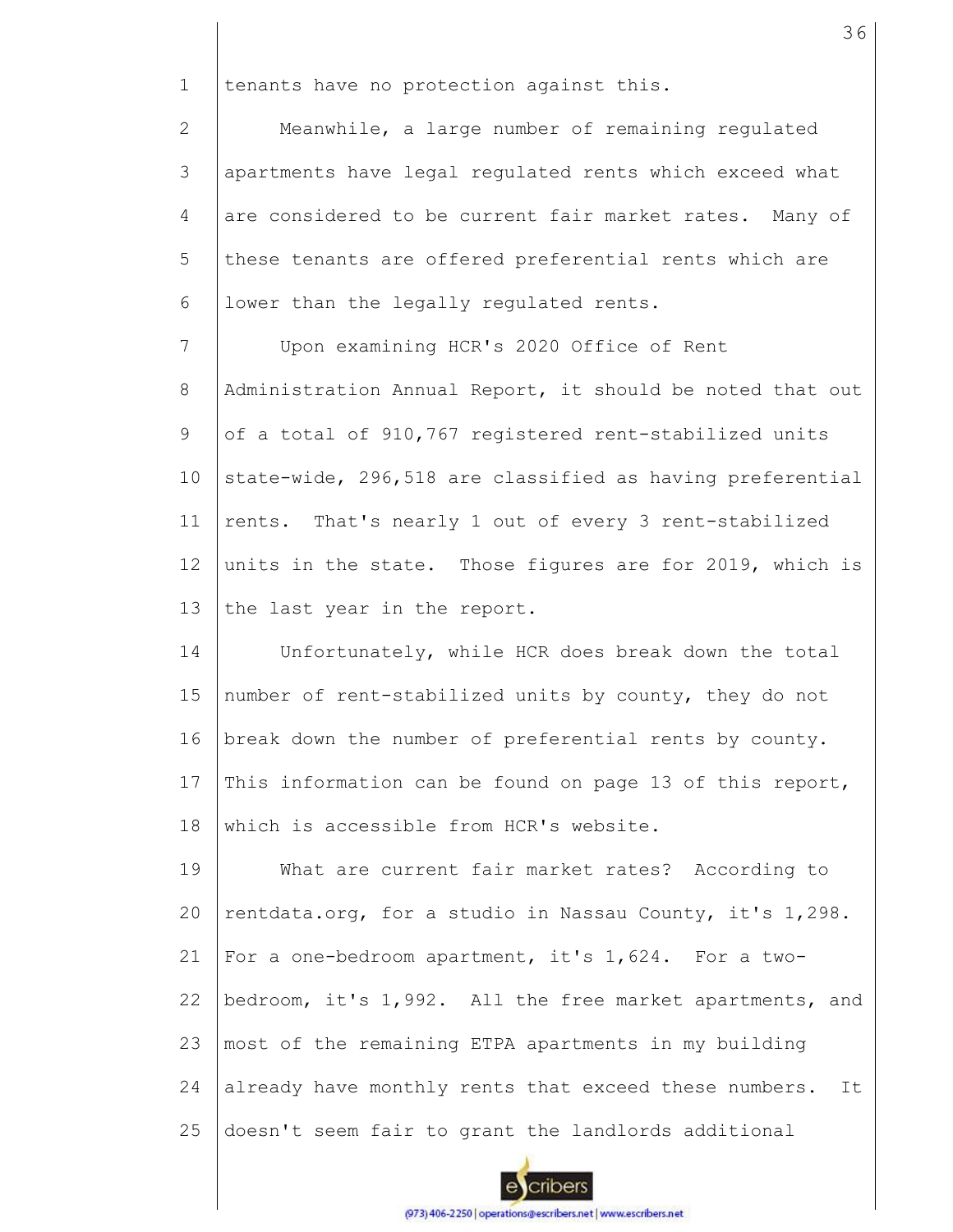1 guideline increases on top of these rents.

2 3 4 5 6 7 8 9 10 11 12 13 14 Most of you probably received the Nassau County vacancy tables in the last few days. According to the previous rent by current rent, with lease terms of one year for vacancy units for the years 2018 to 2020, the median previous rent was 2,053 in 2018, and increased to 2,092 by 2020. Accordingly, the mean rent increased from 2,174 in 2018 to 2,189 in 2020. It should also be noted that of the 154 total vacancies, 83 of those vacancies had stabilized rents between 2,000 and 3,500 and up. The next page, which covers two-year leases, shows an increase in the median rent from 1,570 in 2018 to 1,738 in 2020, and an increase in the mean rent from 1,578 in 2018 to 1,671 in 2020. Further, of 45 total

15 16 17 vacancies, 30 show rents between 1,500 and 2,099. Seem to me -- it seems to me that these numbers meet or exceed what rentdata.org calculates as fair market.

18 19 20 21 22 23 24 25 An examination of the income and expense reports covering the past three years seems to show the profit margin for landlords remains consistent and healthy, no doubt in part, at least, to the factors I've previously mentioned. I know what some tenants in my building are earning from Social Security because many of them have volunteered this information to me. I am continuously amazed as to how some of these seniors on fixed incomes

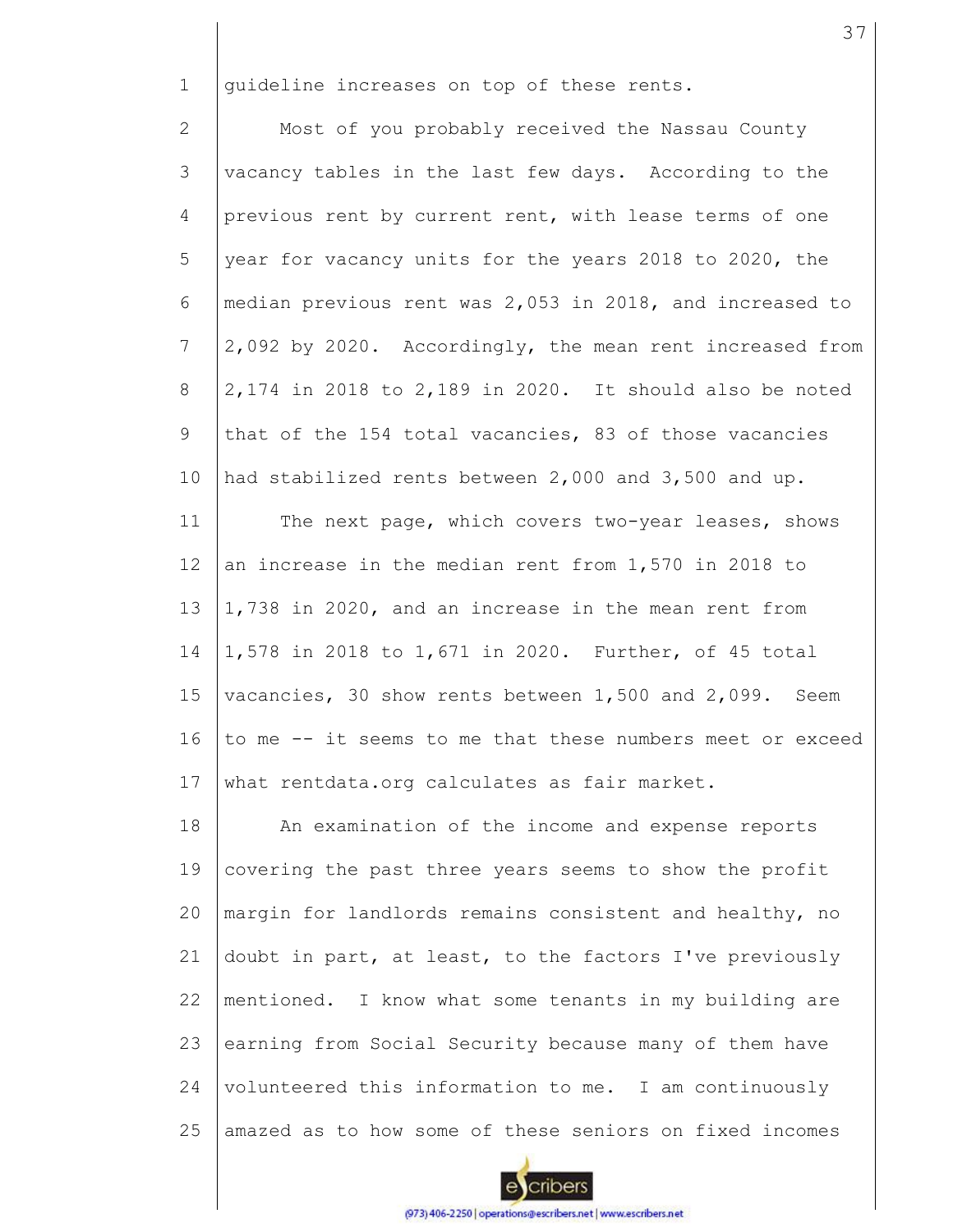1 2 3 manage to survive paying 1,700 dollars a month or more, while receiving a check from Social Security for 1,400 dollars a month.

4 5 6 7 8 9 10 11 12 13 14 15 16 17 18 19 20 21 22 23 24 25 In conclusion, it should be noted that any number higher than a zero percent increase would only serve to hurt tenants that can afford it the least, especially at the current time, with so many tenants struggling to keep up with their rent due to COVID-related issues. The evidence shows that landlords continue to profit from their buildings, and does not support the high guideline increases they no doubt will lobby for. MR. MILLER: Thank you, Mr. Schnier. Any question or comments for Mr. Schnier? Going, going. Thank you, Michael. MR. SCHNIER: Thank you. MR. MILLER: Mr. Ferrara, do you have another speaker? MR. FERRARA: Oh, that concludes the speakers. MR. GUTTENTAG: One second. MR. RYCHLOWSKI: Could I make a comment? MR. MILLER: Go ahead. There's a echo. Are you close to your wife's speaker? MR. RYCHLOWSKI: No, she doesn't have another speaker on.

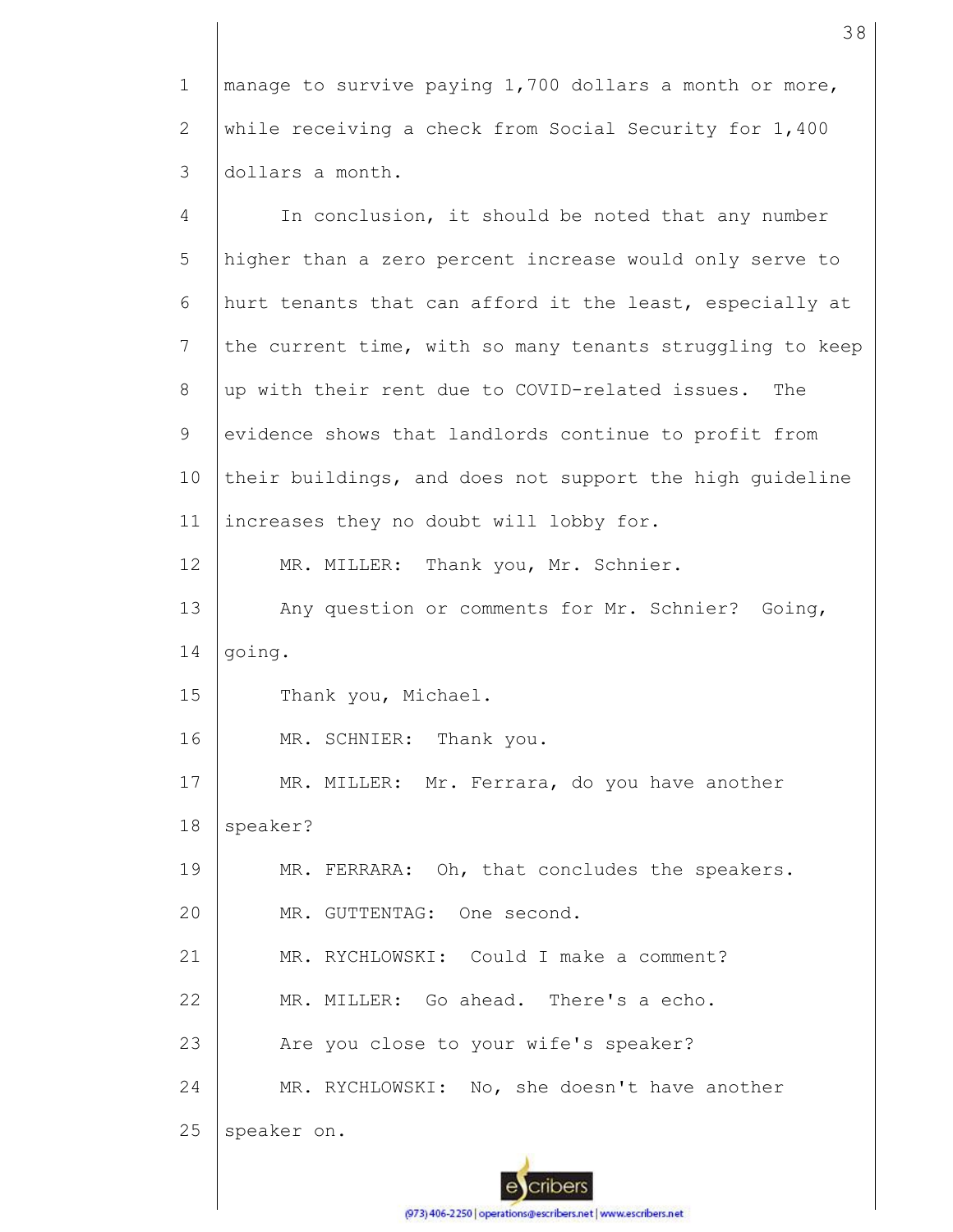| $\mathbf 1$     | MR. MILLER: All right. Go ahead, Robert.                 |
|-----------------|----------------------------------------------------------|
| $\mathbf{2}$    | MR. RYCHLOWSKI: Okay. This is to address Mr.             |
| 3               | Rush's comments about inflation. There was an article in |
| 4               | the New York Times yesterday that's saying the Fed has   |
| 5               | been arguing that recent price rises are transitory.     |
| 6               | That they're not coming from food and energy so much as  |
| 7               | from pandemic-related disruptions that caused surging    |
| 8               | prices of used cars, lumbers, and other nontraditional   |
| 9               | sources of inflation. But the Fed feels that this        |
| 10              | episode, like the inflation blip of 2010/2011, will soon |
| 11              | be over. That's it.                                      |
| 12 <sup>°</sup> | MR. COHEN: You see the price of lumber, you see the      |
| 13              | price of oil? I mean, I know what you're -- I know where |
| 14              | they get the information from. I heard what Powell said, |
| 15              | but he also said there's going be two interest rate      |
| 16              | increases during the year as well.                       |
| 17              | MR. RYCHLOWSKI: Yeah, but if you look at the price       |
| 18              | of oil if we look back a few years, it was probably      |
| 19              | higher than it is now.                                   |
| 20              | MR. COHEN: The Times have been wrong in the past,        |
| 21              | also.                                                    |
| 22              | MR. RYCHLOWSKI: Right now it's up, but I'm sure          |
| 23              | it'll be down soon again, also.                          |
| 24              | MR. COHEN: We'll see.                                    |
| 25              | I have questions for --                                  |
|                 |                                                          |

39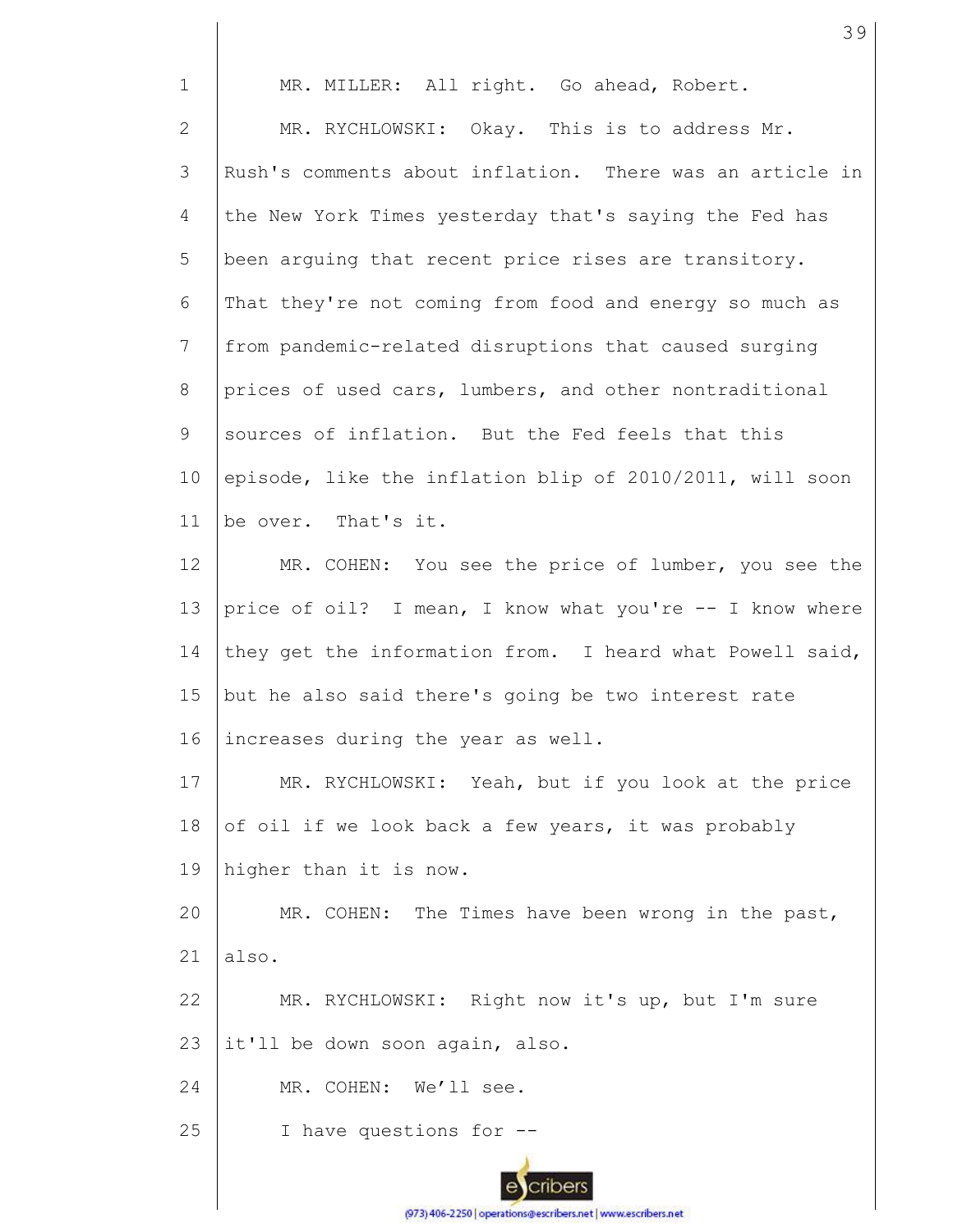| $\mathbf 1$ | MR. MILLER: More questions, comment?                      |
|-------------|-----------------------------------------------------------|
| 2           | MR. COHEN: I have questions for DHCR.                     |
| 3           | MR. MILLER: Go ahead. Go ahead, Adam.                     |
| 4           | MR. COHEN: Adam?                                          |
| 5           | MR. MILLER: I'm sorry.                                    |
| 6           | MR. COHEN: So my question is --                           |
| 7           | MR. MILLER: I apologize.                                  |
| 8           | MR. COHEN: -- I'm looking at the two pages called         |
| 9           | Nassau or EPTA (indiscernible) Schedule Survey 2021. It   |
| 10          | says the total notices mailed out were 242. And then      |
| 11          | when I look at the next page, it says the total buildings |
| 12          | were 334. What happened to the other 98? How do we get    |
| 13          | from 334 to 298? Or 7,554 apartments to 4,597? What am    |
| 14          | I missing here?                                           |
| 15          | MR. GUY ALBA: Okay. So before we get to discuss           |
| 16          | the tables, I just want to say thank you very much to     |
| 17          | everyone. Throughout this entire COVID period, it's been  |
| 18          | very difficult, and the entire research and analysis, we  |
| 19          | have Sal Haughie here, and Mike Langiulli, and the entire |
| 20          | team, really a big thank you to them for making this      |
| 21          | happen. It's a -- it's a very, very tedious and very,     |
| 22          | very difficult job in making sure that we compute         |
| 23          | everything, and that we reach out to owners and make sure |
| 24          | that they fill in the information.                        |
| 25          | So on this note, I just want to let either Mike or        |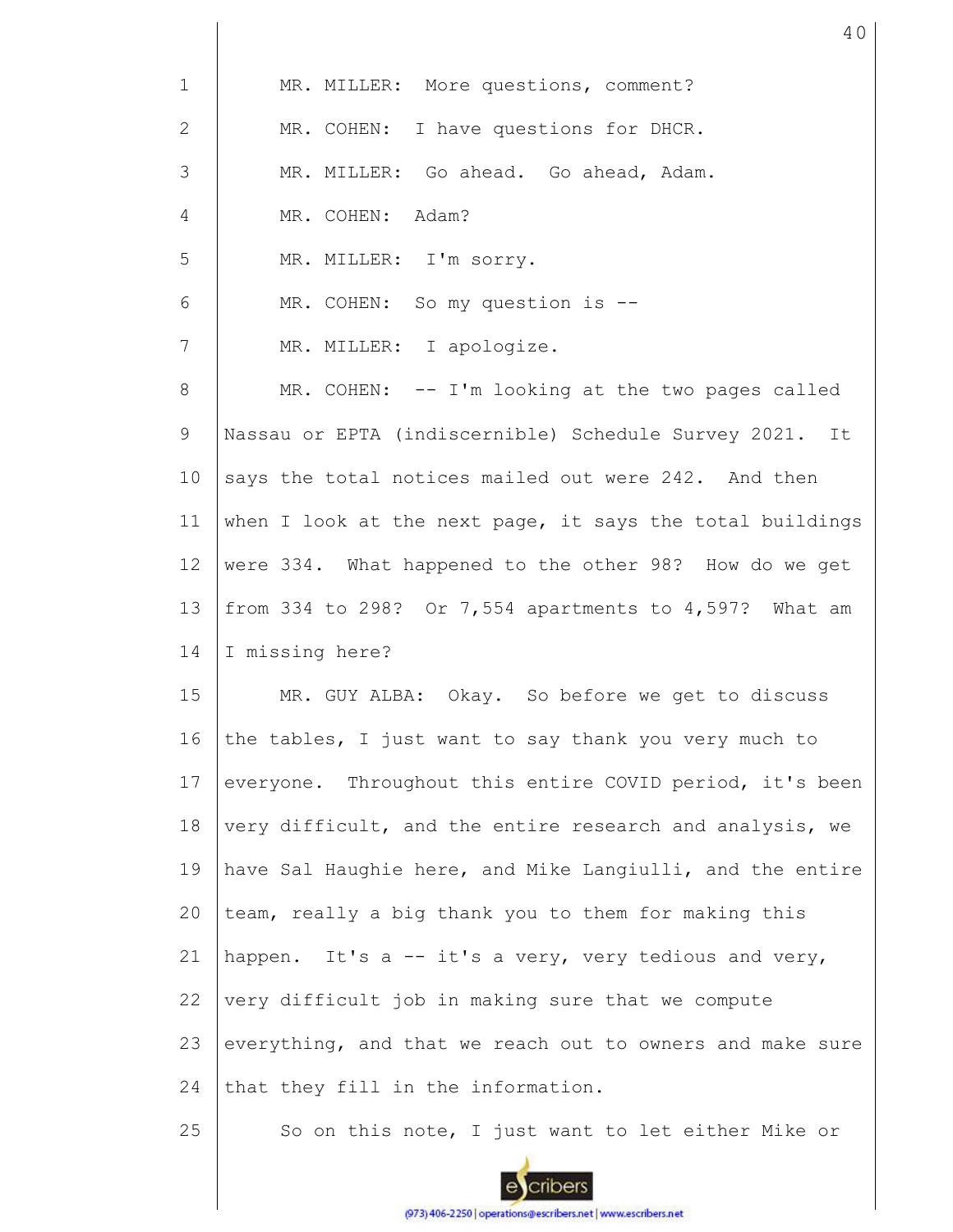1 Sal -- Mike are you taking the lead on this? MR. MICHAEL LANGIULLI: Yeah. Okay. Well, the 2 3 registration numbers also contain buildings that are co-4 op, that have converted -- they have alerted us that 5 they've converted to co-op, which we do not mail in the 6 survey. So the registration numbers may be higher than the tabulated results for that matter. 7 Also, the 2020 registration is still an ongoing 8 9 process, so we expect the numbers -- that 7,508 number 10 for 2020 for total rent-stabilized registered apartments in Nassau County, we expect that number to increase 11 12 slowly but steadily over the next few months, as owners 13 continue to register for the year 2020. 14 Would that answer your question, Mr. Cohen? 15 MR. COHEN: Not really. Not really. 16 MR. LANGIULLI: What number are you alluding to, 17 then? 18 MR. COHEN: I mentioned, if you look at page 2, that 19 is says there's total buildings of 334 buildings for 2020, yet you only sent out 242 schedules, of which you 20 21 got -- 22 MR. LANGIULLI: Those are the co-op buildings that 23 we do not mail to. 24 MR. COHEN: There's 98 co-op buildings? 25 MR. LANGIULLI: Very possibly, yeah. :nbers

41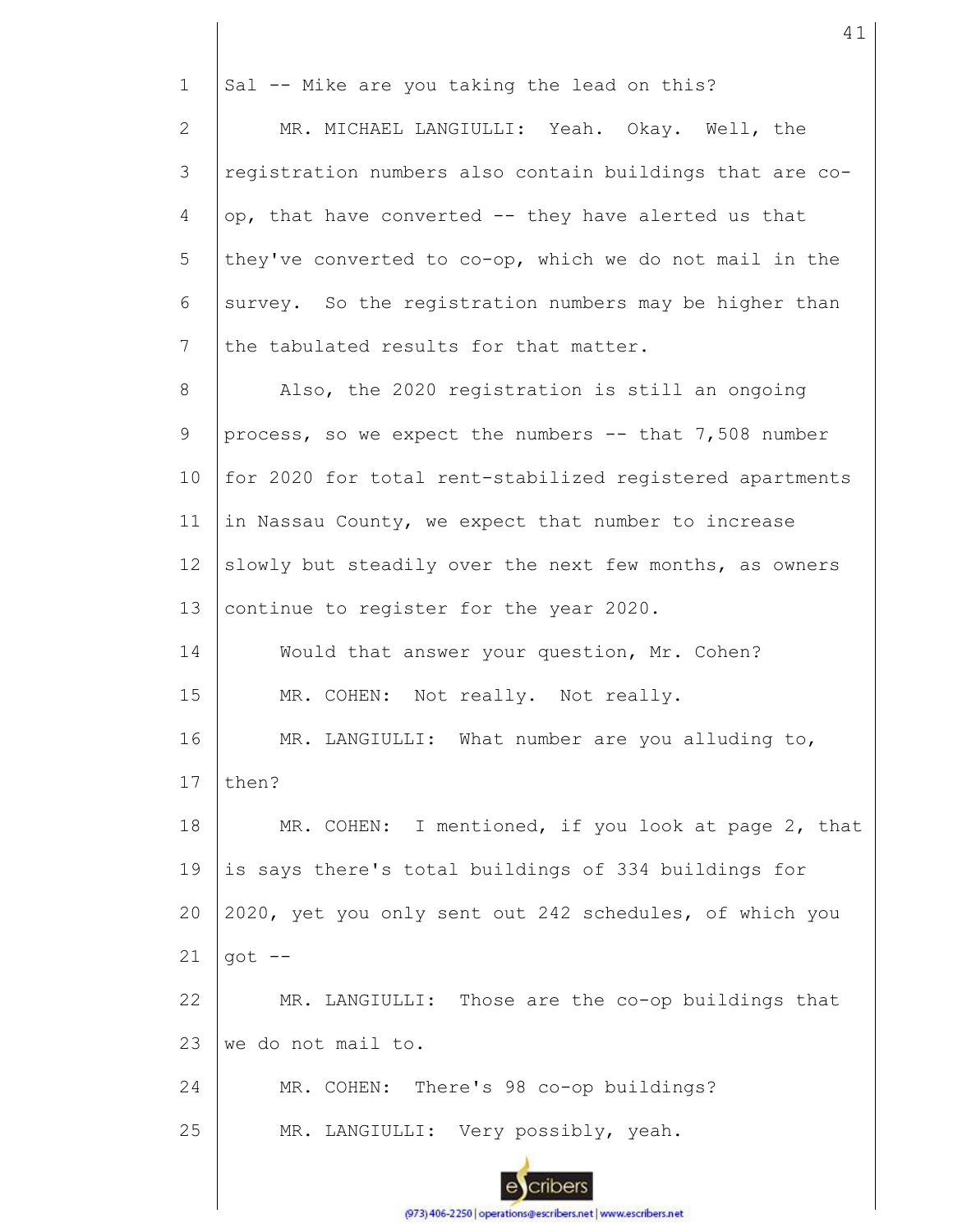1 2 3 4 5 MR. COHEN: So there could be a lot of co-op buildings that have just enough units to close, they could have 15, 20, 30 percent, and they could have 70 percent of stabilized apartments. I'm not sure I -- I'm not really sure I understand.

6 7 8 9 10 11 12 13 14 15 16 17 MR. LANGIULLI: I would -- I would probably think that most co-op buildings are very highly de-regulated, and that's the reason why we don't mail to them anymore, because they would just be deemed not comparable, anyway. MR. SALVATORE HAUGHIE: Also, Mike, I believe the Board -- it's in the instructions to the Board that Nassau County does not want, or the Board at a previous time, did not want to include co-op buildings, so that was something that the Board probably decided at a previous time that we do not mail out to co-op buildings. MR. COHEN: Well, I don't recall that, and I've been on the Board for a long time.

18 19 20 21 MR. ALBA: Well, this is probably one of the initial votes of the Board, which was established already during the time of the manual survey. So we're talking about something over a 35-year period.

22 23 24 25 MR. LANGIULLI: And we have a few co-op buildings that I know from the building records that we examine, some of them may only have one or two rent-stabilized units left, so that's why we don't even use them, we

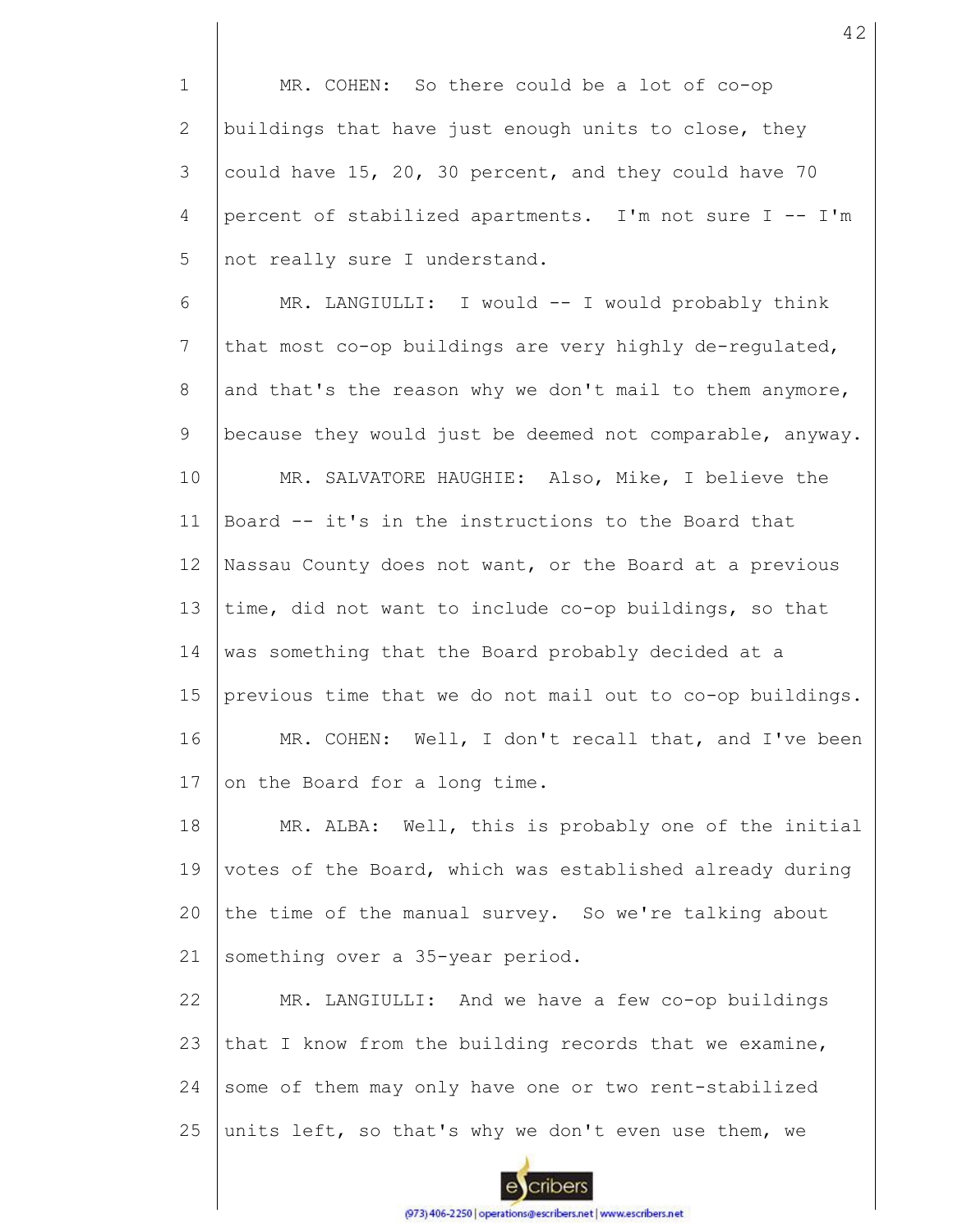1 2 3 4 5 6 7 8 9 10 11 12 13 14 15 16 17 18 19 20 21 22 23 24 25 don't mail to them, because they would never be included in the tabulations, anyway. Especially, there are quite a few in Great Neck, off the top of my head. Great Neck, Great Neck Plaza. MR. MILLER: Does that answer your question, Andy? MR. COHEN: I'm just having trouble understanding that there are 98 buildings that are not included. They're all co-ops? There's 98 co-op buildings? Do you know that for a fact? MR. LANGIULLI: I can't say I know that for a fact. I can only attest to who responded to the survey. And the registration, like I said, that's still ongoing. So we might have some more buildings coming in throughout the next few months. That number is going to go up. MR. COHEN: Which number's going up? MR. LANGIULLI: The 2020 registration numbers, where I have -- okay, total buildings 334. That's probably going to go up. 7,508 units, that's probably going to go up. Again, we don't mail to co-ops or condos. MR. RYCHLOWSKI: I don't know if it helps, Andy, but there are a lot of co-op buildings in Long Beach, and I know Marilyn Topper (phonetic) had bought a few units years ago as an investment, and they did have rentregulated tenants in them at the time. Now it's just

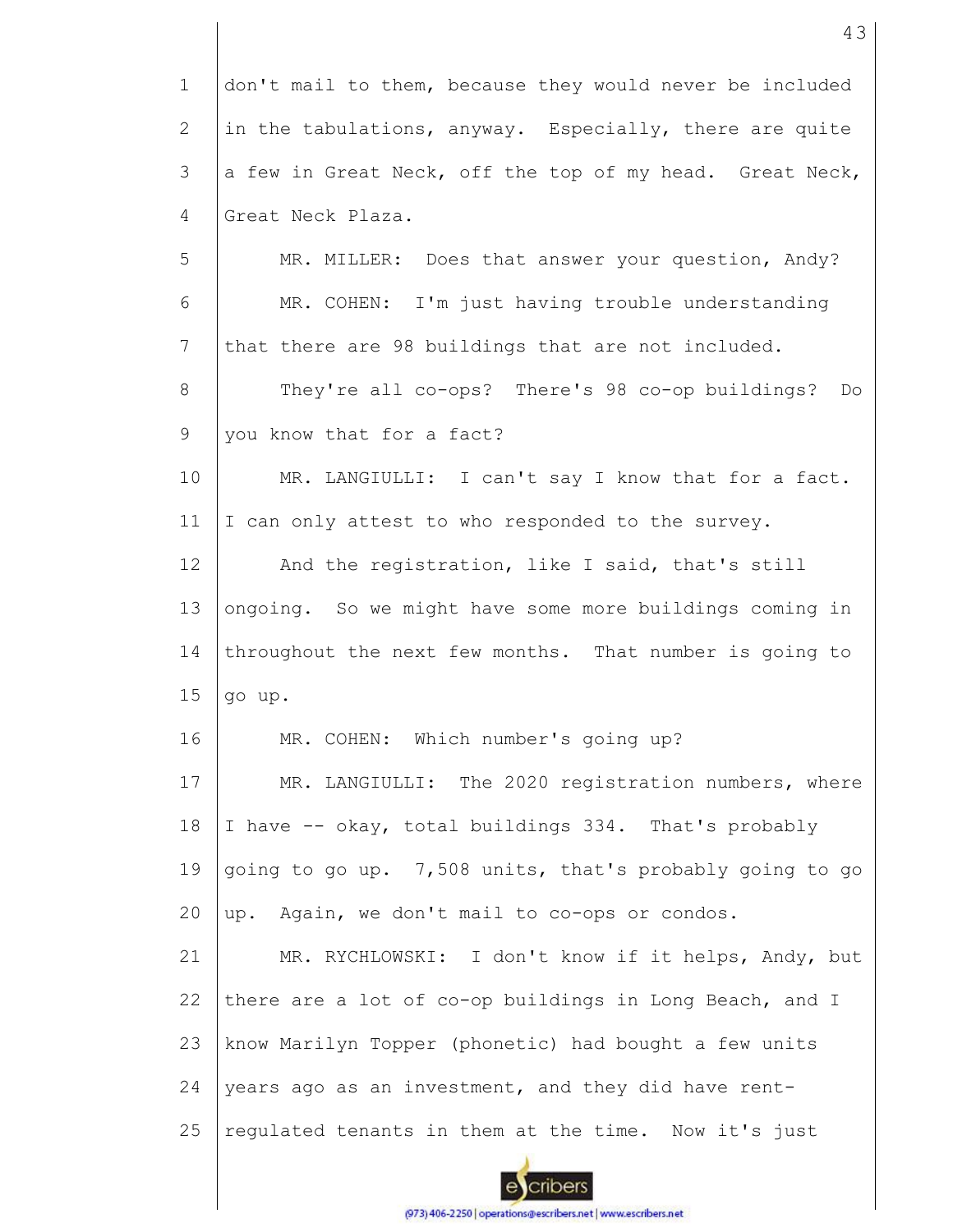1 2 3 4 5 that all the apartments occupied by owner, or rented and de-regulated, and she'd been complaining about this one woman who had been living there 30 years and how little she paid and everything, but it's a very, very small minority in the co-ops.

6 7 8 MR. COHEN: Well, I know Long Beach and Great Neck have co-op buildings. I'm not -- and I think Rockville Centre has, also.

9 10 11 12 13 14 15 16 17 18 19 20 21 22 23 24 25 MR. LANGIULLI: Again, also, another reason can also be, we only mail to buildings that pretty much consistently register, because we need a valid owner's mailing address, email address, and a lot of buildings haven't registered in years. We don't hear from the owners for years, so sometimes, they get dropped as well. I mean, if we don't hear from you for 20 years, we're not going to -- we're not going to mail you a notice anymore. I mean, we still -- we still -- we do email -- we email out three of four times throughout February, March, April, as a reminder to owners to please file your survey. MR. COHEN: Okay. MR. LANGIULLI: We send out one round of notices in February. Those are mailed through U.S. Post Office. MR. COHEN: Generally, a survey, if you get 40 percent, that's pretty good, but this is more than a

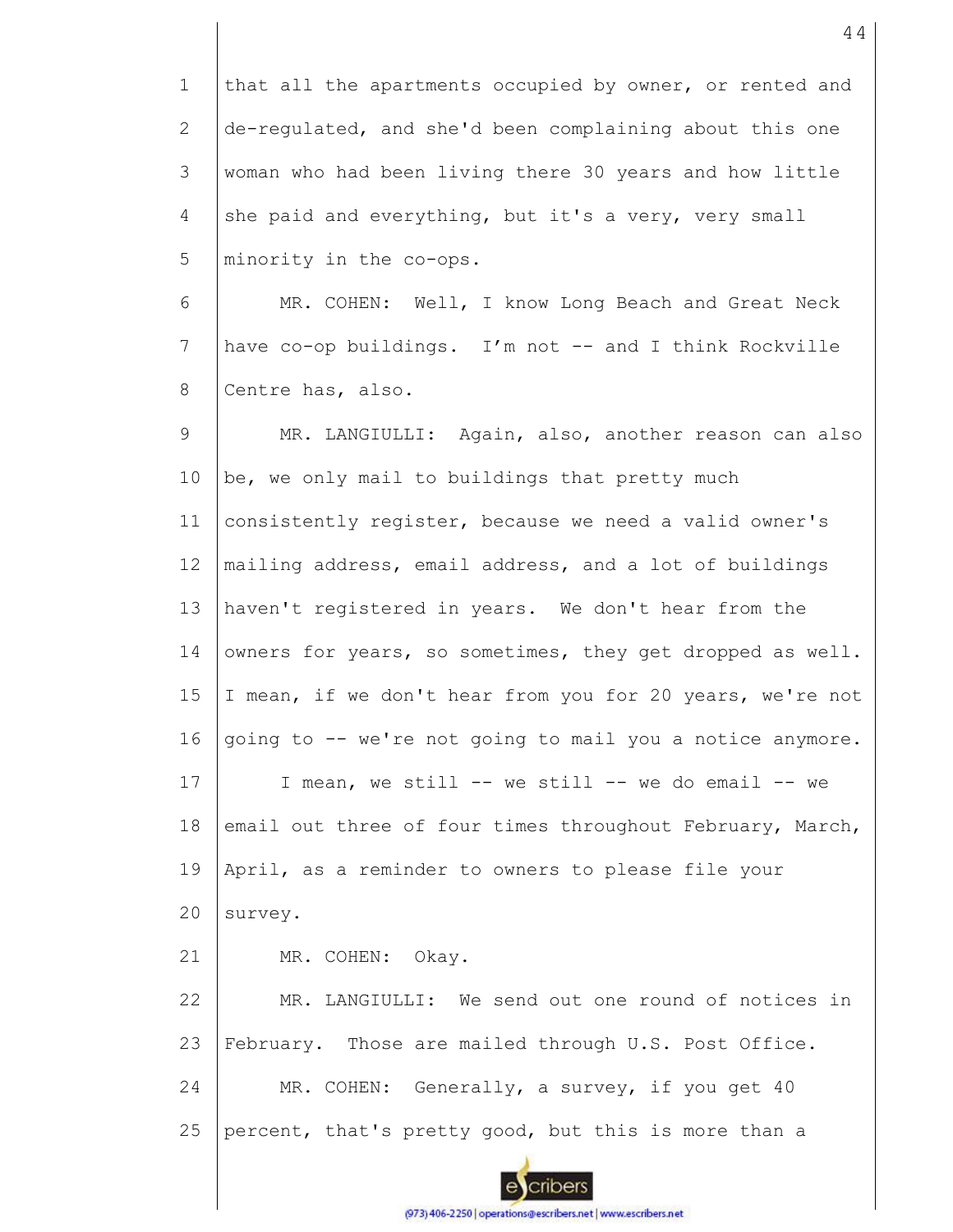| $\mathbf{1}$   | survey. This is -- this determines what rents should be.  |
|----------------|-----------------------------------------------------------|
| 2              | So 40 percent on 242 is not $-$                           |
| 3              | MR. LANGIULLI: We did get a -- we got a 51 percent        |
| 4              | response rate --                                          |
| 5              | MR. COHEN: Yeah, but you're only using --                 |
| 6              | MR. LANGIULLI: -- which is pretty good.                   |
| $\overline{7}$ | MR. COHEN: No. You sent out 242 and you're                |
| 8              | tabulating 98. That's 40 percent.                         |
| 9              | MR. LANGIULLI: Well, we received 124.                     |
| 10             | MR. COHEN: I understand, but the --                       |
| 11             | MR. LANGIULLI: We excluded -- we excluded 26 --           |
| 12             | MR. COHEN: I see that.                                    |
| 13             | MR. LANGIULLI: -- for various reason.                     |
| 14             | MR. COHEN: I see. I see.                                  |
| 15             | MR. LANGIULLI: Right. So we mailed out -- 242 were        |
| 16             | mailed out. I mean, 242 buildings are included in our     |
| 17             | survey, and we got 124 responses, which is a 51 percent   |
| 18             | response rate.                                            |
| 19             | MR. COHEN: What are the 16 that are noncomparable?        |
| 20             | MR. LANGIULLI: They're excluded for, usually, a           |
| 21             | high number of de-regulated units, or maybe a building    |
| 22             | had an MCI, and it was reported, and we confirmed that an |
| 23             | MCI was granted, and they received a rent increase based  |
| 24             | on the expenditures of the MCI, which would have been     |
| 25             | maybe a million dollar expense.                           |

45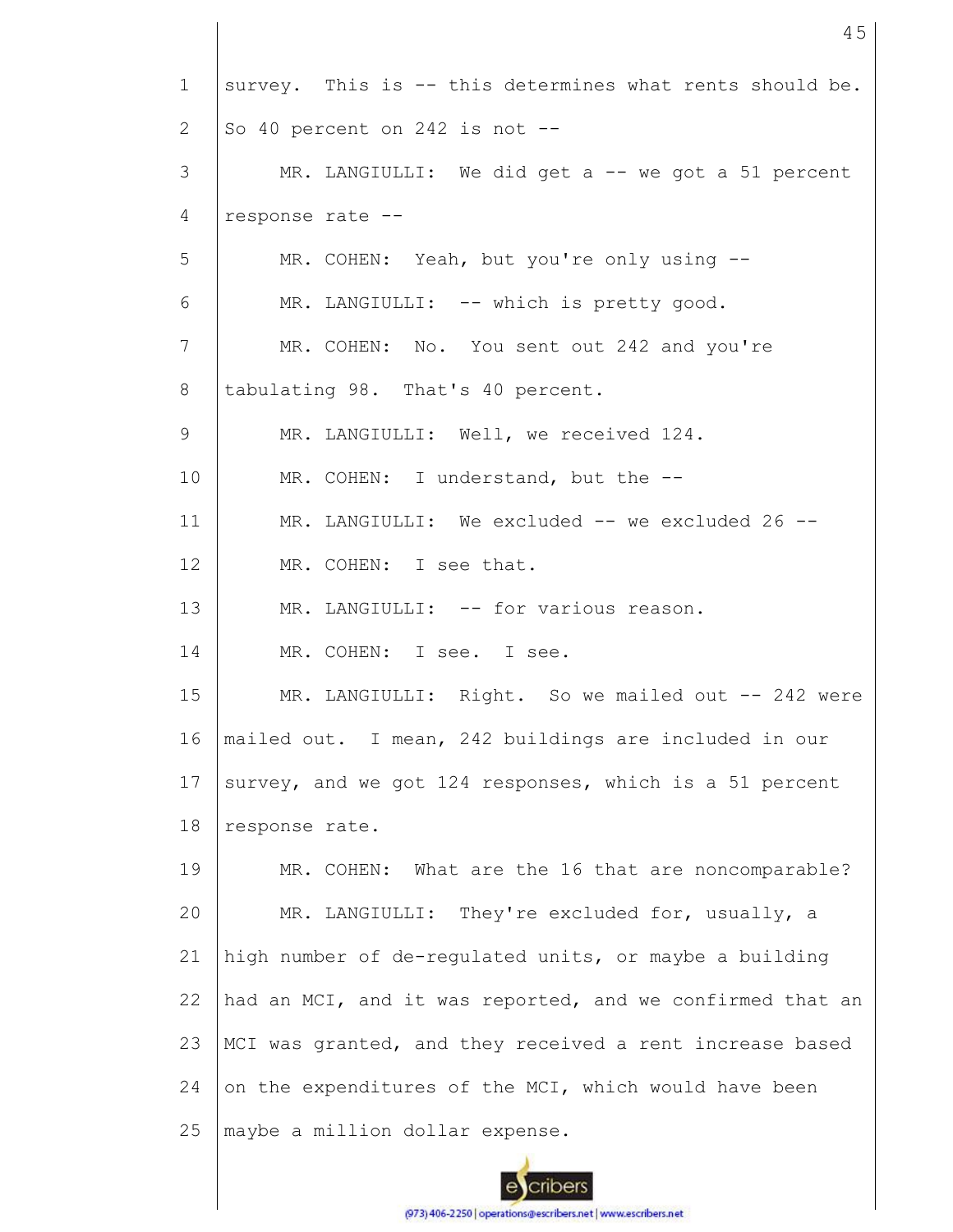1 That we can't really use, because that would skew the tables, so we do exclude a few like that. We do --2 3 we do exclude a few which had high vacancy. I think we 4 had two or three buildings that were close to 50 percent 5 vacant, which we excluded as well. 6 MR. COHEN: Why would those be excluded? 7 MR. LANGIULLI: Maybe one or two building had fire 8 damage. Things like that. 9 MR. COHEN: If the vacancies are due to --10 MR. LANGIULLI: Those are some of the ones that are 11 noncomparable. 12 MR. COHEN: If the vacancies are due that they can't 13 rent them, why would that be excluded? 14 MR. LANGIULLI: Well, if the building's half vacant, 15 that's not really a comparable building. If I have a 25 16 unit building with 16 vacant units, that's not really a 17 usable building for us around the survey. 18 MR. ALBA: So keep in mind that they cannot provide 19 information for the three years, some of them -- 20 MR. COHEN: Well, that's something else. That's 21 something else. MR. LANGIULLI: And sometimes we'll -- we have the 22 23 ability to send the survey back and ask the owner for an 24 explanation of what's going on. Why are you not re-25 renting? And if we don't get a response, or he never cribers

46

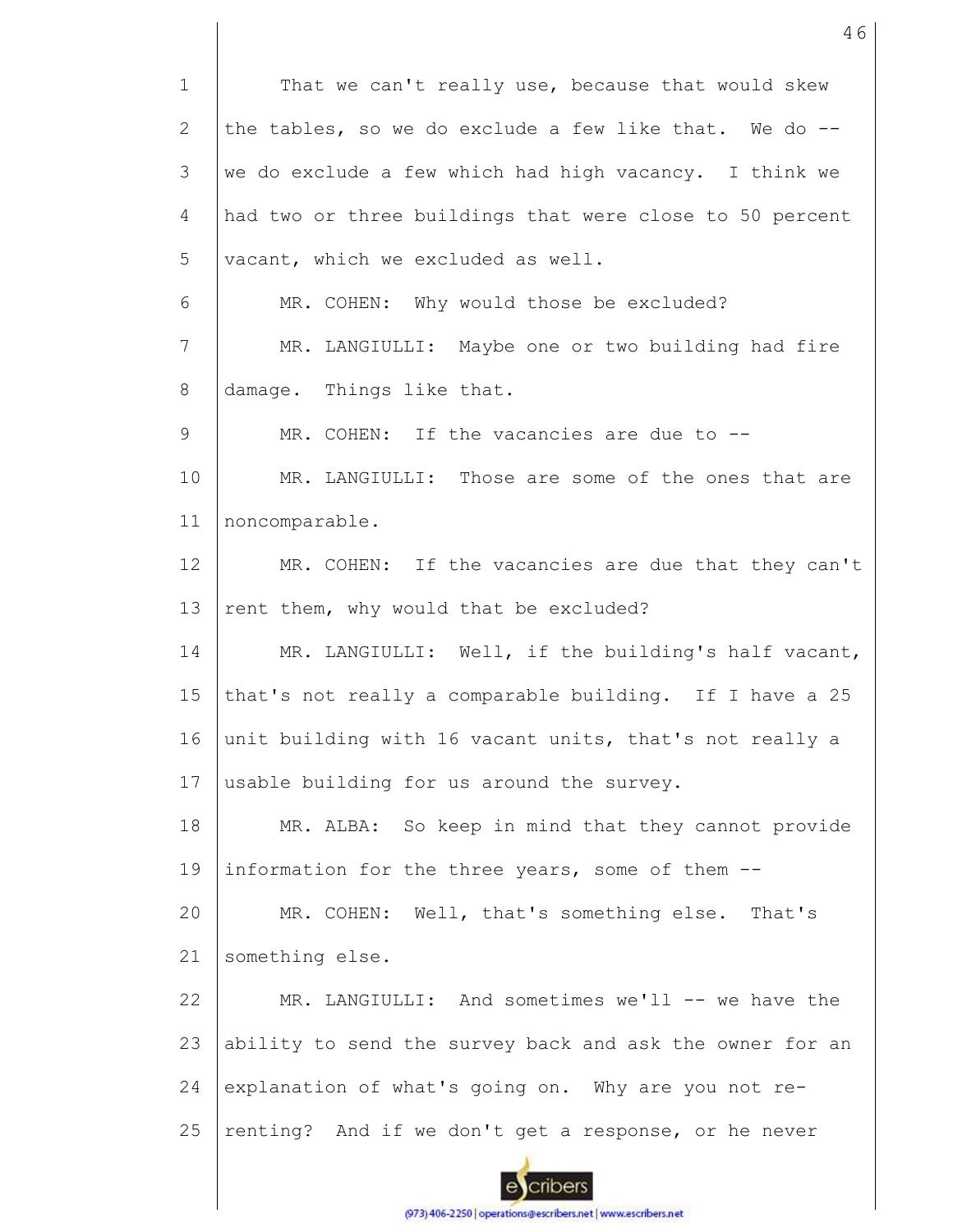1 sends it back, then it's not a usable schedule. 2 By no means are we going out of our way to exclude 3 buildings. We want as many as we can. We try to use as many as we can. That's for sure. 4 5 MR. MILLER: Thank you, Michael, Guy, Salvatore. 6 Andy, are you good now, sir? 7 MR. COHEN: I got the -- I heard their answer. MR. MILLER: Okay. All right. Let me move along, 8 9 then. 10 Andy, I've been -- I don't know why, I just can't seem to hear from Adam tonight, to the point where I'm 11 12 giving him credit for you. 13 Adam, any comments, any questions? You've been 14 quiet tonight. 15 MR. MAHONEY: I'm just listening to all the 16 presentations. 17 Mr. McKee did mention the table 1, and I was a 18 little bit surprised at the net operating income going up 19 this year. I would -- I would have anticipated it going down. But there were also a lot of stimulus by federal 20 21 government, local, State, in other areas. Extended 22 unemployment, other pieces of the CARES Act, which would 23 benefit individuals. 24 I know right now with the -- there's a lot of 25 tenants, I think, are coming up to be evicted, or at cribers

47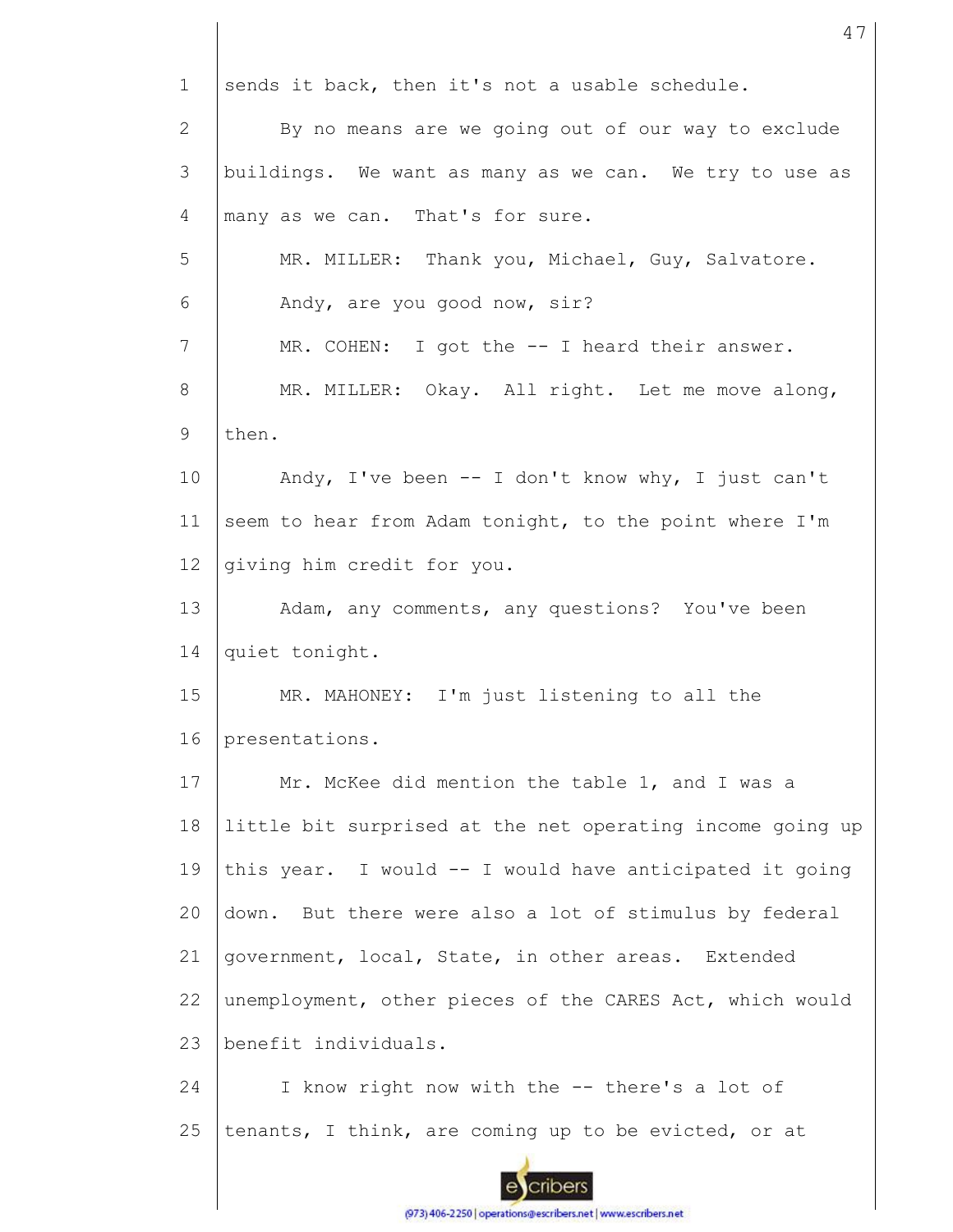1 2 3 4 5 6 7 8 9 10 11 12 13 14 15 16 17 18 19 20 21 22 23 24 25 least that rule is going to come into effect soon. I don't know what the results of that will be. But I am curious of some of the other types of government funding that was available for tenants, and was that helpful in the rent-stabilized market for those type -- for those tenants? Did that help more tenants pay their rents over the past year or 15 months compared to previous years? I'm definitely curious about that. MR. MILLER: Specifically as it has resulted in an increase of the rental income; is that what you're saying, Adam? MR. MAHONEY: Yeah. I mean, also maybe an accounting question for Andy. These tables are -- they're on a cash basis, I would assume, as compared to the accrual basis? You're muted, Andy. MR. COHEN: Got it. So they're not necessarily on the cash basis, because most companies report based on how they file their tax returns, so some companies are accrual basis, some are cash basis. Just to follow-up on the stimulus, a married couple, especially couples Mr. Schnier was talking about, should have gotten 6,400 dollars in stimulus checks. MR. MAHONEY: So is that a reasonable influence to the positive in net operating income in the last period?

cribers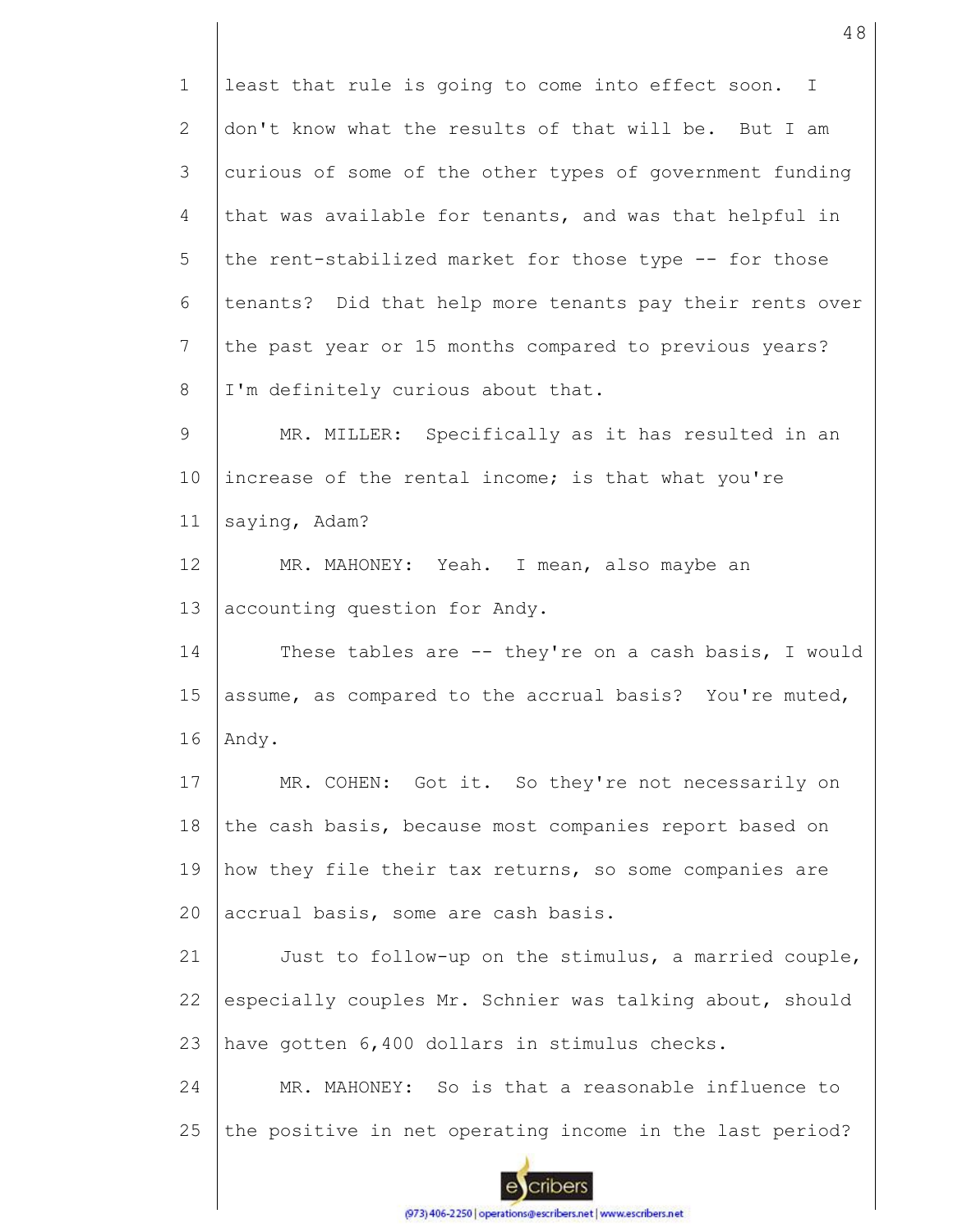| $\mathbf 1$    | Or is that mainly an accrual type of a number, where      |
|----------------|-----------------------------------------------------------|
| $\overline{2}$ | there may be some outstanding collections on those -- on  |
| 3              | those revenues for these -- for these companies?          |
| 4              | MR. COHEN: Well, if they're on the accrual basis,         |
| 5              | they may have recorded the income with some reserve. If   |
| 6              | they're on the cash basis, it's just what they got. So    |
| 7              | you don't -- we'll never -- we'll never know that.        |
| 8              | MR. MAHONEY: Sure.                                        |
| 9              | MR. COHEN: Actually, I think the reports ask you          |
| 10             | what your basis is. Isn't there a box that you check      |
| 11             | what your accounting basis is? I haven't seen one in a    |
| 12             | while, but I thought there was a box, or there used to be |
| 13             | a box.                                                    |
| 14             | MR. MAHONEY: Yeah. So Michael, those were just            |
| 15             | some of my thoughts on it.                                |
| 16             | And then anticipating inflation, obviously, is --         |
| 17             | you could argue many points of it, but I think it was,    |
| 18             | what, CPI was 5 percent year over year, so that's pretty  |
| 19             | high.                                                     |
| 20             | And then moving forward, there may be some -- I           |
| 21             | don't know what the case will be 12 months from now, but  |
| 22             | definitely, it's an issue at this point. It's an issue    |
| 23             | for the end of this year, and we'll see how we --         |
| 24             | hopefully, everyone can kind of get back to where         |
| 25             | normalized situation with hopefully COVID getting behind  |
|                |                                                           |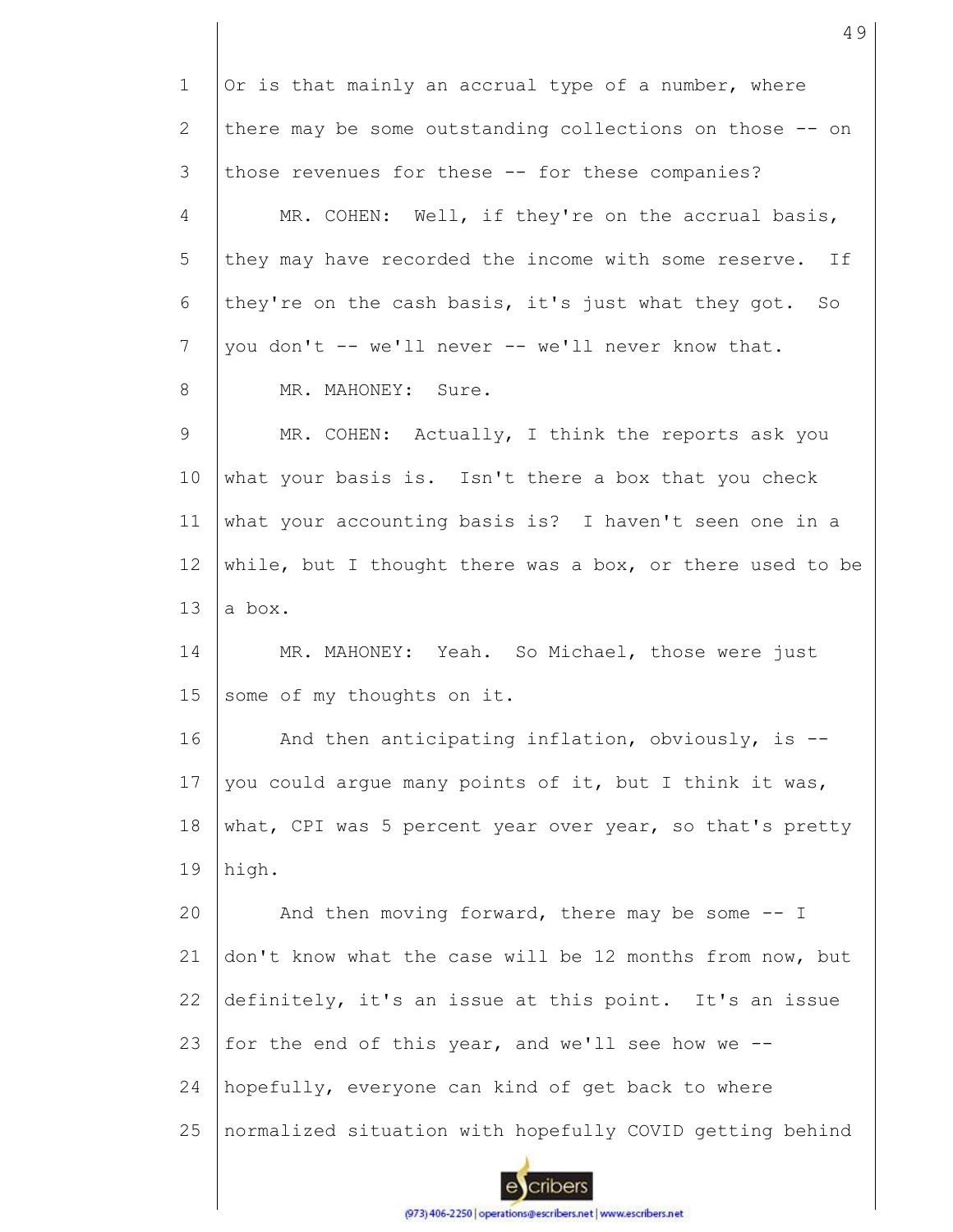1 us at some point, and then get back to more of a normalized economics. 2 3 MR. MILLER: (Indiscernible). 4 MR. COHEN: I understand there are 9 point something 5 million dollar jobs available. 6 MR. MELKONIAN: Yeah. There's more than that. I 7 have a job to pick the crabgrass from my lawn. A dollar 8 a day, I'm paying. 9 MR. MILLER: All right. Jeannetta, any comments? 10 MS. ALEXANDER: Yeah. I was interested, I didn't see it on the survey, but I may have missed it, if we 11 12 know what buildings received any of the PPP loans. Do we 13 have that information? MR. COHEN: Should be zero. Real estate's not 14 15 allowed to get them. 16 MS. ALEXANDER: Really? Even if they're in -- not 17 for their properties, but I mean, just their operating 18 costs for administrative needs or anything like that? 19 MR. MELKONIAN: I think that's not quite correct. I 20 think there are -- there is a PPP program by the SBA that 21 allows certain payroll costs to be -- 22 MS. ALEXANDER: Right. 23 MR. MELKONIAN: -- met for property managers and 24 other employees. 25 MS. ALEXANDER: That's exactly what I'm thinking. cribers

50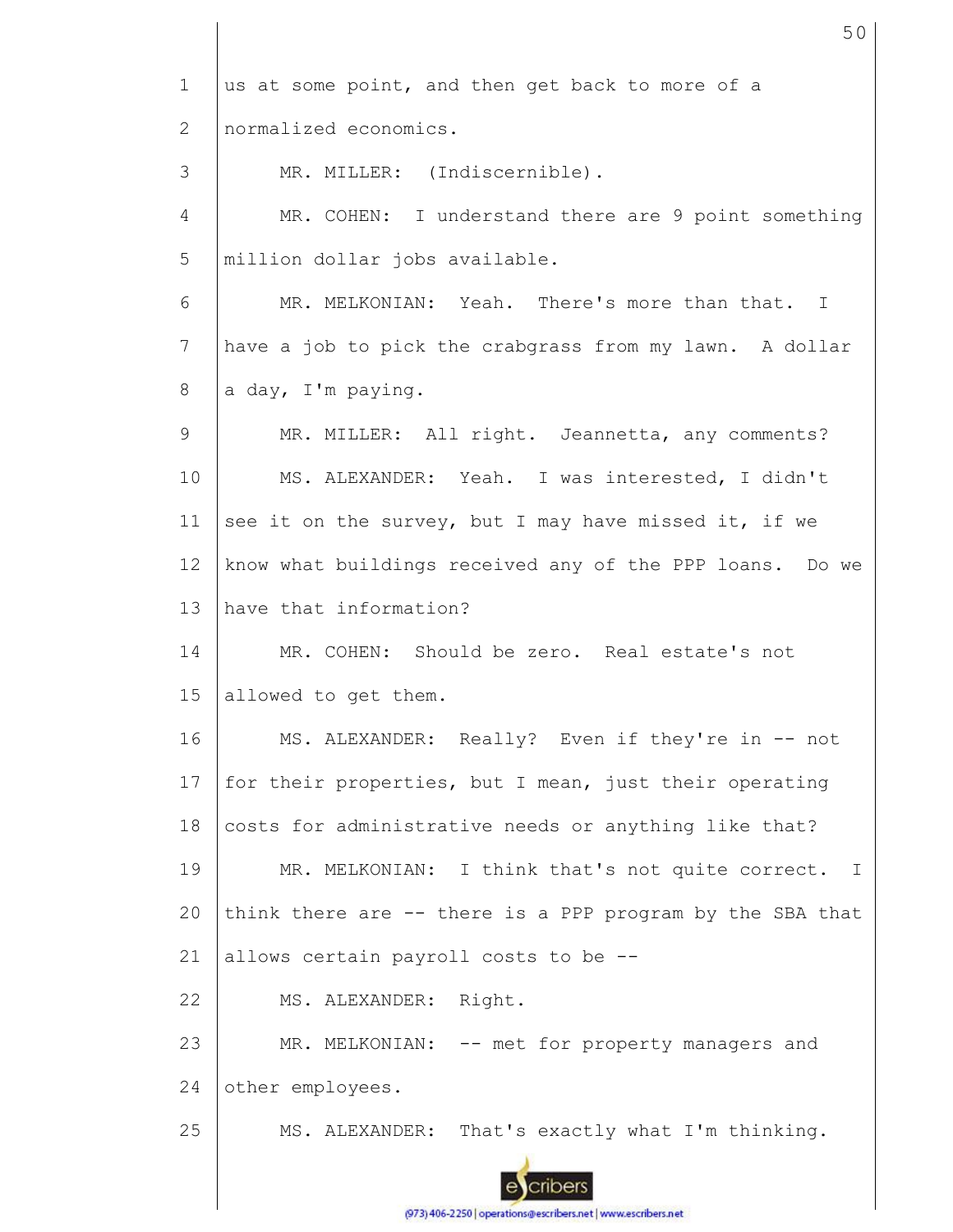1 MR. COHEN: No PPP. There is no PPP for rental real 2 estate. 3 MS. ALEXANDER: All right. So then let me back it 4 up. My question is, do you know if any of the -- anyone 5 received any monies from the federal government as a 6 result of the pandemic? 7 MR. COHEN: I don't know if they got the -- there 8 was the employee retention credit that's possible, but 9 there wasn't -- there was not a lot of money. 10 MS. ALEXANDER: And I guess we didn't ask that or anything like that on our survey, I presume, this year? 11 12 MR. LANGIULLI: No, the survey does not specifically 13 ask that question, nor did I see any mention of PPP in 14 any of the comment boxes from the owners' responses. 15 MS. ALEXANDER: Okay. Okay. 16 MR. LANGIULLI: In all three counties, including the 17 other -- Westchester or Rockland. We look at all of 18 them. I didn't see anything. 19 MS. ALEXANDER: Got it. Okay. Thank you. 20 MR. MILLER: Thanks, Jeannetta. 21 Garrett? 22 MR. GRAY: Yeah. Actually, it's the flip side of 23 Adam's question and building on what Jeannetta was 24 saying. 25 Was there any monies stimulus, loans, et cetera made cribers

51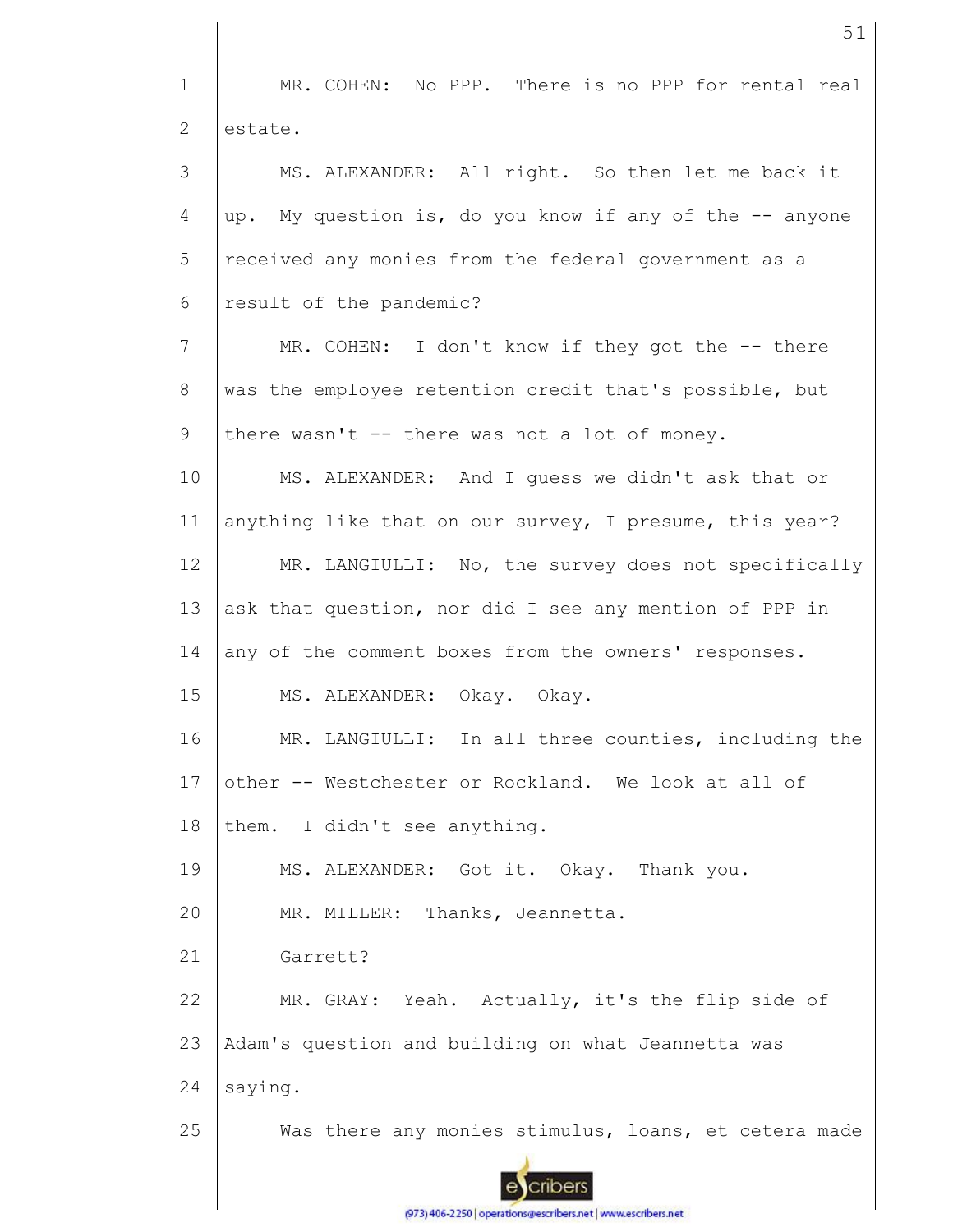1 2 3 4 5 6 7 8 9 10 11 12 13 14 15 16 17 18 19 20 21 22 23 24 25 available to landlords from either the state or the federal government to assist them during the pandemic? And also, what percentage of rents weren't paid from tenants that got the benefit of not being evicted during the time? Barry? Andy? Anyone? MR. COHEN: There's no way to know that about the rents. And the stimulus to landlords, I represent a bunch of landlords, and I think it was not much of anything. MR. MELKONIAN: I kind of googled it myself, and I saw that there was something called Economic Injury Disaster Loan, EIDL, which apparently was available up until 10,000 dollars, and it's a small addition, I think, but it's something. I think there was something. How many landlords took advantage of it, I don't know. I don't have that statistic. MR. MILLER: Thank you. Am I missing anybody? Cathryn, any closing comments? Barry? All right. Well, that being said, no other comments from anyone? Going, going. All right. MR. FERRARA: Michael I --MR. MILLER: Go ahead. MR. FERRARA: Michael, it's James Ferrara. I just

52

(973) 406-2250 | operations@escribers.net | www.escribers.net

cribers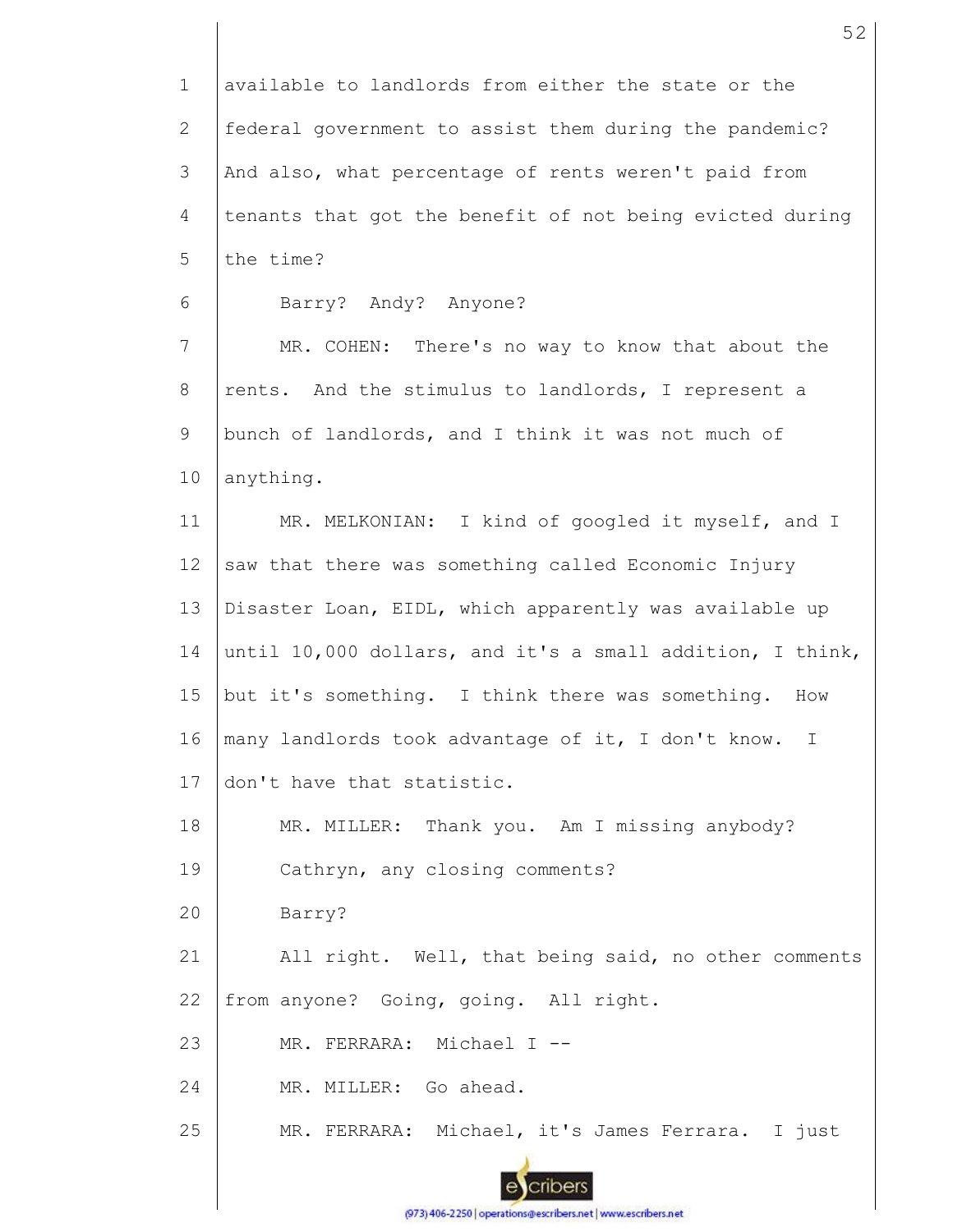1 2 3 4 5 6 7 8 9 10 11 12 13 14 15 16 17 18 19 20 21 22 23 24 25 want to let you know that I received an email from Mr. McKee, who would like me to forward everyone an article that he attached regarding inflation. So after we end, I'll forward it to the Board. MR. MILLER: Okay. Okay. Thank you. Thank you very much. All right. Our next meeting's this Thursday -- I'm getting a bad echo. Thursday. This Thursday, June 24th, at 7:30. That will be our deliberation and voting night. I encourage everybody to attend promptly like you did today. I want to thank you for your time. I want to thank also James, Michael, Michael, Guy, Salvatore, everybody, all members of the Board, we appreciate your service, and those members of the public also. All the speakers tonight. Do I have a motion for adjournment? MR. GRAY: Motion to adjourn. MR. MILLER: Garrett. Seconded by? MS. HARRIS-MARCHESI: I second. MR. STEIN: Barry? MR. MILLER: Oh, seconded by Cathryn. All right. All in favor? Aye, raise your hands. Thank you very much, folks. Again, have a wonderful night. Be safe, and I will look forward to seeing you on

53

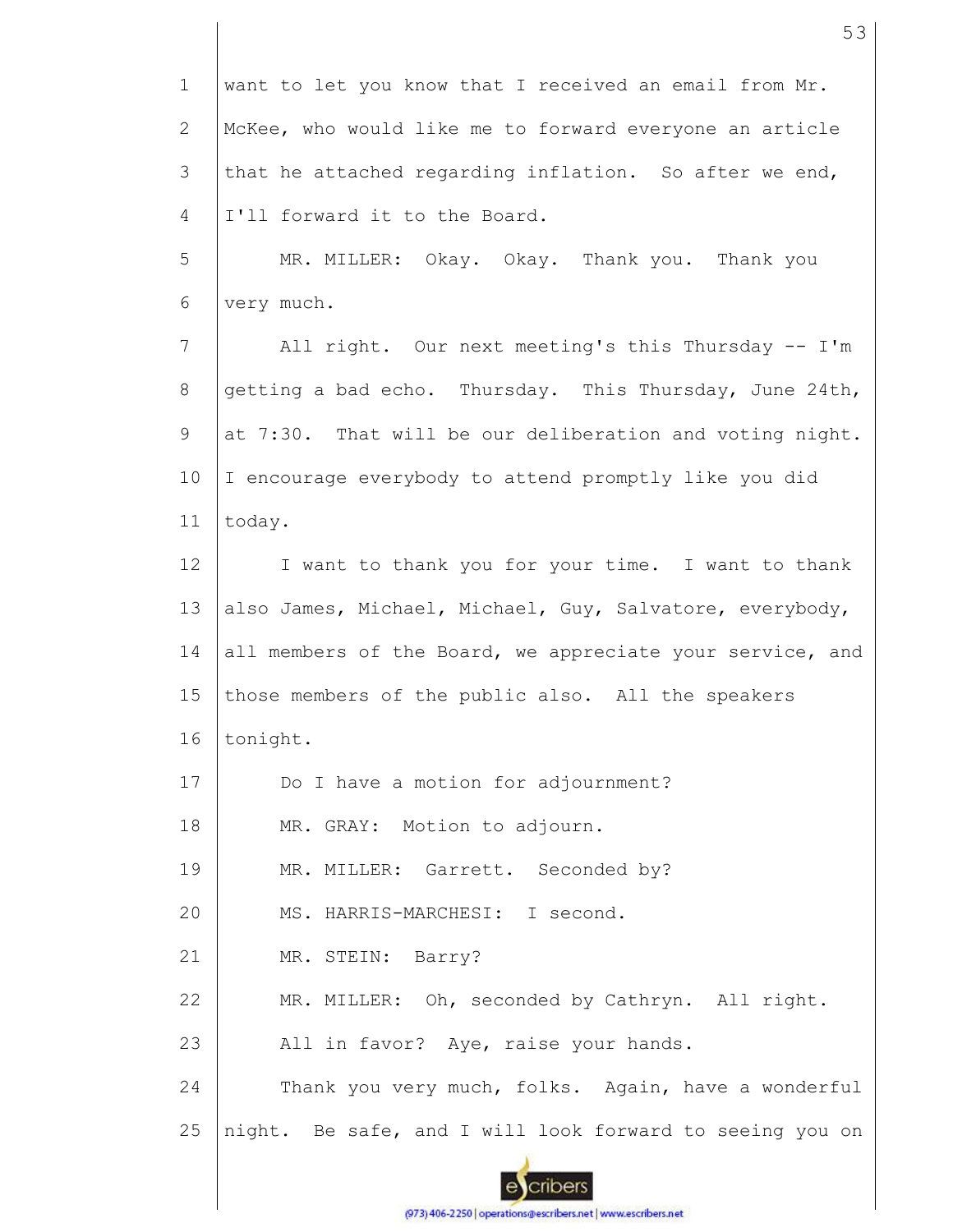| $\,1\,$        | Thursday at 7:30. The meeting is adjourned.                   |
|----------------|---------------------------------------------------------------|
| $\sqrt{2}$     | [END RECORDING]                                               |
| $\mathfrak{Z}$ |                                                               |
| $\overline{4}$ |                                                               |
| 5              |                                                               |
| $\epsilon$     |                                                               |
| $\sqrt{ }$     |                                                               |
| $\,8\,$        |                                                               |
| $\mathsf 9$    |                                                               |
| $10$           |                                                               |
| $11\,$         |                                                               |
| $12\,$         |                                                               |
| $13\,$         |                                                               |
| 14             |                                                               |
| $15\,$         |                                                               |
| $16\,$         |                                                               |
| $17$           |                                                               |
| $18\,$         |                                                               |
| 19             |                                                               |
| 20             |                                                               |
| $21$           |                                                               |
| 22             |                                                               |
| 23             |                                                               |
| $2\sqrt{4}$    |                                                               |
| 25             |                                                               |
|                | escribers                                                     |
|                | (973) 406-2250   operations@escribers.net   www.escribers.net |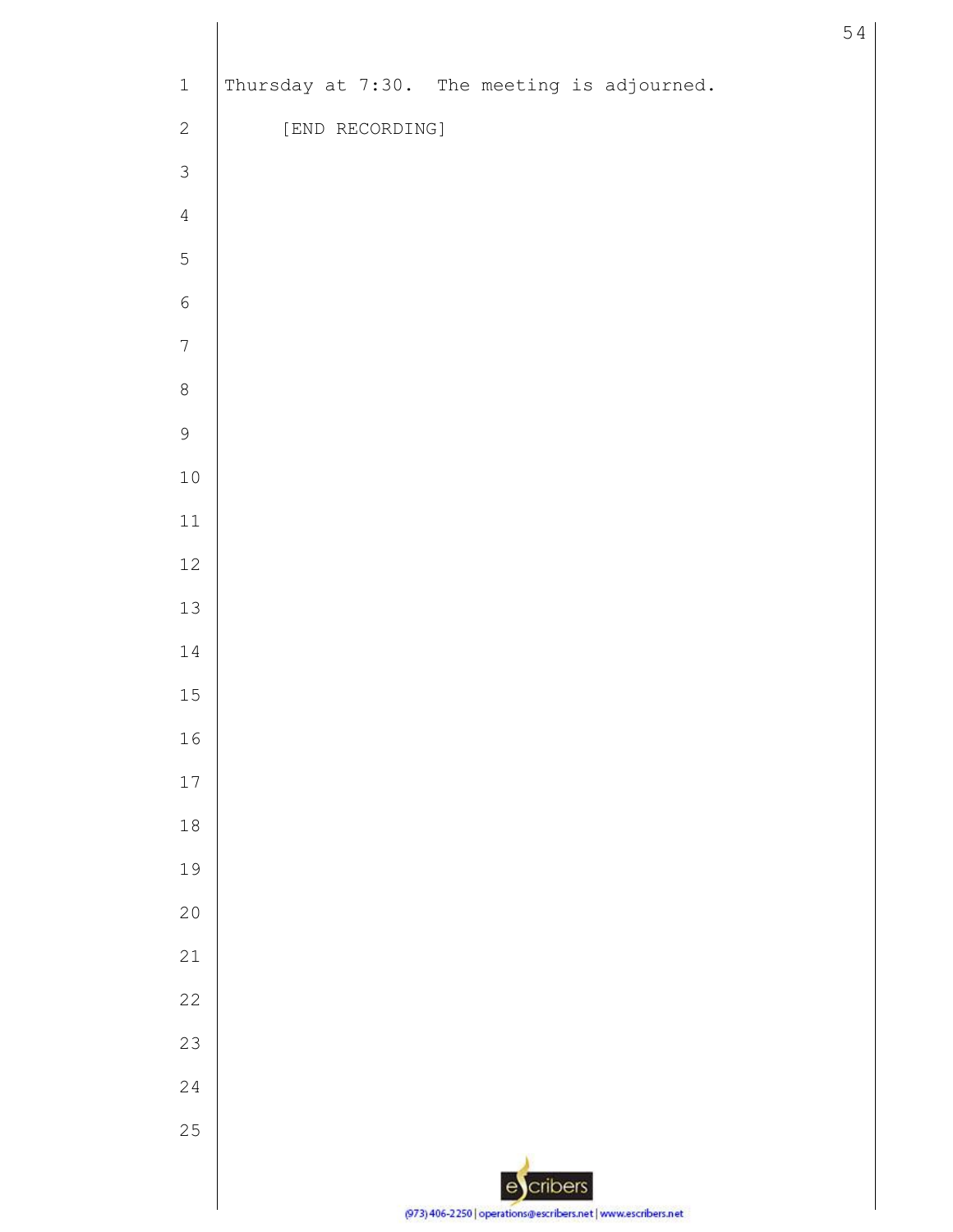| $\mathbf 1$     | CERTIFICATION                                                 |
|-----------------|---------------------------------------------------------------|
| $\mathbf{2}$    | The prior proceedings were transcribed from audio             |
| 3               | files and have been transcribed to the best of my             |
| $\overline{4}$  | ability. I further certify that I am not connected by         |
| 5               | blood, marriage or employment with any of the parties         |
| $6\,$           | herein nor interested directly or indirectly in the           |
| $7\phantom{.0}$ | matter transcribed.                                           |
| 8               |                                                               |
| 9               | Signature                                                     |
| 10              |                                                               |
| 11              | Mezn                                                          |
| 12              | Date June 27, 2021                                            |
| 13              |                                                               |
| 14              |                                                               |
| 15              |                                                               |
| 16              |                                                               |
| 17              |                                                               |
| 18              |                                                               |
| 19              |                                                               |
| 20              |                                                               |
| 21              |                                                               |
| 22              |                                                               |
| 23              |                                                               |
| 24              |                                                               |
| 25              |                                                               |
|                 | cribers                                                       |
|                 | (973) 406-2250   operations@escribers.net   www.escribers.net |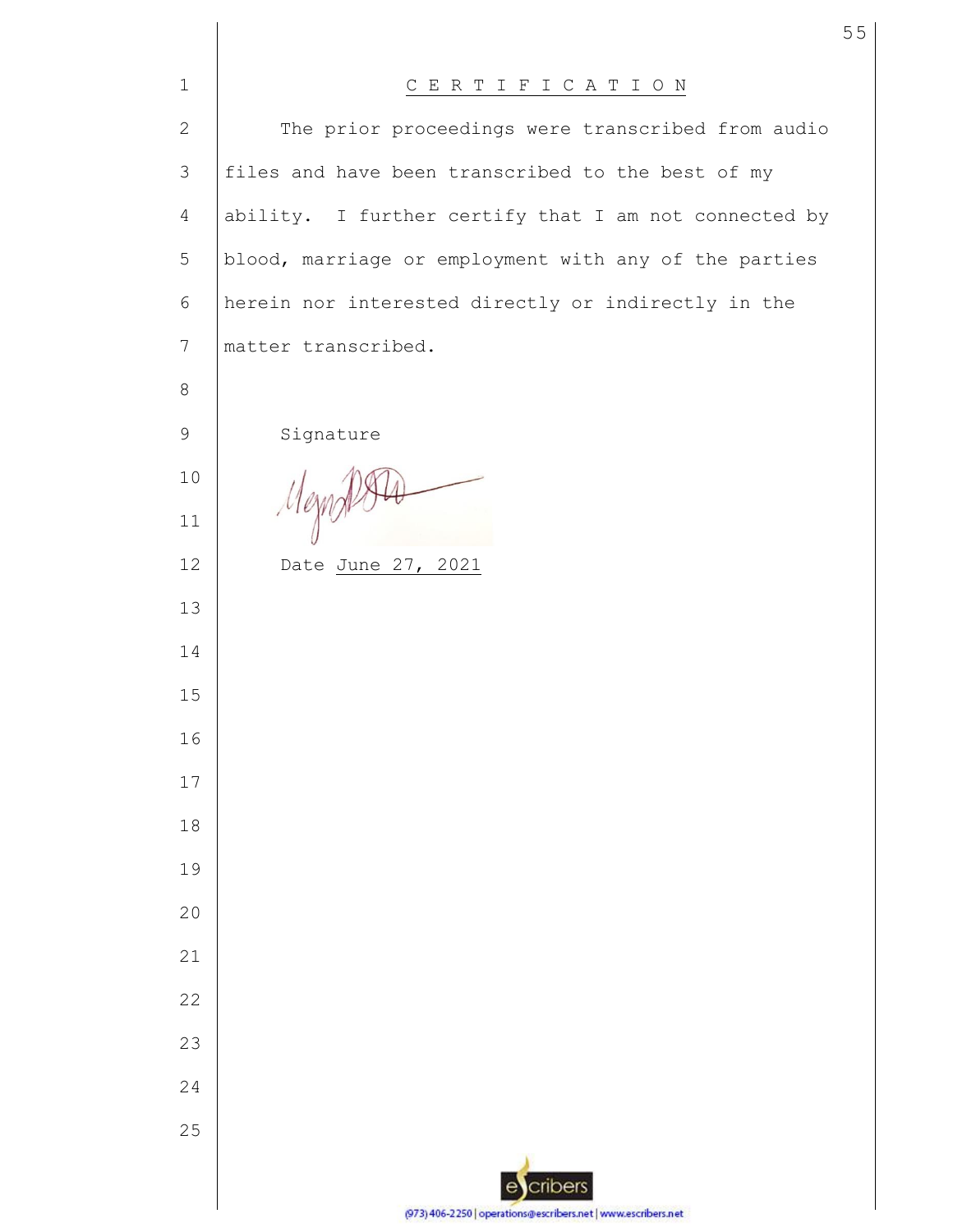### **Held Via Teleconference June 22, 2021**

|                             | Adam(7)                     | 52:2                         | apartment's (1)             | authorizes $(1)$                           |
|-----------------------------|-----------------------------|------------------------------|-----------------------------|--------------------------------------------|
|                             | 3:1,1;40:3,4;47:1,1;        | ALBA(5)                      | 24:1                        | 8:2                                        |
| L                           | 48:1                        | 4:9,9;40:1;42:1;46:1         | apologize $(1)$             | available (6)                              |
| [END (1)]                   | Adam's $(1)$                | Albany $(1)$                 | 40:7                        | 17:2;27:2;48:4;50:5;                       |
| 54:2                        | 51:2                        | 16:1                         | apparently $(1)$            | 52:1,1                                     |
| [START (1)]                 | add(1)                      | alerted $(1)$                | 52:1                        | Average (6)                                |
| 2:1                         | 29:4<br>added $(1)$         | 41:4<br>Alexander (10)       | applied (2)<br>13:1,5       | 7:1;24:1,1,1,5;27:4<br>avoid(1)            |
|                             | 6:4                         | 3:1,1;50:1,1,2,2;            | applies $(2)$               | 13:1                                       |
| $\mathbf A$                 | addition (1)                | 51:1,1,1,3                   | 15:2,2                      | away(1)                                    |
| ability $(6)$               | 52:1                        | alike $(1)$                  | apply $(8)$                 | 22:1                                       |
| 3:4;17:1;31:7;32:1,         | additional (2)              | 5:1                          | 8:2;14:1,9;16:1;17:4,       | Aye $(2)$                                  |
| 7;46:2                      | 18:1;36:2                   | allowed (3)                  | 4,7;20:5                    | 4:2;53:2                                   |
| able $(2)$                  | address $(5)$               | 9:1;14:2;50:1                | appreciate $(1)$            |                                            |
| 7:2;10:2                    | 9:6;32:1;39:2;44:1,1        | allows $(2)$                 | 53:1                        | B                                          |
| above $(1)$                 | adjourn $(1)$<br>53:1       | 2:1;50:2<br>alluding $(1)$   | appropriate $(1)$<br>19:2   | back $(16)$                                |
| 14:1<br>absolute $(1)$      | adjourned (1)               | 41:1                         | appropriated (2)            | 5:2;12:1,7;15:1;16:2,                      |
| 16:1                        | 54:1                        | almost $(2)$                 | 12:7:19:4                   | 3;18:1,1;22:1;25:1;                        |
| Absolutely (1)              | adjournment (1)             | 19:7;35:2                    | approved $(1)$              | 39:1;46:2;47:1;49:2;                       |
| 32:1                        | 53:1                        | along $(2)$                  | 16:1                        | 50:1;51:3                                  |
| abundance (1)               | adjustments (1)             | 32:1;47:8                    | April (3)                   | backs $(1)$                                |
| 33:2                        | 2:1                         | alphabetical (1)             | 20:1;23:6;44:1              | 31:9                                       |
| accept(2)                   | administer $(1)$<br>12:2    | 3:1<br>although $(3)$        | area(1)<br>13:2             | bad(2)<br>11:2;53:8                        |
| 14:6,7                      | <b>Administration (2)</b>   | 18:3;20:1,4                  | areas(1)                    | balancing $(1)$                            |
| acceptance (1)<br>4:1       | 3:1;36:8                    | always $(2)$                 | 47:2                        | 6:2                                        |
| accepted(1)                 | administrative (1)          | 31:1,1                       | argue(1)                    | balcony (1)                                |
| 15:2                        | 50:1                        | amazed $(1)$                 | 49:1                        | 24:1                                       |
| access(1)                   | admit(1)                    | 37:2                         | arguing(1)                  | barrel $(2)$                               |
| 28:1                        | 28:2                        | Americans (1)                | 39:5                        | 23:2,3                                     |
| accessible (1)              | adopted (2)<br>20:1;22:2    | 7:5<br>AMI $(3)$             | around (1)<br>46:1          | <b>BARRY</b> (17)<br>3:2,2;25:2;26:1;29:2, |
| 36:1                        | advantage $(2)$             | 14:1,5;15:1                  | arrears(4)                  | 5;30:1,1,1,1,5,9;32:1;                     |
| accessing(3)<br>15:1,1;18:1 | 33:8;52:1                   | amounts $(1)$                | 10:2;16:3;17:7;18:1         | 34:1;52:2,6;53:2                           |
| accommodations (1)          | advised $(1)$               | 34:9                         | article (7)                 | Based (5)                                  |
| 2:1                         | 8:1                         | analysis (2)                 | 7:1,1,4,6,8;39:3;53:2       | 7:2;10:1;27:1;45:2;                        |
| according(5)                | advocates (1)               | 4:1;40:1                     | asset $(4)$                 | 48:1                                       |
| 23:2;35:1,5;36:1;           | 12:1                        | <b>ANDREW</b> (1)<br>3:1     | 29:1,1;31:1;32:5            | basically (1)                              |
| 37:3                        | affect $(3)$<br>14:1;32:7,9 | Andy (8)                     | assets $(3)$<br>29:1,2;31:2 | 22:1<br>basics $(1)$                       |
| Accordingly (2)             | affects $(1)$               | 3:1;43:2,5;47:1,6;           | $\text{assert}(1)$          | 17:1                                       |
| 6:2;37:7<br>accounting(2)   | 31:7                        | 48:1,1;52:6                  | 52:2                        | basis $(9)$                                |
| 48:1;49:1                   | affluent $(1)$              | annual $(2)$                 | Assistance (6)              | 48:1,1,1,2,2;49:1,1,4,                     |
| $\arctan(4)$                | 14:1                        | 35:2;36:8                    | 12:1,2,4,5;20:1;28:1        | 6                                          |
| 48:1,2;49:1,4               | afford $(1)$                | anomaly $(1)$                | assistant $(1)$             | bath $(1)$                                 |
| accrued(1)                  | 38:6<br>affordable (1)      | 27:7<br>answered (2)         | 4:9<br>associate(1)         | 24:1<br>Beach (9)                          |
| 18:8                        | 35:1                        | 17:1,1                       | 4:6                         | 22:2;27:2,2,7;34:2,2;                      |
| accuracy(1)<br>26:1         | again $(12)$                | anticipated (1)              | <b>Association (1)</b>      | 35:1;43:2;44:6                             |
| Act $(5)$                   | 10:2;15:2,9;22:1;           | 47:1                         | 34:2                        | $\mathbf{bear}\left(1\right)$              |
| 2:1;6:1;11:2;12:4;          | 24:1;30:1,1,5;39:2;         | anticipating $(1)$           | assume $(2)$                | 35:2                                       |
| 47:2                        | 43:2;44:9;53:2              | 49:1                         | 11:1;48:1                   | beat $(1)$                                 |
| Action $(1)$                | against $(1)$               | anymore $(2)$                | attached (1)                | 8:1                                        |
| 9:2                         | 36:1<br>agency $(2)$        | 42:8;44:1<br>apartment $(6)$ | 53:3<br>attend $(1)$        | bedroom $(3)$<br>24:1;27:5;36:2            |
| actively (1)                | 12:1,2                      | 9:2;31:4;34:1,4;             | 53:1                        | beginning $(1)$                            |
| 17:2<br>actual(1)           | ago(4)                      | 35:2;36:2                    | attending $(1)$             | 11:5                                       |
| 25:4                        | 8:1;12:6;13:3;43:2          | apartments (21)              | 34:2                        | behalf $(1)$                               |
| actually (10)               | ahead $(16)$                | 6:6,8;9:4;23:1;24:2,         | attest $(1)$                | 9:2                                        |
| 16:2;17:2;19:1;20:9;        | 2:5,9;4:5;5:2,5;9:1;        | 2;27:1;31:2,2,8;33:1;        | 43:1                        | behind $(2)$                               |
| 24:2;25:9;28:2,2;49:9;      | 15:1;25:2;26:2;29:2;        | 35:1,1,2;36:2,2,3;40:1;      | attorney $(1)$              | 12:9;49:2                                  |
| 51:2                        | 32:1;38:2;39:1;40:3,3;      | 41:1;42:4;44:1               | 4:8                         | below $(8)$                                |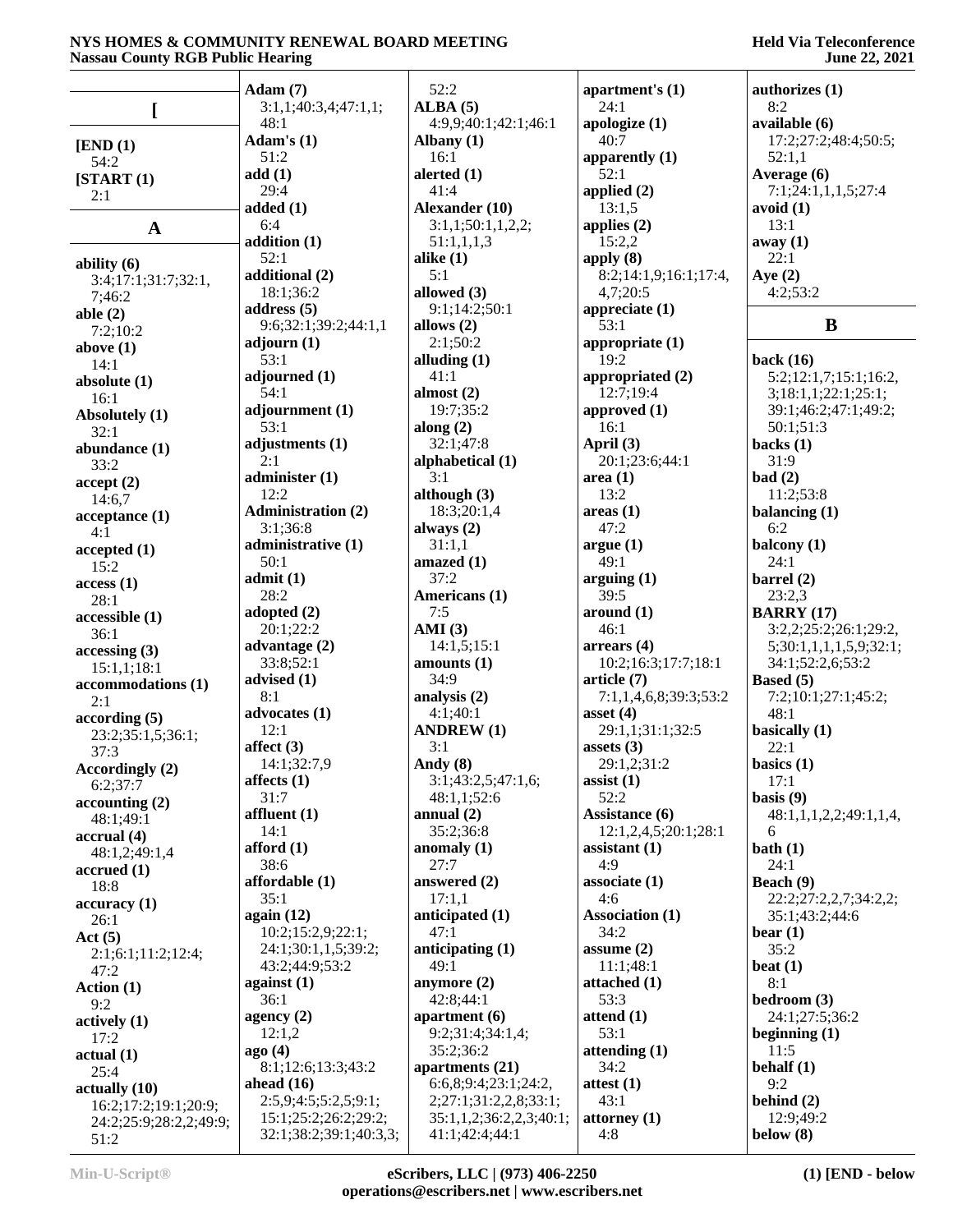| 13:2; 14:4; 24:1,1,1,3,                           | building $(18)$                              | capitalize (1)                 | choosing (3)                                        | companies (3)                         |
|---------------------------------------------------|----------------------------------------------|--------------------------------|-----------------------------------------------------|---------------------------------------|
| 4,7                                               | 23:2;24:1,1,2,5;29:2;                        | 26:1<br><b>CAPS/Harris (1)</b> | 33:2;34:5,6                                         | 48:1,1;49:3                           |
| beneficial (1)<br>19:2                            | 35:1,1,2;36:2;37:2;<br>42:2;45:2;46:1,1,1,7; | 7:6                            | chosen $(1)$<br>12:1                                | comparable (2)<br>42:9;46:1           |
| benefit (3)                                       | 51:2                                         | card(1)                        | cites(1)                                            | compared $(3)$                        |
| 15:8:47:2:52:4                                    | buildings (30)                               | 20:3                           | 7:6                                                 | 24:1;48:1,7                           |
| benefited $(1)$                                   | 6:9; 8:4; 23:4; 27:1,1;                      | CARES (1)                      | City(2)                                             | complaining $(1)$                     |
| 15:4                                              | 32:2;38:1;40:1;41:1,1,                       | 47:2                           | 22:2,2                                              | 44:2                                  |
| benefiting $(1)$                                  | 2, 2, 3; 42: 1, 1, 2, 2, 7; 43: 1,           | carry $(2)$                    | claims $(1)$                                        | compute $(1)$                         |
| 8:2                                               | 1,2,7,8;44:1,1,7;45:1;                       | 26:6;32:8                      | 23:9                                                | 40:2                                  |
| benefits (1)                                      | 46:4;47:3;50:1                               | cars (1)                       | clarification (1)                                   | computer $(6)$                        |
| 20:1                                              | building's $(2)$                             | 39:8                           | 26:1                                                | 17:1,1,1,6;28:1;30:2                  |
| benefitted (1)                                    | 7:2;46:1                                     | case $(5)$                     | clarify $(1)$                                       | concern $(2)$                         |
| 6:3                                               | built $(1)$                                  | 8:1;13:6;16:2;19:1;            | 26:1                                                | 8:1;17:2                              |
| big(6)                                            | 33:3                                         | 49:2                           | classified (1)                                      | Concerned (3)                         |
| 6:1,1;7:2;13:1;18:2;<br>40:2                      | bulk $(1)$<br>23:1                           | cases $(1)$<br>18:1            | 36:1<br>cleaning $(1)$                              | 7:1,5,8<br>concludes (1)              |
| bigger $(1)$                                      | bunch $(1)$                                  | $\cosh(9)$                     | 6:9                                                 | 38:1                                  |
| 10:1                                              | 52:9                                         | 7:2;25:2,4;31:1;               | clear $(2)$                                         | conclusion (1)                        |
| biggest (1)                                       | burden $(2)$                                 | 32:1;48:1,1,2;49:6             | 19:1;30:9                                           | 38:4                                  |
| 7:1                                               | 6:5;29:7                                     | $\text{catch} (1)$             | clearly $(2)$                                       | condos(1)                             |
| Bill $(1)$                                        | business $(3)$                               | 13:1                           | 5:1;29:1                                            | 43:2                                  |
| 20:5                                              | 26:3,4;33:4                                  | Cathryn (7)                    | clients (1)                                         | conducting $(1)$                      |
| billion $(6)$                                     | businesses (1)                               | 3:1,1;4:2;32:1;34:1;           | 26:3                                                | 2:1                                   |
| 12:7;13:2;19:2,8;                                 | 33:3                                         | 52:1;53:2                      | close $(4)$                                         | confirmation (1)                      |
| 20:1,1                                            | busy $(1)$                                   | cause $(1)$                    | 24:7;38:2;42:2;46:4                                 | 15:2                                  |
| bills $(2)$                                       | 28:1                                         | 7:1                            | closing $(1)$                                       | confirmed (1)                         |
| 13:1;31:1                                         | buy $(3)$                                    | caused (1)                     | 52:1                                                | 45:2                                  |
| bit(3)                                            | 34:4,4,8                                     | 39:7                           | $co-(1)$                                            | confirming $(1)$                      |
| 20:1;25:1;47:1                                    | buying $(1)$<br>34:1                         | caution $(1)$<br>33:2          | 41:3<br>Coalition (3)                               | 15:2<br>connection $(1)$              |
| blip $(1)$                                        |                                              |                                |                                                     |                                       |
|                                                   |                                              |                                |                                                     |                                       |
| 39:1                                              |                                              | Centre (3)                     | 27:2;28:1,2                                         | 28:2                                  |
| Board $(27)$                                      | $\mathbf C$                                  | 22:2;23:2;44:8                 | <b>Cohen</b> (39)                                   | consider (2)                          |
| 2:1,4;3:1,6,8;4:1;5:1,                            |                                              | certain $(2)$                  | 3:1,1;39:1,2,2;40:2,                                | 5:2;11:1                              |
| 2;6:2;8:2;9:2,7;11:2,2;                           | calculates (2)<br>35:9;37:1                  | 15:2;50:2                      | 4,6,8;41:1,1,1,2;42:1,1;                            | considered (1)<br>36:4                |
| 17:1,9;24:2;25:2;35:1;<br>42:1,1,1,1,1,1,1;53:1,4 | call(6)                                      | certainly (1)<br>18:2          | 43:1,6;44:2,2,6;45:1,1,<br>1,1,5,7;46:1,2,6,9;47:7; | considering $(1)$                     |
| borne $(1)$                                       | 16:7;22:1;27:2;28:1,                         | cetera (3)                     | 48:1;49:4,9;50:1,4;                                 | 10:1                                  |
| 8:5                                               | 4;31:1                                       | 32:4,4;51:2                    | 51:1,7;52:7                                         | consistent (1)                        |
| borrowers $(1)$                                   | called (3)                                   | Chair $(1)$                    | collected (1)                                       | 37:2                                  |
| 26:6                                              | 8:2;40:8;52:1                                | 9:2                            | 35:6                                                | consistently (1)                      |
| both $(3)$                                        | calling $(2)$                                | Chairman (1)                   | collections (1)                                     | 44:1                                  |
| 5:2;10:2;14:1                                     | 22:1;28:1                                    | 5:1                            | 49:2                                                | consists $(1)$                        |
| Bottom $(1)$                                      | came $(2)$                                   | challenging (1)                | collusion (1)                                       | 13:2                                  |
| 11:1                                              | 23:1;26:2                                    | 6:5                            | 14:1                                                | $\text{cosumer} (1)$                  |
| bought $(1)$                                      | camera $(1)$                                 | chance (1)                     | coming $(4)$                                        | 7:9                                   |
| 43:2                                              | 4:2                                          | 4:1                            | 31:2;39:6;43:1;47:2                                 | contain $(1)$<br>41:3                 |
| <b>Boulevard (2)</b><br>34:2;35:1                 | can (37)                                     | change $(1)$<br>9:1            | commencing (1)<br>2:2                               | continual(1)                          |
| box (3)                                           | 3:5;5:8;6:2;9:5;13:8;<br>16:2;17:4;18:1,1,2; | channel (2)                    | commend (1)                                         | 18:2                                  |
| 49:1,1,1                                          | 20:5;21:1,2;22:6,7;                          | 3:6,8                          | 9:2                                                 | continue (7)                          |
| boxes $(1)$                                       | 26:1;27:1,2;28:1,1,1,1,                      | charge $(3)$                   | comment (7)                                         | 14:2;29:2,2,9;30:2;                   |
| 51:1                                              | 3;29:2;30:1;32:1,1;                          | 9:1;29:1;35:2                  | 30:2;31:1,1;33:1;                                   | 38:9;41:1                             |
| break $(2)$                                       | 33:6,9;34:4;36:1;38:6;                       | cheap $(2)$                    | 38:2;40:1;51:1                                      | continued (1)                         |
| 36:1,1                                            | 43:1;44:9;47:3,4;49:2                        | 33:2,5                         | comments (9)                                        | 29:1                                  |
| breath $(1)$                                      | cancelled (2)                                | check $(2)$                    | 19:1;25:1;26:1;38:1;                                | continuously (1)                      |
| 30:1                                              | 16:1,1                                       | 38:2;49:1                      | 39:3;47:1;50:9;52:1,2                               | 37:2                                  |
| briefly $(1)$                                     | cancelling (2)                               | checks $(2)$                   | commissioner (1)                                    | converted (2)                         |
| 2:8                                               | 16:1,2                                       | 12:2;48:2                      | 4:9                                                 | 41:4,5                                |
| brokers $(1)$                                     | cap $(1)$                                    | choice $(1)$                   | Committee (1)                                       | $co-op(11)$                           |
| 8:2<br>budget $(2)$                               | 31:9<br>capital $(2)$                        | 12:2<br>choose $(3)$           | 9:2<br>Community (1)                                | 41:2,2,5;42:1,1,1,2,7;<br>43:2,8;44:7 |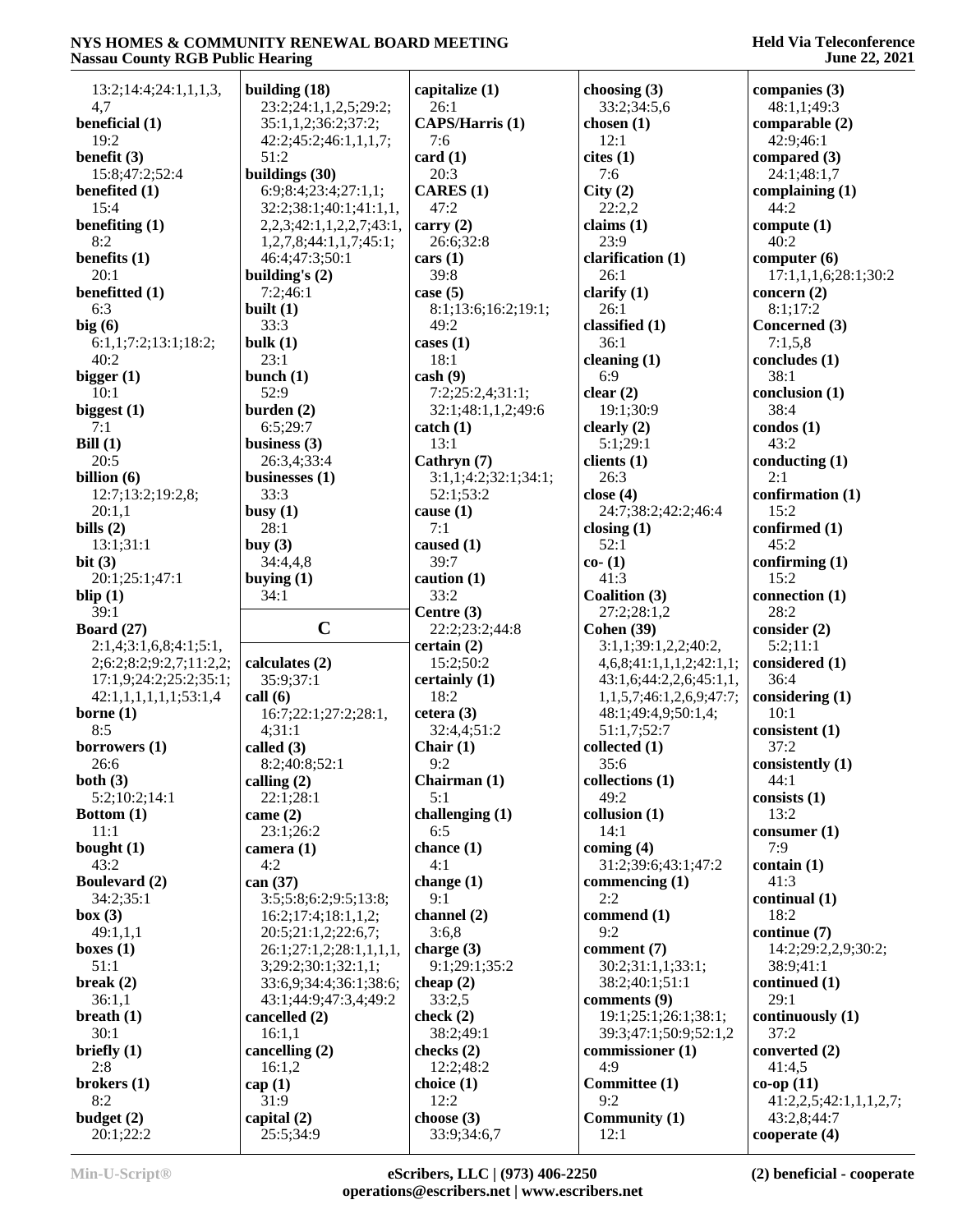| 16:1,2,5;17:1                | 38:7                       | 9:5                                           | dollars' $(1)$                      | 17:5;28:1               |
|------------------------------|----------------------------|-----------------------------------------------|-------------------------------------|-------------------------|
| $co-ops(3)$                  | cut(4)                     | determine (1)                                 | 27:1                                | elected $(1)$           |
| 43:2,8;44:5                  | 20:2;22:8,9;28:3           | 2:1                                           | don't $(1)$                         | 28:1                    |
| correcting $(1)$             |                            | determined (1)                                | 26:5                                | eligibility $(1)$       |
| 11:2                         | D                          | 26:8                                          | done $(4)$                          | 13:6                    |
| cost(3)                      |                            | determines (1)                                | 5:2;14:3;19:1;28:8                  | eligible $(2)$          |
| 10:9;32:8;33:2               | damage $(1)$               | 45:1                                          | $double-digit (1)$                  | 20:1,7                  |
| $\cos$ ted $(1)$             | 46:8                       | DHCR(7)                                       | 26:1                                | else (8)                |
| 23:2                         | data(2)                    | 4:4;6:1;9:4;12:2,2;                           | doubt(3)                            | 8:9;20:2;29:3;33:1,     |
| costs(4)                     | 10:1,3                     | 25:2;40:2                                     | 7:3;37:2;38:1                       | 7;34:1;46:2,2           |
| 8:8,8;50:1,2                 | dates $(1)$                | DHCRs(1)                                      | down $(9)$                          | email $(4)$             |
| Council (2)                  | 12:1                       | 2:2                                           | 6:1;25:3;28:2;29:8,                 | 44:1,1,1;53:1           |
| 28:1,1                       | day $(1)$                  | different (1)                                 | 8;36:1,1;39:2;47:2                  | <b>Emergency</b> (4)    |
| counsel $(3)$                | 50:8                       | 19:5                                          | $drawn-out(1)$                      | 2:1;12:3,4,5            |
| 2:8;4:6;9:5                  | days $(2)$                 | difficult $(5)$                               | 29:1                                | emerging $(1)$          |
| counties (1)                 | 7:2;37:3                   | 5:1;6:2;22:1;40:1,2                           | driver's (2)                        | 5:1                     |
| 51:1                         | deal(2)                    | difficulties $(1)$                            | 20:4,6                              | employee $(1)$          |
| country $(1)$                | 8:2;13:1                   | 33:2                                          | drop(1)                             | 51:8                    |
| 6:1                          | debt(15)                   | difficulty $(1)$                              | 10:1                                | employees $(1)$         |
| County $(18)$                | 16:1,2;26:1,2,5,7,8;       | 10:2                                          | dropped(1)                          | 50:2                    |
| 2:1,4;3:6,8;10:2;            | 29:1,6;32:7,8;33:1,1,2,    | diminished (1)                                | 44:1                                | enact $(2)$             |
| 11:1;17:1,9;23:2;34:2;       | 9                          | 11:4                                          | drum(1)                             | 15:1,6                  |
| 35:4,7;36:1,1,2;37:2;        | debts(1)                   | direct(1)                                     | 8:1                                 | enacted $(3)$           |
| 41:1;42:1                    | 29:1                       | 19:1                                          | DSS(1)                              | 5:2;12:6;19:3           |
| couple $(4)$                 | decided (1)                | directed $(1)$                                | 28:2                                | encountered $(1)$       |
| 12:6;13:1;32:1;48:2          | 42:1                       | 14:4                                          | due $(5)$                           | 17:1                    |
| couples $(1)$                | $\text{decline} (1)$       | direction (1)                                 | 6:9;18:1;38:8;46:1,9                | encourage $(1)$         |
| 48:2                         | 11:8                       | 28:1                                          | during $(5)$                        | 53:1                    |
| courage $(1)$<br>20:1        | decrease(2)<br>23:1;24:2   | directive (1)<br>2:1                          | 6:1;39:1;42:1;52:2,4<br>dwell $(1)$ | end $(2)$<br>49:2;53:3  |
| course(1)                    | decreased (1)              | directly $(3)$                                | 12:2                                | energy $(1)$            |
| 11:4                         | 25:6                       | 15:1,2;16:4                                   |                                     | 39:6                    |
| $\text{court} (2)$           | deemed $(1)$               | Disability (1)                                | ${\bf E}$                           | enforcement (2)         |
| 16:1;23:1                    | 42:9                       | 12:1                                          |                                     | 14:1;23:1               |
| counts(1)                    | defense $(1)$              | disappear(1)                                  | earlier $(1)$                       | enough $(3)$            |
| 14:1                         | 16:1                       | 18:3                                          | 11:1                                | 21:1;32:2;42:2          |
| cover (2)                    | defined $(1)$              | disaster $(2)$                                | early $(1)$                         | entire $(3)$            |
| 16:3:18:1                    | 25:4                       | 19:4;52:1                                     | 13:1                                | 40:1,1,1                |
| covered (1)                  | definitely $(2)$           | discuss(2)                                    | earning $(1)$                       | entitled $(2)$          |
| 16:2                         | 48:8;49:2                  | 26:1;40:1                                     | 37:2                                | 7:1,4                   |
| covering (1)                 | deliberation (1)           | discussing (1)                                | easy $(1)$                          | environment (2)         |
| 37:1                         | 53:9                       | 8:1                                           | 29:1                                | 8:1;25:9                |
| covers(1)                    | deliver $(1)$              | distributions(1)                              | echo $(3)$                          | episode $(1)$           |
| 37:1                         | 17:2                       | 39:7                                          | 11:3;38:2;53:8                      | 39:1                    |
| COVID(5)                     | delve(1)                   | dissing $(1)$                                 | economic $(2)$                      | EPTA(1)                 |
| 5:2;32:2;33:1;40:1;          | 9:5                        | 12:2                                          | 6:1;52:1                            | 40:9                    |
| 49:2                         | demonstrate (1)            | distribute (3)                                | economics (1)                       | equity $(1)$            |
| $COVID-19(1)$                | 6:2                        | 12:1,2;19:6                                   | 50:2                                | 15:9                    |
| 2:1                          | Department's (1)           | distributing (1)                              | economy $(2)$                       | ERAP $(14)$             |
| COVID-related (1)            | 7:9                        | 13:1                                          | 5:2,2                               | 12:3,5;13:2;14:6,7;     |
| 38:8                         | depreciation (1)<br>25:2   | Division $(1)$<br>12:1                        | effect(6)<br>6:1;8:2;11:1;20:5;     | 16:2,2;19:1,1;20:1,1;   |
| CPI(1)                       |                            |                                               | 31:6;48:1                           | 21:2;27:2;28:1          |
| 49:1                         | depths $(1)$<br>5:1        | document(1)<br>21:2                           | effective $(1)$                     | erased $(1)$<br>16:2    |
| crabgrass $(1)$<br>50:7      | deregulated $(1)$          | dollar $(6)$                                  | 9:2                                 | especially $(6)$        |
| crazy $(1)$                  | 35:1                       | 12:1;27:1,1;45:2;                             | effort(2)                           | 11:2;17:1,4;38:6;       |
|                              |                            |                                               |                                     |                         |
|                              |                            |                                               |                                     |                         |
| 12:2                         | de-regulated (3)           | 50:5,7                                        | 2:1;35:1                            | 43:2;48:2               |
| $\text{credit}(2)$           | 42:7;44:2;45:2             | dollars (30)                                  | EIDL(1)                             | <b>Essentially (1)</b>  |
| 47:1;51:8                    | designated $(1)$<br>2:2    | 12:7;13:2,2;19:2,5,6,                         | 52:1                                | 10:7                    |
| curious $(3)$                |                            | 7,8;20:1,1;23:2,2,3;                          | either $(5)$                        | established (1)<br>42:1 |
| 26:2;48:3,8<br>current $(5)$ | designed $(2)$<br>6:2;12:1 | 24:1,1,1,1,1,1,1,3,7;<br>25:5;27:1;34:3;35:2; | 10:1;15:1;19:2;40:2;<br>52:1        | estate $(7)$            |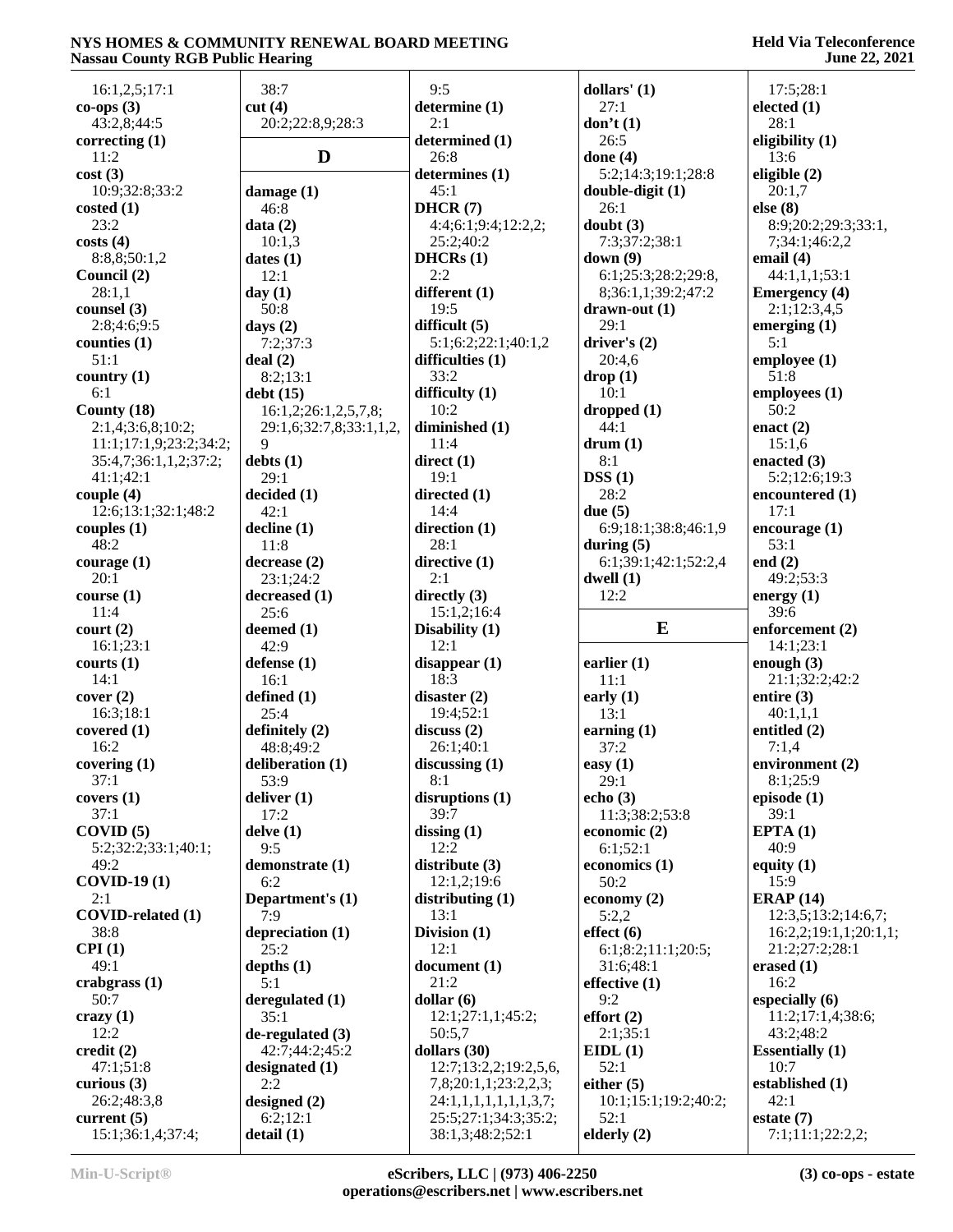### **Held Via Teleconference June 22, 2021**

| 26:4;34:5;51:2         | experience (1)         | 44:1;48:1            | funding $(1)$          | 51:1                       |
|------------------------|------------------------|----------------------|------------------------|----------------------------|
| estate's $(1)$         | 7:2                    | fill $(3)$           | 48:3                   | guideline (9)              |
| 50:1                   | explanation (1)        | 17:1,3;40:2          | funds $(6)$            | 2:1;3:8;8:2,2,2;15:4;      |
|                        |                        |                      |                        |                            |
| et(3)                  | 46:2                   | final $(1)$          | 15:1,1,1;16:1,1;17:7   | 28:2;37:1;38:1             |
| 32:4,4;51:2            | explosion (1)          | 14:6                 | Further $(1)$          | Guidelines (10)            |
| ETPA $(3)$             | 7:1                    | financing $(3)$      | 37:1                   | 2:1,4;3:6;5:2,2;8:1;       |
| 35:1,6;36:2            | extemporaneously (1)   | 33:1,1;34:7          | furthermore (2)        | 17:1,9;32:2;35:1           |
| even $(11)$            | 11:1                   | find $(1)$           | 10:2;16:1              | <b>GUTTENTAG (27)</b>      |
| 20:3;24:7;25:6;27:1,   | <b>Extended (1)</b>    | 16:9                 | future $(2)$           | 4:7,7;5:1,1,1,6,9;9:1,     |
| 1,2;28:2,2;29:1;42:2;  | 47:2                   | fire $(1)$           | 3:8;6:2                | 1;15:1;21:1,1,1,1,6;       |
| 50:1                   | extreme (1)            | 46:7                 |                        | 30:1,1,1,1,2,2,4,7;34:1,   |
| even-handedness (1)    | 16:2                   | first $(5)$          | G                      | 1,2;38:2                   |
| 6:2                    |                        | 5:3;6:2;9:2;30:2;    |                        | Guy(5)                     |
| evening $(10)$         | F                      | 33:1                 | Garrett (5)            | 4:9,9;40:1;47:5;53:1       |
| 2:2;3:1;5:1,5;9:1,2,7; |                        | five $(4)$           | 3:1,1;4:1;51:2;53:1    | gays(1)                    |
| 20:2;21:2,4            | face $(2)$             | 7:1;8:4;34:1,3       | gas(1)                 | 34:1                       |
| everybody $(2)$        | 8:8;13:5               | fixed $(1)$          | 8:6                    |                            |
| 53:1,1                 | facing $(1)$           | 37:2                 | Generally (1)          | H                          |
| everyone (5)           | 14:1                   | flip $(2)$           | 44:2                   |                            |
| 5:1;20:2;40:1;49:2;    | fact $(8)$             | 29:1;51:2            | gentleman (1)          | half $(6)$                 |
| 53:2                   | 10:1;14:1;16:1;17:1;   | flow $(5)$           | 22:1                   | 5:1;16:2;19:8;24:1;        |
| evicted $(3)$          | 18:1;29:8;43:1,9       | 7:2;25:2,4;31:1;32:1 | gentlemen (1)          | 25:1;46:1                  |
| 18:4;47:2;52:4         |                        | folks $(2)$          |                        | handful $(1)$              |
|                        | factories (1)          |                      | 2:3                    |                            |
| eviction $(1)$         | 33:4                   | 4:2;53:2             | given $(5)$            | 23:1                       |
| 13:1                   | factors $(2)$          | following $(2)$      | 10:2;11:2;21:2;22:1;   | hands $(3)$                |
| evidence (1)           | 35:5;37:2              | 6:2;7:2              | 25:8                   | 4:2;30:2;53:2              |
| 38:9                   | fails $(1)$            | follow-up $(1)$      | gives $(2)$            | happen $(4)$               |
| exactly $(1)$          | 16:2                   | 48:2                 | 10:4;11:1              | 31:1;32:6,6;40:2           |
| 50:2                   | fair $(6)$             | food $(1)$           | giving (2)             | happened (1)               |
| examination (1)        | 8:2;24:4;36:1,2,4;     | 39:6                 | 21:1;47:1              | 40:1                       |
| 37:1                   | 37:1                   | forget $(2)$         | goes(5)                | hard $(1)$                 |
| examine $(1)$          | fallen $(1)$           | 19:2;29:1            | 7:2,9;31:1,1;32:5      | 16:9                       |
| 42:2                   | 12:9                   | forms $(2)$          | Good (20)              | hardening $(1)$            |
| examining $(1)$        | family $(2)$           | 17:1,3               | 2:2;3:1;5:1,5;9:1,2,7; | 8:2                        |
| 36:7                   | 31:4;33:1              | fortunate $(1)$      | 11:1,1;16:2;19:1;20:2; | Harris $- (1)$             |
| example $(1)$          | far $(2)$              | 32:2                 | 21:1,2,4;30:2,4;44:2;  | 3:1                        |
| 35:1                   | 14:3;33:2              | forward $(6)$        | 45:6;47:6              | <b>HARRIS-MARCHESI</b> (6) |
| exceed (3)             | fast $(1)$             | 18:2,2;49:2;53:2,2,4 | googled $(1)$          | 3:1;4:1;32:1,1,1;53:2      |
| 36:2,3;37:1            | 20:1                   | found $(2)$          | 52:1                   | Harvard (1)                |
| $\text{except} \, (2)$ | favor $(2)$            | 16:6;36:1            | government (6)         | 7:6                        |
| 10:9;14:1              | 4:2;53:2               | four $(1)$           | 17:2;19:1;47:2;48:3;   | Haughie (2)                |
| exclude $(3)$          |                        | 44:1                 | 51:5;52:2              | 40:1;42:1                  |
| 46:2,3;47:2            | February (2)<br>44:1,2 | Franklin (2)         |                        |                            |
|                        |                        |                      | government's (1)       | HCR(2)                     |
| excluded (6)           | $\text{Fed}(2)$        | 34:2;35:1            | 19:1                   | 35:6;36:1                  |
| 45:1,1,2;46:1,5,6      | 39:4,9                 | free $(4)$           | Governor's (1)         | HCR's (2)                  |
| <b>Executive (1)</b>   | federal(5)             | 35:1,2,2;36:2        | 2:1                    | 36:1,7                     |
| 2:1                    | 13:2;29:1;47:2;51:5;   | Freeport (2)         | grant(1)               | HDR(1)                     |
| expanded (1)           | 52:2                   | 24:9:25:1            | 36:2                   | 35:1                       |
| 33:3                   | feelings $(1)$         | freeze $(5)$         | granted (1)            | head $(1)$                 |
| expect (5)             | 19:1                   | 10:5;11:5;14:2,8;    | 45:2                   | 43:3                       |
| 6:2;7:1;8:3;41:1,9     | feels $(1)$            | 15:2                 | Gray (8)               | health $(1)$               |
| expected $(2)$         | 39:9                   | freezing $(1)$       | 3:1,1;4:1,1;9:1;30:2;  | 5:2                        |
| 10:1,2                 | Ferrara (12)           | 9:2                  | 51:2;53:1              | healthy $(1)$              |
| expects $(1)$          | 2:1,1;4:6,6;5:3;11:1;  | friends $(1)$        | $gr(6)$                | 37:2                       |
| 13:1                   | 34:1;38:1,1;52:2,2,2   | 12:1                 | 10:2;20:8;43:3,3,4;    | hear $(7)$                 |
| expenditures (1)       | <b>FERRERA (2)</b>     | front $(1)$          | 44:6                   | 21:1,1;22:6,7;44:1,1;      |
| 45:2                   | 9:1;21:2               | 11:2                 | $grealty$ (1)          | 47:1                       |
| expense $(6)$          | few $(9)$              | frustration $(1)$    | 35:4                   | heard $(6)$                |
| 7:1,2;11:2;34:8;       | 37:3;39:1;41:1;42:2;   | 28:8                 | green(2)               | 5:8;7:3;17:2,8;39:1;       |
| 37:1;45:2              | 43:1,2,3;46:2,3        | full $(1)$           | 20:3,4                 | 47:7                       |
| expenses $(7)$         | figures $(1)$          | 6:2                  | grips(1)               | hearing $(3)$              |
| 6:9;7:1,1;8:1,7;32:1,  | 36:1                   | fully $(2)$          | 14:1                   | 2:3;17:1,1                 |
| 2                      | file $(2)$             | 7:1;24:9             | guess(1)               | hearings $(5)$             |
|                        |                        |                      |                        |                            |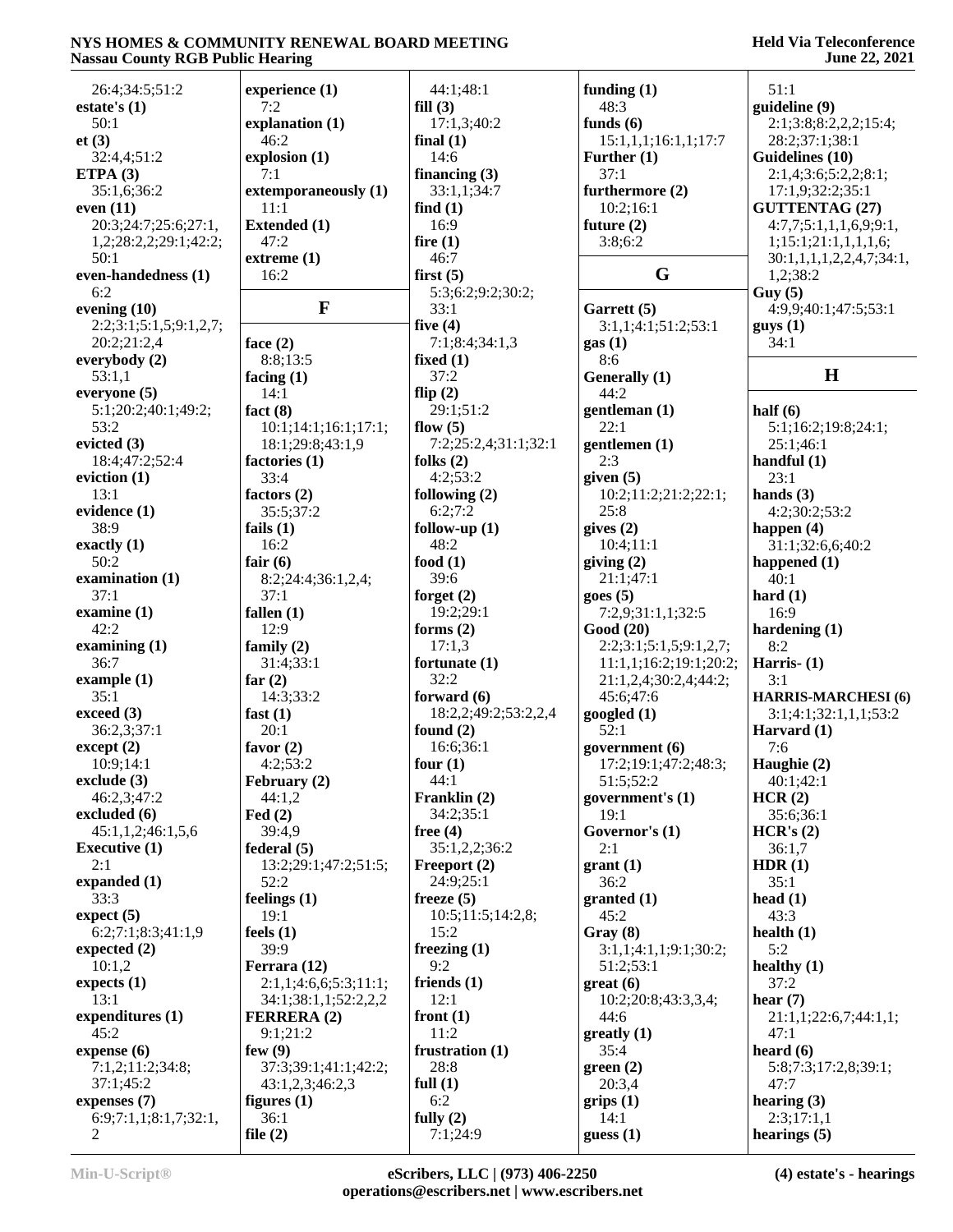| 2:1,2;3:2,2,3                       | 6:1                             | increase (33)                | intimate $(1)$         | 2:1;6:9;38:7;46:1                                 |
|-------------------------------------|---------------------------------|------------------------------|------------------------|---------------------------------------------------|
| heart $(1)$                         | HUD(2)                          | 7:1,2,2;8:1,1;9:2,2;         | 28:2                   | $\boldsymbol{\mathrm{kind}}$ (5)                  |
| 19:9                                | 26:2;27:1                       | 14:1;15:6;22:2,2,2;          | intimately (1)         | 11:2,6;31:8;49:2;                                 |
| heating $(1)$                       | HUDS(1)                         | 23:1,9;24:1,2,2,8;25:1,      | 28:7                   | 52:1                                              |
| 8:8                                 | 23:2                            | 1;27:1,1,1;29:1;31:9;        | intimidating $(2)$     | knocking (1)                                      |
| heats $(1)$                         | HUD's (12)                      | 32:4;35:1;37:1,1;38:5;       | 21:2,2                 | 19:1                                              |
| 23:4                                | 24:1,1,1,1,1,1,1,3,3,6,         | 41:1;45:2;48:1               | into(9)                |                                                   |
| heck $(1)$                          | 7,8                             | increased (5)                | 2:7;4:2;8:2;9:5;11:1,  | L                                                 |
| 31:1                                | huge $(1)$                      | 6:8;10:1;22:2;37:6,7         | 1;19:2;31:6;48:1       |                                                   |
| $\text{held}(3)$                    | 33:3                            | Increases (10)               | introduce (2)          | Labor $(1)$                                       |
| 10:1;11:7;16:1                      | hurt $(1)$                      | 5:2;6:3,7;8:3;14:1,2;        | 2:5;3:1                | 7:9                                               |
| Hello $(2)$                         | 38:6                            | 35:2;37:1;38:1;39:1          | invest $(1)$           | lack $(2)$                                        |
| 5:8;25:2                            | husband $(1)$                   | increasing $(3)$             | 32:2                   | 23:1;31:2                                         |
| help $(12)$                         | 32:2                            | 7:1;8:7;31:9                 | investing $(1)$        | ladies $(1)$                                      |
| 12:7;14:1;17:1,3,7;                 |                                 | index $(1)$                  | 33:1                   | 2:2                                               |
| 18:1,2;27:2;28:1,1,2;               | $\mathbf I$                     | 7:1                          | investment (1)         | laid $(1)$                                        |
| 48:6                                |                                 | indicated (1)                | 43:2                   | 18:1                                              |
| helpful $(1)$                       | $\Gamma$ m $(3)$                | 10:2                         | involved (1)           | landlord (21)                                     |
| 48:4                                | 9:2;12:2;44:7                   | indicates $(1)$<br>7:1       | 28:7                   | 3:1,2;9:1;15:1,2,2,2,                             |
| helps $(1)$<br>43:2                 | idea(1)<br>16:7                 | indications (1)              | irrelevant (1)<br>10:9 | 2;16:1,1,1,2,5,7;17:1,6;<br>18:2;32:1;33:2,2;35:1 |
|                                     |                                 | 7:1                          | IRS(1)                 | landlords (26)                                    |
| Hempstead (1)<br>32:2               | ignore $(1)$<br>14:2            | Indiscernible (5)            | 22:1                   | 5:1;6:2,4,8;7:1;8:7;                              |
| high $(10)$                         | ill-advised (1)                 | 4:2;15:1;31:1;40:9;          | Island $(1)$           | 13:1;14:2,2,6;16:2,9;                             |
| 7:1;8:1,3;17:2;26:1,                | 8:2                             | 50:3                         | 7:1                    | 17:1,2,8;19:2;29:1;                               |
| 6;38:1;45:2;46:3;49:1               | immigration (1)                 | individuals (1)              | issue $(2)$            | 31:2;33:8;36:2;37:2;                              |
| higher $(4)$                        | 13:7                            | 47:2                         | 49:2,2                 | 38:9;52:1,1,8,9                                   |
| 31:2;38:5;39:1;41:6                 | impact $(2)$                    | industry $(1)$               | issues $(1)$           | landlord's $(2)$                                  |
| highly $(1)$                        | 7:1;8:1                         | 11:1                         | 38:8                   | 31:7;32:7                                         |
| 42:7                                | impacts $(1)$                   | ineligible $(1)$             | itemized (1)           | Langiulli (26)                                    |
| historic (1)                        | 8:7                             | 13:5                         | 25:5                   | 4:1,1;40:1;41:1,2,2,                              |
| 10:1                                | implement $(1)$                 | inflation $(13)$             | items $(1)$            | 2;42:2,6;43:1,1;44:2,9;                           |
| history $(1)$                       | 20:1                            | 6:1;7:1,1,3,4,8;8:1;         | 22:2                   | 45:1,1,1,2,3,6,9;46:1,1,                          |
| 12:2                                | implemented (1)                 | 23:5;39:1,3,9;49:1;          | IV $(2)$               | 2,7;51:1,1                                        |
| hold(2)                             | 19:2                            | 53:3                         | 25:1,2                 | large $(3)$                                       |
| 22:1;28:6                           | important (4)                   | influence (1)                |                        | 26:1,1;36:2                                       |
| homes $(2)$                         | 13:1;29:6;32:5;35:2             | 48:2                         | ${\bf J}$              | largest $(1)$                                     |
| 29:1,1                              | impossible(1)                   | information (11)             |                        | 7:2                                               |
| homestead $(1)$                     | 35:2                            | 10:5,8;15:2,2;16:1;          | <b>JAMES</b> (8)       | last $(21)$                                       |
| 22:2                                | improvements (1)                | 36:1;37:2;39:1;40:2;         | 2:1,1;4:6;9:1,1;34:1;  | 4:1;5:2;6:4;7:1;8:1,                              |
| honestly $(1)$                      | 25:5                            | 46:1;50:1                    | 52:2;53:1              | 1;9:2;10:1;12:1,1;13:1;                           |
| 18:2                                | improves (1)                    | initial $(1)$                | Jeannetta (5)          | 15:4,8;17:1;19:3;21:1;                            |
| hoops $(1)$                         | 5:2                             | 42:1                         | 3:1,1;50:9;51:2,2      | 22:1;23:6;36:1;37:3;                              |
| 17:2                                | incentive $(1)$                 | Injury $(1)$                 | job $(4)$              | 48:2                                              |
| hopefully $(2)$                     | 16:2                            | 52:1                         | 10:1;18:2;40:2;50:7    | Lastly $(1)$                                      |
| 49:2,2                              | incentives $(1)$                | input $(1)$                  | jobs $(2)$             | 23:1                                              |
| hoping $(1)$                        | 31:2                            | 19:2                         | 20:1;50:5              | late $(1)$                                        |
| 29:1                                | include $(2)$                   | inserted $(1)$               | judgement (1)          | 35:1                                              |
| hours $(5)$<br>10:1;18:2;20:2;22:1; | 24:2;42:1                       | 13:3                         | 26:1                   | later $(1)$                                       |
| 28:6                                | included (4)<br>8:9;43:1,7;45:1 | Instructions (2)<br>2:2;42:1 | July (1)<br>13:1       | 3:3<br>law(4)                                     |
| house $(3)$                         | includes $(1)$                  | insurance $(5)$              | jump(1)                | 2:1:14:9:19:2:23:1                                |
| 31:1;34:1,4                         | 23:1                            | 7:2;8:1,5;23:8,8             | 17:2                   | lawn(1)                                           |
| households (2)                      | including (4)                   | interest $(4)$               | June $(1)$             | 50:7                                              |
| 13:2;14:4                           | 8:8;10:2;20:1;51:1              | 29:2,7;31:1;39:1             | 53:8                   | laws $(3)$                                        |
| houses $(1)$                        | income $(21)$                   | interested $(1)$             | jurisdiction (1)       | 8:2;14:1;35:1                                     |
| 31:4                                | 6:1;10:1,1,1;11:1,2,            | 50:1                         | 2:1                    | lead $(1)$                                        |
| housing $(6)$                       | 4,7;13:2,2;18:1,2;20:1,         | interesting $(2)$            | justify $(1)$          | 41:1                                              |
| 2:1;6:1;11:2;12:1;                  | 1;29:1;32:1;37:1;47:1;          | 10:1;31:1                    | 10:5                   | learned $(1)$                                     |
| 29:1;35:1                           | 48:1,2;49:5                     | interpret $(1)$              |                        | 19:9                                              |
| How's $(2)$                         | incomes $(5)$                   | 14:1                         | $\mathbf K$            | lease $(9)$                                       |
| 30:3,6                              | 10:1;13:2;14:4;20:1;            | intimacy $(1)$               |                        | 8:1,1;10:3,6;15:2;                                |
| HSTPA(1)                            | 37:2                            | 28:2                         | keep(4)                | 25:1,1;35:2;37:4                                  |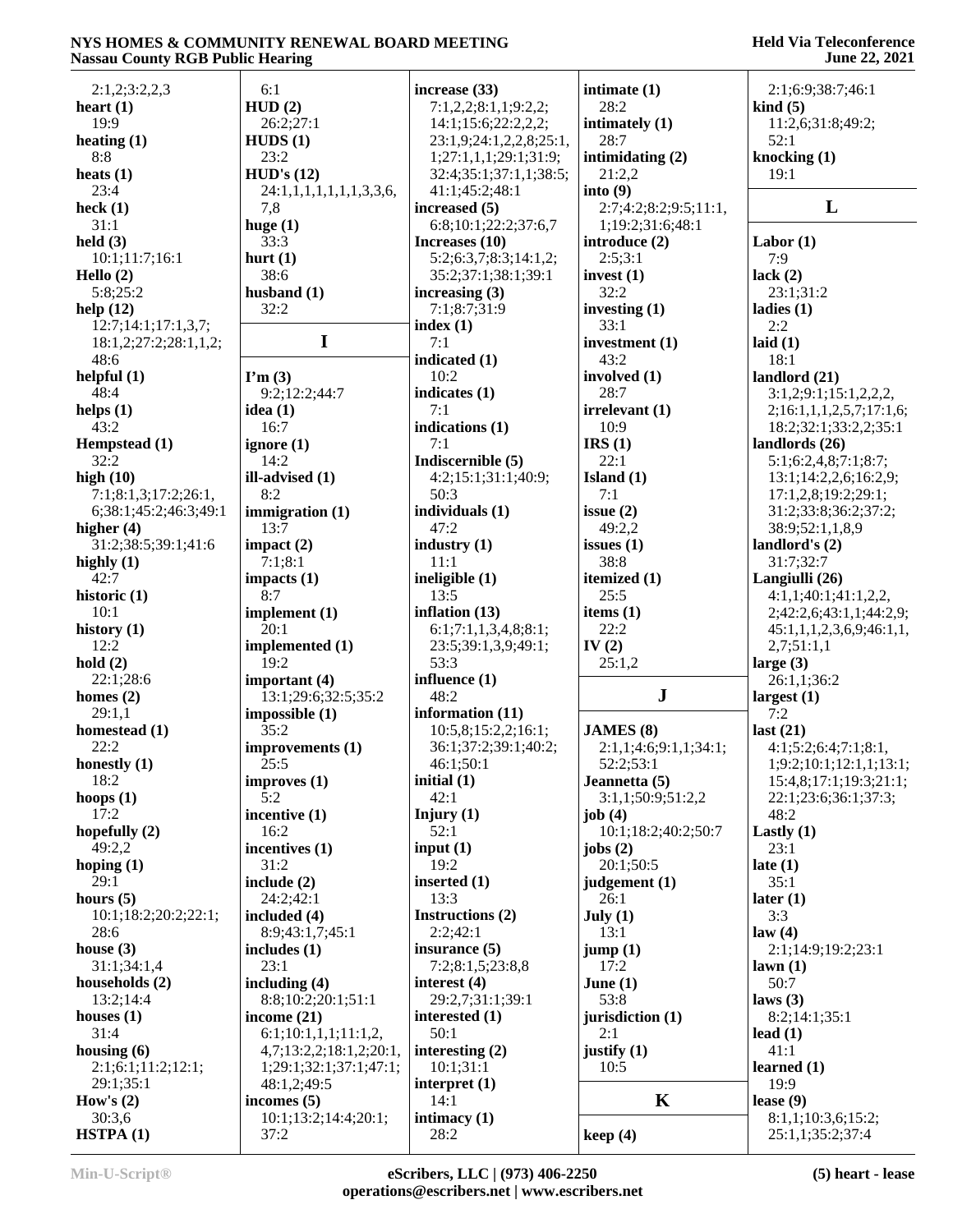| leases $(6)$                       | 31:8                                              | 52:1                    | members $(10)$          | modest(1)                                    |
|------------------------------------|---------------------------------------------------|-------------------------|-------------------------|----------------------------------------------|
| 2:1;8:1,1,2;15:5;37:1              | logical $(1)$                                     | March (3)               | 2:2,5;3:1;4:1;5:1;      | 7:2                                          |
|                                    | 12:2                                              | 7:1;18:9;44:1           | 9:2;11:2,2;53:1,1       | money $(18)$                                 |
| least $(4)$<br>22:1;37:2;38:6;48:1 | long(22)                                          | Marchesi (1)            | mention $(2)$           | 12:1,2;13:1,2,2,9;                           |
|                                    |                                                   | 3:1                     | 47:1;51:1               |                                              |
| left(3)<br>15:7;23:1;42:2          | 6:1;7:1;22:1,1,1,2,2,<br>4,9,9;27:1,2,2,7;29:1,1; | margin(1)               | mentioned (5)           | 15:2;17:2;18:1,2,3;<br>22:1;32:3;33:1,2,5,7; |
| $\text{legal } (1)$                | 34:2,2;35:1;42:1;43:2;                            | 37:2                    | 25:1,2;27:2;37:2;       | 51:9                                         |
| 36:3                               | 44:6                                              | Marilyn (1)             | 41:1                    | money's $(1)$                                |
| legally(1)                         | look $(7)$                                        | 43:2                    | mercy $(1)$             | 17:2                                         |
| 36:6                               | 24:2;39:1,1;40:1;                                 | market $(10)$           | 23:1                    | monies $(2)$                                 |
| legislature (12)                   | 41:1;51:1;53:2                                    | 8:2;24:4;35:1,2,2;      | Met(3)                  | 51:2,5                                       |
| 12:1,1,1,6;13:1,2,2,3;             | looking $(2)$                                     | 36:1,2,4;37:1;48:5      | 28:1,1;50:2             | month $(4)$                                  |
| 19:1,2,8;20:9                      | 23:2;40:8                                         | married $(1)$           | methodology $(3)$       | 23:6;35:2;38:1,3                             |
| lenders $(1)$                      | lost(2)                                           | 48:2                    | 11:1,2;12:1             | monthly $(2)$                                |
| 33:1                               | 20:1;24:1                                         | <b>MARTIN</b> (3)       | MICHAEL (20)            | 24:1;36:2                                    |
| level $(1)$                        | lot(12)                                           | 3:2,2;31:1              | 2:2;4:1,7,7;9:1,2,2;    | months $(16)$                                |
| 28:8                               | 20:1;27:2;28:1,1;                                 | Martin's $(1)$          | 25:2;32:1;34:1,2,2;     | 6:1,1;11:5;12:6;14:2,                        |
| levels $(1)$                       | 33:1;34:2;42:1;43:2;                              | 30:2                    | 38:1;41:2;47:5;49:1;    | 8;16:1,1;18:1,1,8;33:1;                      |
| 29:9                               | 44:1;47:2,2;51:9                                  | Marty $(2)$             | 52:2,2;53:1,1           | 41:1;43:1;48:7;49:2                          |
| liberal $(2)$                      | low(5)                                            | 3:2,2                   | middle(1)               | more (19)                                    |
| 13:2,7                             | 25:9;27:8;29:2,8;                                 | matter $(3)$            | 32:2                    | 6:2,2;7:5;9:5;12:1,1,                        |
| license $(2)$                      | 31:2                                              | 7:2;15:9;41:7           | might $(5)$             | 2;13:2;14:1;18:1;32:5;                       |
| 20:4,6                             | lower $(2)$                                       | May $(18)$              | 17:1;20:3;22:4;34:5;    | 35:2;38:1;40:1;43:1;                         |
| Light(1)                           | 6:2:36:6                                          | 7:1,2,2;18:1;23:2,3;    | 43:1                    | 44:2;48:6;50:1,6                             |
| 20:4                               | lull(1)                                           | 29:1;31:2,2;32:6,6;     | Mike $(6)$              | mortgage $(5)$                               |
| likes $(1)$                        | 6:6                                               | 34:6;41:6;42:2;49:2,2,  | 4:1,3;40:1,2;41:1;      | 26:1,6;32:9;33:2,6                           |
| 6:1                                | lumber(1)                                         | 5:50:1                  | 42:1                    | most(16)                                     |
| limited $(1)$                      | 39:1                                              | maybe $(4)$             | MILLER (61)             | 7:1;13:5;26:1,2,3,3,                         |
| 13:2                               | lumbers(1)                                        | 45:2,2;46:7;48:1        | 2:2;3:1,2;4:1,1,1,2,3,  | 5;27:1;29:1;33:1,2;                          |
| line $(1)$                         | 39:8                                              | MCI(3)                  | 3;5:1,5;9:1,2,8;15:1,1; | 34:5;36:2;37:2;42:7;                         |
| 11:1                               |                                                   | 45:2,2,2                | 17:1,1;18:1;19:1;20:2,  | 48:1                                         |
| listen $(2)$                       | $\mathbf{M}$                                      | <b>McKee</b> (17)       | 2,2;21:4,9;22:3,7,9;    | motion $(3)$                                 |
| 2:2;28:1                           |                                                   | 9:1,1,1,1,2,2;15:1,1,   | 25:1,1,2;26:1,2;29:2,3; | 4:1;53:1,1                                   |
| listened $(1)$                     | <b>Mahoney</b> (7)                                | 1;18:1,7;19:1,2;20:2,2; | 30:1,9;32:1,1,1;34:1;   | move $(3)$                                   |
| 12:1                               | 3:1,1;47:1;48:1,2;                                | 47:1;53:2               | 38:1,1,2;39:1;40:1,3,5, | 4:2;27:1;47:8                                |
| listening $(1)$                    | 49:1,8                                            | mean $(12)$             | 7;43:5;47:5,8;48:9;     | moved $(1)$                                  |
| 47:1                               | mail(8)                                           | 19:2,4;20:1;27:9;       | 50:3,9;51:2;52:1,2;     | 4:1                                          |
| literate $(1)$                     | 41:2,5;42:1,8;43:1,2;                             | 37:1,7;39:1;44:1,1;     | 53:1,2,5                | moving $(3)$                                 |
| 17:1                               | 44:1,1                                            | 45:1;48:1;50:1          | million $(10)$          | 20:1;32:1;49:2                               |
| little $(5)$                       | mailed $(4)$                                      | meaning $(3)$           | 12:1;13:2;19:5,6,6;     | much $(18)$                                  |
| 6:1;20:1;25:1;44:3;                | 40:1;44:2;45:1,1                                  | 9:2;16:1;18:1           | 34:1,2,3;45:2;50:5      | 4:1,2;7:2;9:6;10:1,9;                        |
| 47:1                               | mailing(1)                                        | meaningless $(1)$       | mind(1)                 | 12:1,1,2;13:2;15:1;                          |
| live $(2)$                         | 44:1                                              | 27:1                    | 46:1                    | 19:1;39:6;40:1;44:1;                         |
| 3:6;34:2                           | mainly $(1)$                                      | means $(2)$             | minority(1)             | 52:9;53:2,6                                  |
| livestream (1)                     | 49:1                                              | 22:1;47:2               | 44:5                    | multi- $(2)$                                 |
| 3:5                                | major(1)                                          | <b>Meanwhile (1)</b>    | minute(1)               | 31:3;33:1                                    |
| livestreamed (1)                   | 7:1                                               | 36:2                    | 8:1                     | multiple-family $(1)$                        |
| 2:2                                | makes $(2)$                                       | median(4)               | minutes $(2)$           | 29:1                                         |
| living $(2)$                       | 12:1;33:2                                         | 13:2,2;37:1,6           | 2:7;4:1                 | must(1)                                      |
| 35:2;44:3                          | making (2)                                        | meet(1)                 | misleading $(1)$        | 7:1                                          |
| load $(1)$                         | 40:2,2                                            | 37:1                    | 25:4                    | muted $(11)$                                 |
| 21:2                               | manage $(1)$                                      | meeting $(3)$           | miss(1)                 | 3:2,2;9:1;30:1,1,1,1,1,                      |
| $\text{Lean}(1)$                   | 38:1                                              | 2:2;4:1;54:1            | 33:1                    | 1,2,5;48:1                                   |
| 52:1                               | managers (1)                                      | meetings $(4)$          | missed(1)               | myself $(2)$                                 |
| loans $(2)$                        | 50:2                                              | 2:1,2;3:7;34:2          | 50:1                    | 28:4;52:1                                    |
| 50:1;51:2                          | manual(1)                                         | meeting's $(1)$         | missing $(2)$           |                                              |
| lobby $(1)$                        | 42:2                                              | 53:7                    | 40:1;52:1               | N                                            |
| 38:1                               | Many $(25)$                                       | <b>Melkonian (12)</b>   | mistake $(1)$           |                                              |
| local(1)                           | 6:5; 8:1,7; 10:1,1;                               | 3:2,2;19:1,2;20:2;      | 19:9                    | name $(2)$                                   |
| 47:2                               | 13:1;14:1,2,2;15:3;                               | 29:2,4;31:2;50:1,2,6;   | misunderstanding (1)    | 4:3;34:2                                     |
| locations <sub>(1)</sub>           | 17:2;28:9;29:1;32:1;                              | 52:1                    | 18:5                    | Namely (1)                                   |
| 10:2                               | 33:2;35:1,2,2;36:4;                               | member (9)              | mitigate $(1)$          | 29:6                                         |
| locked $(1)$                       | 37:2;38:7;47:3,4;49:1;                            | 3:1,1,1,1,1,2,2;4:2,4   | 2:1                     | Nassau (15)                                  |
|                                    |                                                   |                         |                         |                                              |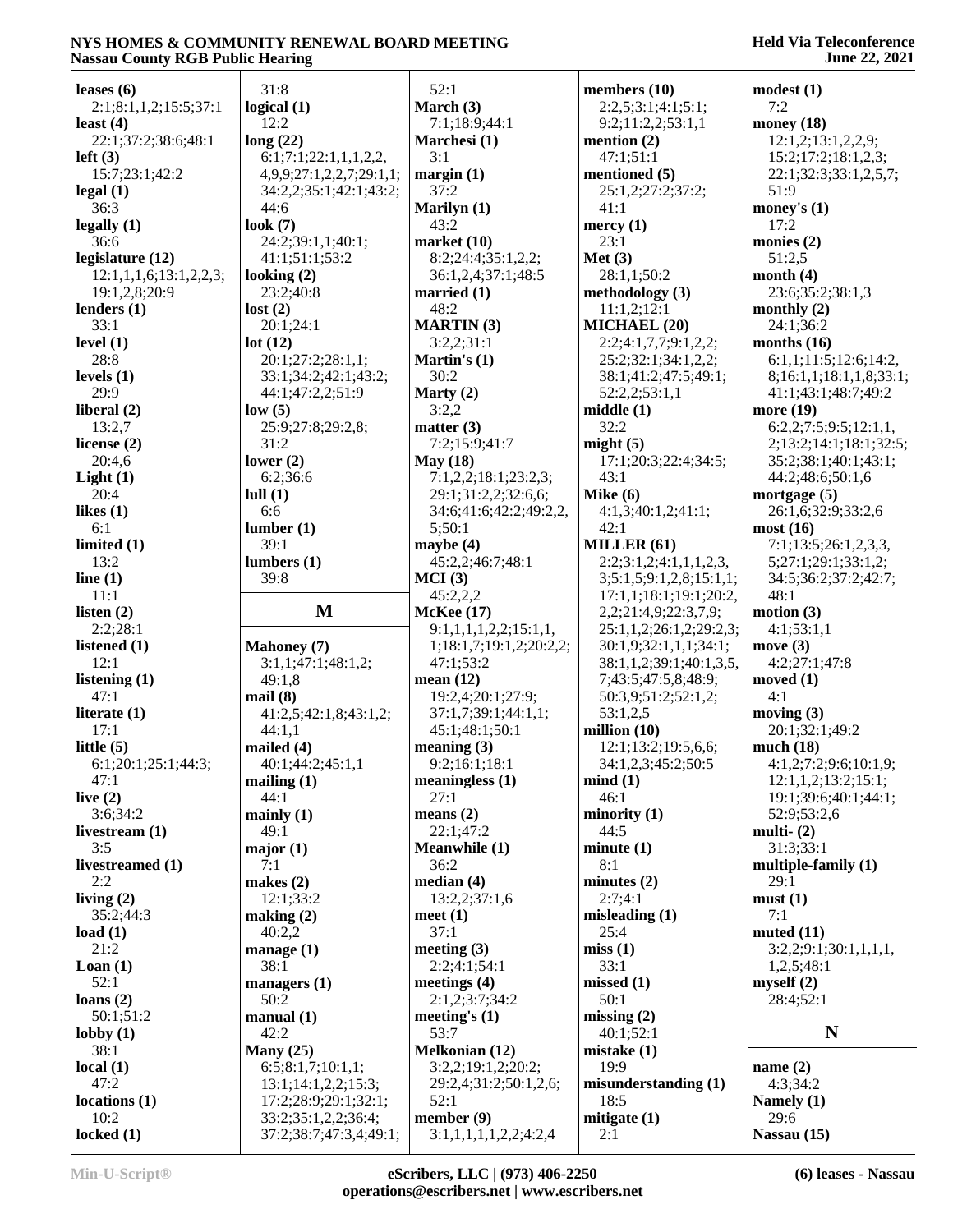| 2:1,4;3:5,7;10:2;                | normalized (2)                                   | 23:2;24:5;36:2            | owners' $(1)$                   | per(1)                  |
|----------------------------------|--------------------------------------------------|---------------------------|---------------------------------|-------------------------|
| 11:1;23:2;34:2;35:4,7;           | 49:2;50:2                                        | ones $(2)$                | 51:1                            | 35:2                    |
| 36:2;37:2;40:9;41:1;             | note $(5)$                                       | 22:1;46:1                 | owner's $(1)$                   | percent (39)            |
| 42:1                             | 2:2;21:2;26:1;35:2;                              | one-year $(2)$            | 44:1                            | 6:1;7:1,1,5,7;8:4;      |
| nation's $(1)$                   | 40:2                                             | 15:1;25:1                 |                                 | 11:1,1,1;13:2;14:1,5;   |
| 5:2                              | noted $(3)$                                      | ongoing $(2)$             | ${\bf P}$                       | 18:1;22:2;23:1,2,4,6,7, |
| nearly (1)                       | 36:8;37:8;38:4                                   | 41:8;43:1                 |                                 | 9;24:2,2,8;25:1,1,1,3;  |
| 36:1                             | notice $(1)$                                     | online (2)                | Padyk (22)                      | 32:2;35:9;38:5;42:3,4;  |
| necessarily (1)                  | 44:1                                             | 13:1;17:4                 | 15:1;21:1,1,1,3,4,7,8;          | 44:2;45:1,2,3,8;46:4;   |
| 48:1                             | notices $(2)$                                    | only $(11)$               | 22:1,3,6,8;25:1,1,1,2;          | 49:1                    |
| necessary(1)                     | 40:1;44:2                                        | 17:4;19:4,6;21:2;         | 27:1,3,9;28:2,3,6               | percentage (1)          |
| 9:2                              | number $(25)$                                    | 23:1;38:5;41:2;42:2;      | Padyk's $(1)$                   | 52:3                    |
| necessity(2)                     | 6:1;20:3;23:1;24:1,3                             | 43:1;44:1;45:5            | 26:2                            | Perfect (2)             |
| 34:6,7                           | 3;25:1,1,4;35:1,1,3,5,7,                         | op(1)                     | page $(4)$                      | 5:1;30:7                |
| Neck $(4)$                       | 8;36:1,1,2;38:4;41:1,1,                          | 41:4                      | 36:1;37:1;40:1;41:1             | perfectly $(1)$         |
| 43:3,3,4;44:6                    | 9;43:1;45:2;49:1                                 | open $(2)$                | pages (1)                       | 17:1                    |
| need(5)                          | numbers $(12)$                                   | 2:1;4:2                   | 40:8                            | perhaps(1)              |
| 10:5;14:1,1;28:1;                | 24:8;26:1,2,2,2;27:2;                            | operate $(1)$             | paid(8)                         | 6:1                     |
| 44:1                             | 36:2;37:1;41:3,6,9;                              | 11:1                      | 6:6;15:1,2;16:4;                | period (4)              |
| needs(4)                         | 43:1                                             | operates $(1)$            | 18:1;32:2;44:4;52:3             | 35:1;40:1;42:2;48:2     |
| 2:7;5:2;6:2;50:1                 | number's $(1)$                                   | 28:2                      | pandemic(6)                     | personal(1)             |
| negatively $(1)$                 | 43:1                                             | operating $(6)$           | 5:2;10:1,1;12:9;                | 26:2                    |
| 7:1                              | Numeral (1)                                      | 10:1;11:1;29:1;47:1;      | 51:6;52:2                       | personally(2)           |
| net(7)                           | 25:1                                             | 48:2;50:1                 | pandemic-related (1)            | 10:1;21:2               |
| 10:1;11:1,1,1;29:1;              | $\mathbf 0$                                      | operation (1)             | 39:7                            | phone(1)                |
| 47:1;48:2                        |                                                  | 6:2                       | paper $(1)$                     | 22:1                    |
| New $(13)$                       |                                                  | opportunity (2)           | 7:6                             | phonetic (2)            |
| 2:1;7:3;8:2;13:6;                | observed (1)                                     | 9:2,6                     | part(5)                         | 21:3;43:2               |
| 14:1;17:6;23:1;28:1,1,           | 27:2                                             | option $(1)$<br>21:1      | 13:1;15:2;20:1;34:6;<br>37:2    | pick(1)<br>50:7         |
| 2,4;35:1;39:4<br>news(2)         | obviously (1)<br>49:1                            | Order $(4)$               |                                 | picture (2)             |
| 6:1;7:2                          |                                                  | 2:1;3:1;5:2;34:7          | particular (3)<br>8:1;31:6;34:8 | 11:1;24:2               |
| Newsday (1)                      | occupied(2)<br>9:3;44:1                          | OTDA (7)                  | particularly (2)                | piece $(1)$             |
| 7:1                              | October (4)                                      | 12:1,2;13:1;14:1,2;       | 31:2;33:1                       | 34:4                    |
| next(16)                         | 2:2;6:2;11:6;15:6                                | 15:2;16:1                 | pass $(2)$                      | pieces $(1)$            |
| 5:2;9:1,1,9;13:1;                | off(6)                                           | otherwise (2)             | 9:3;14:1                        | 47:2                    |
| 15:1;20:2;21:2;32:1;             | 18:1;22:8,9;28:3;                                | 14:1;32:2                 | passed $(1)$                    | pin(3)                  |
| 34:1,1;37:1;40:1;41:1;           | 33:1;43:3                                        | out (32)                  | 9:3                             | 9:1,1;34:1              |
| 43:1;53:7                        | offered $(2)$                                    | 8:5;10:1;13:1,2;          | past(6)                         | pins(1)                 |
| nicely $(1)$                     | 35:2;36:5                                        | 14:2; 15:3,7; 17:1,1,2,3, | 6:1;7:2;33:1;37:1;              | 34:1                    |
| 32:2                             | offering $(1)$                                   | 6;19:3;20:1;21:2,2;       | 39:2;48:7                       | place $(2)$             |
| night $(3)$                      | 17:1                                             | 23:1,1;31:2;32:3;36:1,    | pay (13)                        | 17:2;32:2               |
| 17:1;53:2,9                      | Office (5)                                       | 8;40:1,2;41:2;42:1;       | 10:2,2;12:7,8;13:1;             | play(2)                 |
| nine(1)                          | 3:1;12:1;22:1;36:7;                              | 44:1,2;45:1,1,7;47:2      | 18:1,4,8;31:2;32:1,2,7;         | 13:2;14:2               |
| 8:4                              | 44:2                                             | outstanding (1)           | 48:6                            | Plaza $(1)$             |
| noncomparable (2)                | official (1)                                     | 49:2                      | paying $(7)$                    | 43:4                    |
| 45:1;46:1                        | 28:1                                             | over $(18)$               | 10:2;18:1,2;27:2;               | Please (8)              |
| none $(1)$                       | often $(1)$                                      | 2:8;4:4;5:2;6:1;23:1,     | 31:1;38:1;50:8                  | 2:2;4:5;9:1,1;32:1;     |
| 24:1                             | 19:1                                             | 2,3;25:5;27:2,8;30:4;     | payment $(3)$                   | 34:1,1;44:1             |
| nonetheless (1)                  | oil(4)                                           | 35:1,4;39:1;41:1;42:2;    | 26:1;33:1,2                     | point $(12)$            |
| 21:2                             | 8:6;23:2;39:1,1                                  | 48:6:49:1                 | payments (3)                    | 13:1,4;15:1,3;24:2;     |
| nonhomestead (1)                 | once $(3)$                                       | overall (1)               | 14:7:16:2.3                     | 29:1;31:2;32:5;47:1;    |
| 22:2                             | 15:2,2;18:2                                      | 6:1                       | payroll (1)                     | 49:2;50:1,4             |
| nonpayment $(2)$                 | one $(26)$                                       | overdue $(1)$             | 50:2                            | pointed (1)             |
| 16:1,1<br>nonrent-stabilized (3) | 9:1,3;10:2,5;13:2;                               | 11:2                      | pays $(2)$                      | 28:1                    |
| 23:1;24:2;25:7                   | 14:6;15:1;16:2;21:1,2;<br>24:1;25:2,2;32:2;33:1, | overpaid $(1)$<br>31:2    | 31:1;33:2<br>people (30)        | points $(1)$<br>49:1    |
| nonstabilized (1)                | 1;34:1,1;37:4;38:2;                              | own(1)                    | 7:7;10:1,1,2;12:8;              | policy(1)               |
| 6:7                              | 42:1,2;44:2,2;46:7;                              | 35:1                      | 13:5,8;16:3;17:1,1,5,5;         | 23:9                    |
| nontraditional (1)               | 49:1                                             | owner $(2)$               | 18:1;20:1,1,5;22:1;             | Political (1)           |
| 39:8                             | One- $(2)$                                       | 44:1;46:2                 | 23:1;26:4;27:1,2,2;             | 9:2                     |
| nor $(2)$                        | 24:1;27:4                                        | owners $(4)$              | 28:1,1,2,9;31:5;33:2,2;         | $\text{poll}(1)$        |
| 35:1;51:1                        | one-bedroom (3)                                  | 40:2;41:1;44:1,1          | 34:2                            | 7:6                     |
|                                  |                                                  |                           |                                 |                         |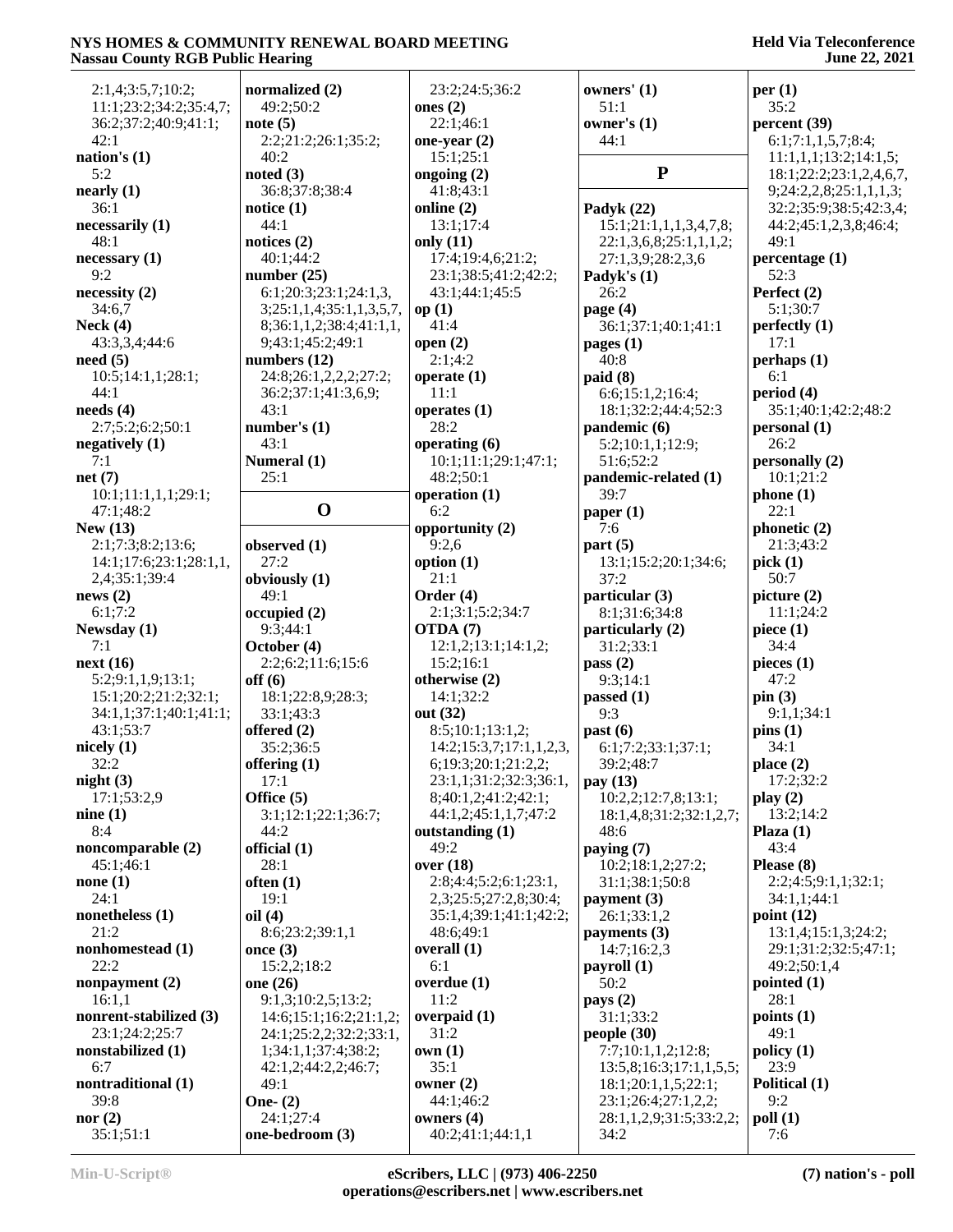| poor(1)               | 18:2                   | 8:7;22:2               | 17:9;35:1                | 2,5,6,7,8;25:1,1;27:1,1, |
|-----------------------|------------------------|------------------------|--------------------------|--------------------------|
| 28:1                  | procedure(1)           | quiet $(1)$            | recognize $(1)$          | 1;31:1;32:2,2,2,2,4;     |
| portion $(1)$         | 17:2                   | 47:1                   | 18:1                     | 34:2;35:1,2;36:7;37:1,   |
| 26:6                  | procedureding(1)       | quite $(3)$            | record $(1)$             | 1,4,4,6,7;38:8;45:2;     |
| position $(1)$        | 16:1                   | 29:2;43:2;50:1         | 29:8                     | 46:1                     |
| 32:2                  | process(7)             |                        | recorded $(2)$           | rent- $(4)$              |
| positive (1)          | 15:2;22:1,1,2,5;29:1;  | $\mathbf R$            | 3:7;49:5                 | 25:8;27:1;32:1;43:2      |
| 48:2                  | 41:9                   |                        | <b>RECORDING</b> ] (2)   | rental $(9)$             |
| possible (3)          | produce (1)            | raise $(7)$            | 2:1;54:2                 | 10:1,1;11:7;12:3,4,5;    |
| 13:1,1;51:8           | 15:2                   | 4:2;7:1,2;14:2;31:1;   | records (1)              | 24:1;48:1;51:1           |
| possibly $(1)$        | profit(6)              | 33:1:53:2              | 42:2                     | rent-burdened (1)        |
|                       | 26:1,1,1,7;37:1;38:9   | raised $(1)$           | reduced $(3)$            | 18:1                     |
| 41:2                  |                        |                        |                          |                          |
| Post $(2)$            | profits $(2)$          | 32:2                   | 10:1;18:2;35:4           | rent-controlled (1)      |
| 7:4:44:2              | 26:1,2                 | range $(1)$            | reduces $(3)$            | 14:1                     |
| posted $(1)$          | program (13)           | 8:3                    | 26:1;35:7,8              | rentdataorg (2)          |
| 2:2                   | 12:1,1,2,4,5;13:1,2,2; | rate $(6)$             | reduction $(1)$          | 36:2;37:1                |
| Powell (2)            | 14:7;18:7;19:1,3;50:2  | 22:2;24:5,6;39:1;      | 35:9                     | rented $(1)$             |
| 29:1;39:1             | programs(1)            | 45:1,4                 | reflection $(1)$         | 44:1                     |
| PPP $(5)$             | 19:2                   | rates $(10)$           | 26:1                     | renting $(4)$            |
| 50:1,2;51:1,1,1       | Projected (1)          | 2:1;6:1;23:2;24:1;     | regarding $(6)$          | 6:6;27:1,5;46:2          |
| preclude (2)          | 7:1                    | 27:1;29:2,7;31:2;36:1, | 21:2;23:1,8;30:2;        | rents $(25)$             |
| 15:1;17:2             | promote(1)             | $\overline{4}$         | 31:3;53:3                | 6:2,5;7:2;9:2;14:2,8;    |
| predict(2)            | 34:1                   | ratio $(1)$            | register $(2)$           | 23:1;24:2;25:9;27:1,4,   |
| 14:1,2                | promoting $(1)$        | 10:1                   | 41:1;44:1                | 8;36:1,1,2,3,5,6;37:1,1, |
| preferential (3)      | 5:6                    | re- $(1)$              | registered $(3)$         | 1;45:1;48:6;52:3,8       |
| 36:1,1,5              | promptly $(1)$         | 46:2                   | 36:9;41:1;44:1           | rent-stabilized (14)     |
| premium (1)           | 53:1                   | reach $(2)$            | registration $(5)$       | 14:1;23:2;24:2,9;        |
| 23:1                  | properties (4)         | 17:6;40:2              | 41:3,6,8;43:1,1          | 25:1;27:4;35:1,3;36:1,   |
|                       |                        |                        |                          |                          |
| presentation (3)      | 27:1,5,6;50:1          | reaching $(2)$         | regulated (4)            | 1,9;41:1;42:2;48:5       |
| 2:3;4:2;23:1          | Property (9)           | 17:1,2                 | 36:2,3,6;43:2            | repairs $(1)$            |
| presentations (1)     | 7:1;26:2,9;31:1;       | read $(3)$             | regulation $(1)$         | 8:9                      |
| 47:1                  | 32:3;33:6,9;34:8;50:2  | 2:7;11:1;14:9          | 35:1                     | repeat $(1)$             |
| president (2)         | protected (1)          | reading $(1)$          | regulations $(1)$        | 22:4                     |
| 27:2;34:2             | 14:2                   | 11:9                   | 31:6                     | report $(4)$             |
| presume(1)            | Protection (5)         | ready $(3)$            | relevant $(1)$           | 36:1,1,8;48:1            |
| 51:1                  | 2:1;6:1;11:2;12:4;     | 9:1;34:2,2             | 10:1                     | reported $(1)$           |
| pretty(10)            | 36:1                   | real $(9)$             | reload $(2)$             | 45:2                     |
| 10:1,9;11:1,1,7;19:1; | provide (3)            | 6:7;7:1;11:1;22:2;2;   | 21:2,2                   | reports $(4)$            |
| 44:1,2;45:6;49:1      | 20:1,1;46:1            | 26:4;34:5;50:1;51:1    | remain $(2)$             | 7:7;11:2;37:1;49:9       |
| prevent(1)            | provides (1)           | reality $(1)$          | 3:7;29:2                 | represent $(3)$          |
| 15:1                  | 15:2                   | 25:8                   | remaining $(3)$          | 26:1,2;52:8              |
| previous(6)           | public (13)            | really $(12)$          | 35:1;36:2,2              | require $(1)$            |
| 35:2;37:4,6;42:1,1;   | 2:1,1,2;3:1,1,1,2,2,3; | 11:6;25:3;26:1,8;      | remains $(1)$            | 33:1                     |
| 48:7                  | 4:4;11:2;12:2;53:1     | 40:2;41:1,1;42:5;46:1, | 37:2                     | required $(4)$           |
|                       |                        | 1,1;50:1               |                          | 13:7;15:2;16:1;34:9      |
| previously $(1)$      | pulling $(2)$          |                        | reminder $(1)$           |                          |
| 37:2                  | 23:1,1                 | reason $(3)$           | 44:1                     | requirement $(1)$        |
| price(7)              | punitive (1)           | 42:8;44:9;45:1         | remove(1)                | 14:2                     |
| 7:9;8:6;31:1;39:1,1,  | 13:4                   | reasonable $(1)$       | 34:1                     | requirements (1)         |
| 1,5                   | pursuant (1)           | 48:2                   | renew $(1)$              | 13:6                     |
| prices $(4)$          | 2:1                    | reasons $(1)$          | 8:1                      | $re$ -regulate $(1)$     |
| 29:1,2;31:2;39:8      | pushing $(1)$          | 31:5                   | <b>Renewal</b> (3)       | 35:1                     |
| prior $(3)$           | 16:1                   | recall $(1)$           | 12:2;15:2,5              | research $(2)$           |
| 3:2;5:1;22:1          | put $(7)$              | 42:1                   | renewals (4)             | 4:1;40:1                 |
| private(1)            | 11:1;13:2;20:1;26:9;   | recap(1)               | 7:2;10:3,6;35:2          | reserve $(4)$            |
| 29:1                  | 31:6;33:1,2            | 22:2                   | renewed $(2)$            | 16:1;29:1;33:1;49:5      |
| proactive (1)         | puts(1)                | received (7)           | 8:5;23:8                 | residential $(1)$        |
| 14:1                  | 8:2                    | 24:1;37:2;45:2,9;      | rent $(76)$              | 11:1                     |
| probably (9)          |                        | 50:1;51:5;53:1         | 2:1,1,4;3:1,6,8;6:1,1;   | residents $(1)$          |
| 29:7,9;37:2;39:1;     | Q                      | receiving $(1)$        | 8:1,1,2;10:2,5;11:5;     | 6:1                      |
| 42:1,1,6;43:1,1       |                        | 38:2                   | 12:8,8,9;14:1,1,1,2,2;   | respond $(2)$            |
| problem(2)            | qualify $(2)$          | recent $(1)$           | 15:2,6;16:1,1,1,2,2;     | 16:8;29:2                |
| 17:5;21:1             | 13:8;20:1              | 39:5                   | 17:1,9;18:1,1,1,2,4,8,8; | responded $(1)$          |
|                       |                        |                        |                          |                          |
| problems $(1)$        | quickly (2)            | recently $(2)$         | 23:1;24:1,1,1,1,1,1,1,2, | 43:1                     |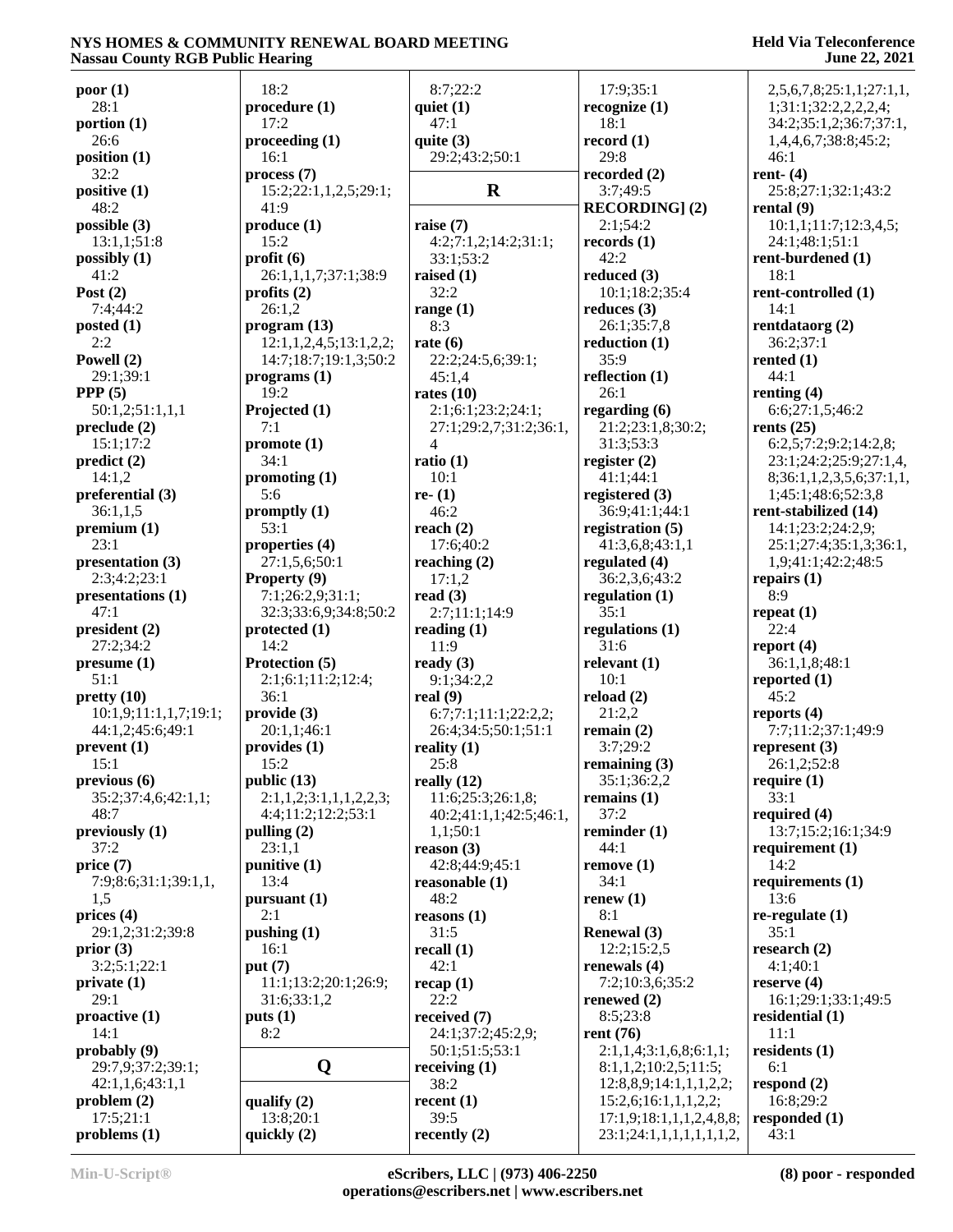| response $(4)$                 | Rush's $(1)$            | 11:1,1;23:1,2;41:2;    | someone $(1)$             | 21:2                   |
|--------------------------------|-------------------------|------------------------|---------------------------|------------------------|
| 2:1;45:1,4;46:2                | 39:3                    | 45:7                   | 17:2                      | steadily (1)           |
| responses $(2)$                | Rychlowski (15)         | September (1)          | sometime $(1)$            | 41:1                   |
| 45:1;51:1                      | 4:1,1;26:2,2;27:1,2,    | 2:2                    | 13:1                      | steady $(2)$           |
| responsibility (1)             | 6;28:1,5;38:2,2;39:1,2, | serve $(1)$            | sometimes (2)             | 10:1;11:7              |
| 11:2                           | 2;43:2                  | 38:5                   | 44:1;46:2                 | Stein $(15)$           |
| rest(1)                        |                         | served $(1)$           | soon $(3)$                | 3:2,2;25:2,2;29:2;     |
| 10:8                           | S                       | 6:4                    | 39:1,2;48:1               | 30:1,2,2,2,3,6,8;31:2; |
| restrictions (8)               |                         | service (10)           | Sorry $(5)$               | 33:1;53:2              |
| 11:1;13:4,4;31:2;              | saddled (1)             | 26:1,2,7,8;29:1,6;     | 3:2;22:8;32:1;34:1;       | Steve $(1)$            |
| 32:1,1,2;33:1                  | 6:8                     | 32:7,8;33:1;53:1       | 40:5                      | 15:1                   |
|                                |                         | several $(2)$          |                           |                        |
| result $(1)$                   | safe $(3)$              |                        | sort $(1)$                | Steven $(2)$           |
| 51:6                           | 2:1;6:1;53:2            | 6:1;8:4                | 32:2                      | 21:2,8                 |
| resulted $(1)$                 | Sal $(2)$               | show $(4)$             | sorts $(2)$               | still $(10)$           |
| 48:9                           | 40:1;41:1               | 10:1;18:1;37:1,1       | 10:1;13:3                 | 6:1;7:2;10:1;18:3,4;   |
| results $(2)$                  | <b>SALVATORE (3)</b>    | showed $(1)$           | sources $(1)$             | 30:1;41:8;43:1;44:1,1  |
| 41:7;48:2                      | 42:1;47:5;53:1          | 7:1                    | 39:9                      | stimulus $(5)$         |
| retention $(1)$                | same $(3)$              | showing $(1)$          | speak $(2)$               | 47:2;48:2,2;51:2;      |
| 51:8                           | 16:2;29:1;33:2          | 27:2                   | 16:6;28:1                 | 52:8                   |
| return $(2)$                   | saw(1)                  | shows $(5)$            | <b>SPEAKER (12)</b>       | stock $(1)$            |
| 29:1;31:9                      | 52:1                    | 6:1,1;10:7;37:1;38:9   | 3:2;5:3;9:1,9;20:2;       | 35:1                   |
| returns $(3)$                  | saying $(7)$            | side $(3)$             | 21:2;32:1;34:1,1;38:1,    | streamlined (3)        |
| 29:1;32:1;48:1                 | 12:2;17:1;28:1;32:9;    | 21:2;29:1;51:2         | 2,2                       | 22:1,1;28:9            |
| revenue $(1)$                  | 39:4;48:1;51:2          | signal $(1)$           | speakers (2)              | striking $(1)$         |
| 24:1                           | SBA(1)                  | 22:3                   | 38:1;53:1                 | 11:6                   |
| revenues $(1)$                 | 50:2                    | significant $(1)$      | specifically $(4)$        | struggle $(1)$         |
| 49:3                           |                         | 6:1                    |                           | 17:1                   |
|                                | schedule (7)            |                        | 6:1;13:1;48:9;51:1        |                        |
| review $(1)$                   | 23:1,2;24:2;25:1,1;     | simply $(1)$           | spent $(1)$               | struggling $(1)$       |
| 4:1                            | 40:9;47:1               | 23:1                   | 25:5                      | 38:7                   |
| Richard (3)                    | schedules (1)           | simultaneously (1)     | spread $(1)$              | studio $(5)$           |
| 5:4,8;23:5                     | 41:2                    | 2:2                    | 2:1                       | 23:2;24:1;27:1,4;      |
|                                |                         |                        |                           |                        |
| right(29)                      | Schnier (8)             | single-digit $(1)$     | squeezes $(1)$            | 36:2                   |
| 4:2,2;9:1,1;19:1,1,1;          | 34:1,2,2,2;38:1,1,1;    | 8:3                    | 7:2                       | studios $(1)$          |
| 21:1,1,2;22:1;25:1;            | 48:2                    | single-family $(1)$    |                           | 23:2                   |
|                                |                         | 29:1                   | Stability (2)<br>6:1;11:2 | stuff $(1)$            |
| 28:1,5;30:8;31:2;34:1;         | School (1)              |                        |                           |                        |
| 39:1,2;45:1;47:2,8;            | 7:1                     | $s$ it $(2)$           | stabilized (10)           | 11:1                   |
| 50:2,9;51:3;52:2,2;            | Second (9)              | 22:1,1                 | 25:9;27:1;31:2,3,8;       | subject $(1)$          |
| 53:2,7                         | 4:1;8:1;9:1;21:1;       | situation (2)          | 32:2;33:1;35:2;37:1;      | 2:1                    |
| rise $(8)$                     | 30:1;34:1,1;38:2;53:2   | 16:2;49:2              | 42:4                      | substantially (1)      |
| 6:1;7:1,1,3;8:1;29:1,          | seconded $(3)$          | situations $(1)$       | stands $(1)$              | 26:1                   |
| 1,2                            | 4:2;53:1,2              | 17:1                   | 35:1                      | succeeding (1)         |
| risen $(1)$                    | section $(2)$           | six(4)                 | start $(2)$               | 6:1                    |
| 7:1                            | 3:2;4:2                 | 16:1,1;32:2;33:1       | 13:1;30:4                 | success $(1)$          |
| rises $(1)$                    | security $(3)$          | skew $(1)$             | starting $(1)$            | 19:1                   |
| 39:5                           | 20:2;37:2;38:2          | 46:1                   | 2:2                       | successful (1)         |
| road $(1)$                     | seeing $(1)$            | slice $(1)$            | State $(18)$              | 12:1                   |
| 28:2                           | 53:2                    | 11:1                   | 12:1,1,6;13:1,2;14:1;     | sue $(1)$              |
| Robert (4)                     | seem $(5)$              | slight $(1)$           | 16:1;18:2;19:1,2;23:1;    | 16:1                   |
| 4:1,1;26:2;39:1                | 11:2;18:5;36:2;37:1;    | 11:8                   | 28:1,1,2,4;36:1;47:2;     | sued $(1)$             |
| Rockland (2)                   | 47:1                    | slow $(1)$             | 52:1                      | 16:2                   |
| 17:9;51:1                      | seems $(4)$             | 20:1                   |                           |                        |
|                                |                         |                        | statement (3)             | Suffolk $(1)$          |
| Rockville (3)                  | 22:3;26:1;37:1,1        | slowly $(1)$           | 2:6;11:1,9                | 23:2                   |
| 22:2;23:2;44:7                 | send $(3)$              | 41:1                   | statements $(1)$          | summary $(1)$          |
| <b>Roman</b> $(1)$             | 28:2;44:2;46:2          | small $(2)$            | 4:2                       | 15:1                   |
| 25:1                           | sends $(1)$             | 44:4;52:1              | state-wide $(1)$          | supermarkets (1)       |
| round $(2)$                    | 47:1                    | smart $(3)$            | 36:1                      | 11:1                   |
| 24:1;44:2                      | senior $(1)$            | 12:2;17:1,6            | statistic (1)             | supplies $(1)$         |
| rounds $(1)$                   | 4:7                     | Soar $(1)$             | 52:1                      | 8:9                    |
| 19:5                           | seniors $(1)$           | 7:4                    | statistics $(2)$          | supply $(1)$           |
| rule $(1)$                     | 37:2                    | social $(3)$           | 35:1,5                    | 16:1                   |
| 48:1                           | sense (1)               | 20:2;37:2;38:2         | status $(1)$              | support $(1)$          |
| RUSH(8)<br>5:1,1,1,4,5,7,8;9:8 | 12:1<br>sent $(6)$      | somebody $(1)$<br>22:1 | 13:7<br>stayed $(1)$      | 38:1<br>supposed (3)   |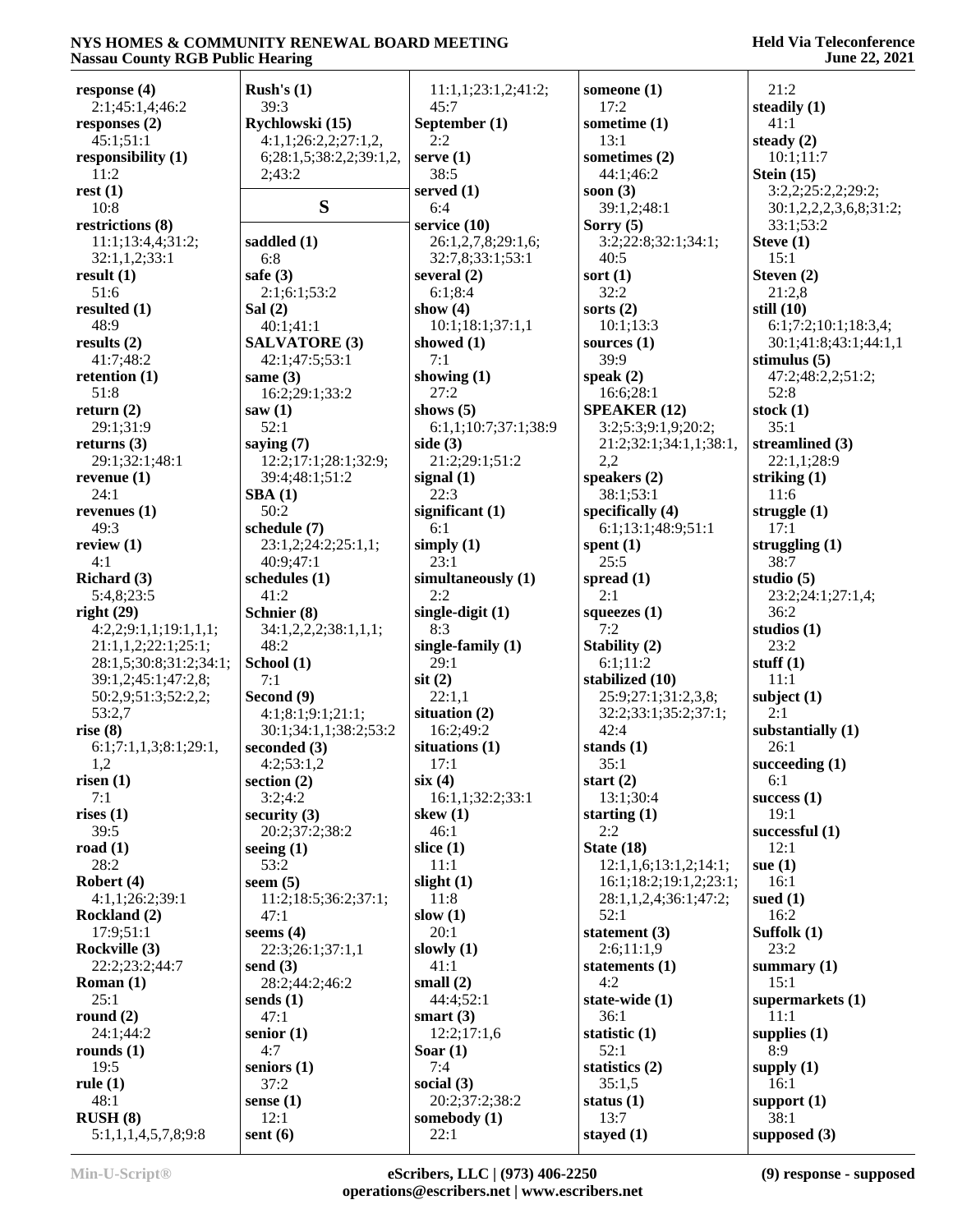**Held Via Teleconference June 22, 2021**

| <b>Trassace County KOD I Gone Hearing</b> |                        |                       |                          |                        |
|-------------------------------------------|------------------------|-----------------------|--------------------------|------------------------|
| 13:2;14:2,8                               | 17:2;18:1,2            | Topper $(1)$          | 25:1;35:1                | 16:2,3,4               |
| supposedly $(1)$                          | tenants $(42)$         | 43:2                  | underwriters (2)         |                        |
| 12:2                                      | 5:1;6:2,3;8:1;9:2;     | total $(11)$          | 23:1,1                   | $\mathbf{V}$           |
| sure $(14)$                               | 13:1,1,8;14:1,1,1,2,2; | 18:1;24:1;36:1,9;     | undocumented (5)         |                        |
|                                           |                        |                       |                          |                        |
| 8:2,2;9:4;14:9;17:1;                      | 15:3,7;16:6;17:1,3,7;  | 37:1,9;40:1,1;41:1,1; | 13:8;20:1,1,5,7          | vacancies (5)          |
| 26:1;33:2;39:2;40:2,2;                    | 19:2;21:2;22:1;26:1,1; | 43:1                  | unemployment (3)         | 37:1,9,9;46:1,9        |
| 42:4,5;47:4;49:8                          | 27:2;28:1,1,7,7;34:2;  | touch $(2)$           | 20:1,8;47:2              | vacancy $(5)$          |
| surging $(1)$                             | 35:2;36:1,5;37:2;38:6, | 30:2,2                | unfairly $(1)$           | 8:2;27:1;37:3,5;46:3   |
| 39:7                                      | 7;43:2;47:2;48:4,6,6;  | touching $(1)$        | 8:2                      | vacant $(5)$           |
| surprised (1)                             | 52:4                   | 30:2                  | Unfortunately (1)        | 6:6;9:2;46:1,1,5       |
| 47:1                                      | tend(1)                | transcribed (1)       | 36:1                     | valid $(1)$            |
| survey $(14)$                             | 26:1                   | 3:3                   | <b>UNIDENTIFIED (1)</b>  | 44:1                   |
| 6:1;40:9;41:6;42:2;                       | term(1)                | transcript $(1)$      | 3:2                      | value $(4)$            |
|                                           |                        |                       |                          |                        |
| 43:1;44:2,2;45:1,1;                       | 8:1                    | 3:4                   | unit $(3)$               | 24:4;26:9;29:2;31:1    |
| 46:1,2;50:1;51:1,1                        | terms <sub>5</sub>     | transitory $(1)$      | 4:1;24:1;46:1            | values $(1)$           |
| surveyed $(1)$                            | 5:2;18:2;29:1,1;37:4   | 39:5                  | units $(20)$             | 31:4                   |
| 7:7                                       | testified $(4)$        | tremendously (1)      | 23:2;24:1,2;25:7;        | various $(1)$          |
| survive $(1)$                             | 11:2;17:1,1,8          | 6:3                   | 35:1,1,1,1,3,6;36:1,1,9; | 45:1                   |
| 38:1                                      | testify $(1)$          | tried $(3)$           | 37:5;42:2,2;43:1,2;      | vein(1)                |
| suspension $(1)$                          | 9:2                    | 10:2;28:2,4           | 45:2;46:1                | 28:2                   |
| 2:1                                       | testifying $(1)$       | tries $(1)$           | Unless $(1)$             | via(2)                 |
| swift $(1)$                               | 9:2                    | 16:1                  | 18:5                     | 2:2,2                  |
|                                           |                        |                       |                          |                        |
| 22:1                                      | testimonies (1)        | trouble(1)            | Unlike (1)               | video $(5)$            |
| system $(2)$                              | 35:3                   | 43:6                  | 12:1                     | 2:2;21:1,1,1,1         |
| 23:1;29:1                                 | testimony (1)          | true(3)               | Unmute $(6)$             | view $(2)$             |
|                                           | 5:1                    | 24:2;26:1;29:6        | 29:2;30:1,1,1,1,1        | 3:4;20:9               |
| T                                         | Thankfully (1)         | try(3)                | unmuted $(5)$            | viewed (1)             |
|                                           | 5:1                    | 28:1,8;47:3           | 21:5;30:1,1,7,8          | 3:5                    |
| table(4)                                  | Thanks (4)             | trying $(1)$          | unmuting $(2)$           | viewing $(1)$          |
| 10:1,4,7;47:1                             | 26:1;32:1;34:1;51:2    | 6:9                   | 9:1;30:1                 | 3:9                    |
|                                           |                        |                       |                          |                        |
| $tables (5)$                              | thinking $(1)$         | turn(3)               | unpin $(1)$              | village $(2)$          |
| 10:9;37:3;40:1;46:2;                      | 50:2                   | 2:8;4:4;5:2           | 9:1                      | 22:2,2                 |
| 48:1                                      | though $(2)$           | turned $(1)$          | unpinned $(1)$           | virtually $(2)$        |
| tabulated (1)                             | 26:2;29:1              | 19:3                  | 5:1                      | 11:2;14:1              |
| 41:7                                      | thought $(1)$          | two(9)                | up(29)                   | volunteered (1)        |
| tabulating (1)                            | 49:1                   | 8:1;19:2,5;34:1;      | 7:2;13:1;15:5;18:8;      | 37:2                   |
| 45:8                                      | thoughts $(1)$         | 39:1;40:8;42:2;46:4,7 | 20:1;21:2;22:1;23:3;     | votes(1)               |
| tabulations $(1)$                         | 49:1                   |                       | 24:1;25:1;29:2;30:2;     | 42:1                   |
|                                           |                        | two- $(1)$            |                          |                        |
| 43:2                                      | three $(8)$            | 36:2                  | 31:1,1,2,4;32:5;33:1;    | voting $(1)$           |
| talk $(2)$                                | 6:1;10:1;11:5;37:1;    | two-bedroom (3)       | 37:1;38:8;39:2;43:1,1,   | 53:9                   |
| 11:1;12:3                                 | 44:1:46:1.4:51:1       | 23:2;24:1;27:5        | 1,2;47:1,2;51:4;52:1     |                        |
| talked $(1)$                              | throughout $(4)$       | two-tenths $(1)$      | updates $(1)$            | W                      |
| 11:2                                      | 13:1;40:1;43:1;44:1    | 6:1                   | 2:1                      |                        |
| talking $(6)$                             | Thursday (4)           | $two-year(8)$         | Upon $(1)$               | wait $(2)$             |
| 8:1;19:7;28:1;33:5;                       | 53:7,8,8;54:1          | 8:1,1,2;10:2,6;15:2;  | 36:7                     | 30:1,1                 |
|                                           |                        |                       |                          |                        |
| 42:2;48:2                                 | $\text{till}$ (1)      | 25:1;37:1             | $\text{urge} (2)$        | waste $(1)$            |
| task(2)                                   | 34:3                   | type(2)               | 10:1;11:1                | 30:1                   |
| 6:2;24:2                                  | times $(4)$            | 48:5;49:1             | urging $(1)$             | water $(2)$            |
| $\tan(5)$                                 | 17:2;39:2,4;44:1       | types $(1)$           | 15:1                     | 22:2;23:4              |
| 22:2,2,2,2;48:1                           | today $(3)$            | 48:3                  | usable $(2)$             | way (11)               |
| Taxes (2)                                 | 27:1;33:1;53:1         | typically $(1)$       | 46:1;47:1                | 10:8;11:1,9;14:1,9;    |
| 7:1,1                                     | today's $(1)$          | 8:1                   | use $(5)$                | 19:1;25:6;31:2,4;47:2; |
| team $(1)$                                | 7:5                    |                       | 33:7;35:1;42:2;46:1;     | 52:7                   |
| 40:2                                      | told(3)                | U                     |                          |                        |
|                                           |                        |                       | 47:3                     | We'll (1)              |
| tedious(1)                                | 12:1;13:1,1            |                       | used $(3)$               | 39:2                   |
| 40:2                                      | tomorrow(1)            | umbrella (2)          | 27:2;39:8;49:1           | weak $(1)$             |
| teleconference (1)                        | 27:1                   | 23:1,1                | using $(1)$              | 22:4                   |
| 2:2                                       | tonight $(3)$          | unable $(1)$          | 45:5                     | website (3)            |
| Temporary (1)                             | 47:1,1;53:1            | 12:8                  | usual $(1)$              | 3:1;21:2;36:1          |
| 12:1                                      | took $(3)$             | unclear $(1)$         | 8:1                      | week $(1)$             |
| Tenant (15)                               | 8:1;19:8;52:1          | 31:2                  | usually $(1)$            |                        |
|                                           |                        |                       |                          | 13:1                   |
| 2:1;3:1;4:1;6:1;11:2;                     | top(2)                 | under $(6)$           | 45:2                     | weeks $(1)$            |
| 15:1,2,2;16:1,1,1,2;                      | 37:1;43:3              | 3:1;8:2;14:7;15:1;    | utility $(3)$            | 13:1                   |
|                                           |                        |                       |                          |                        |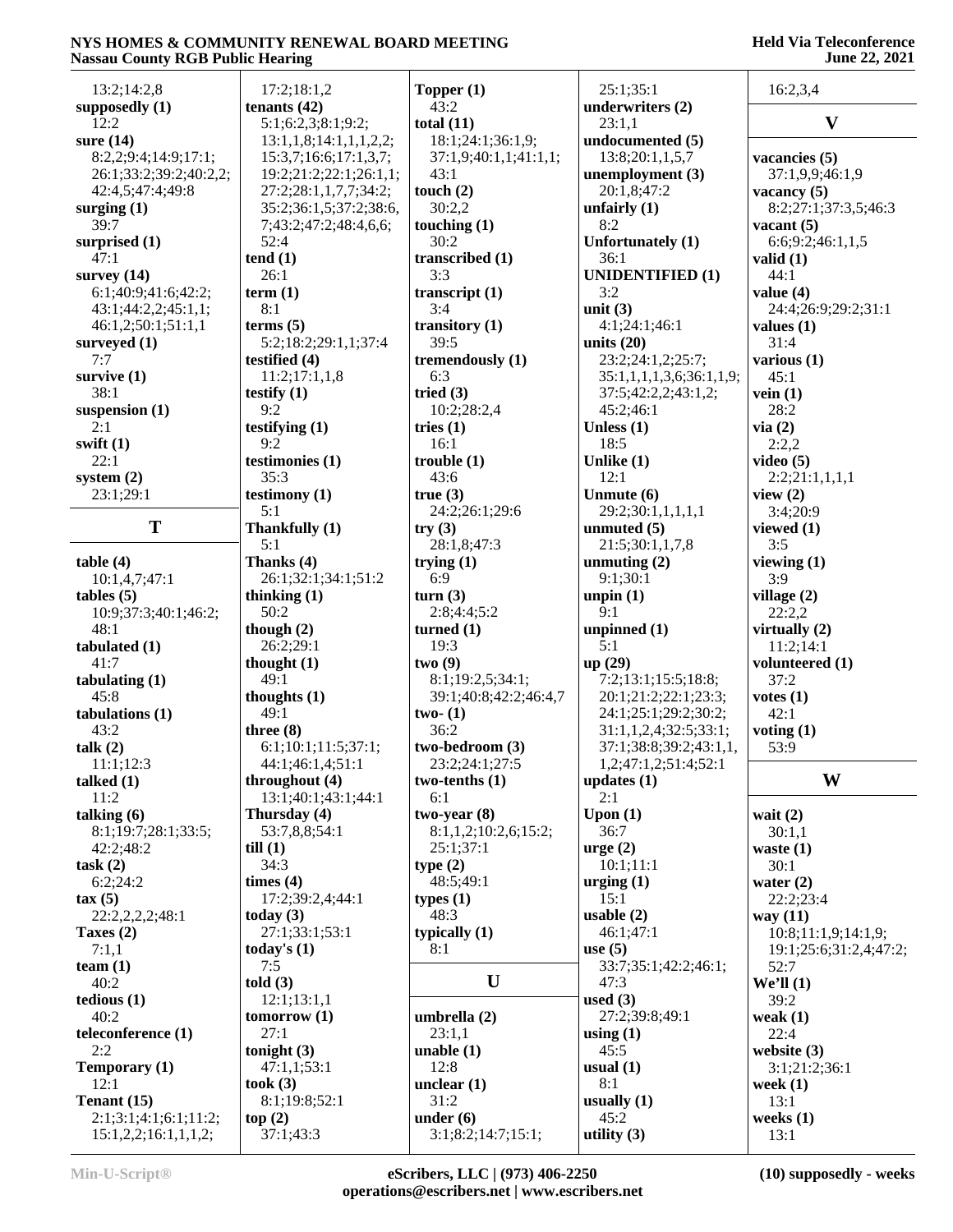| Welcome (2)                       | Yorkers (1)                   | 1,334(1)                         | 27:1                                | 2019(4)                          |
|-----------------------------------|-------------------------------|----------------------------------|-------------------------------------|----------------------------------|
| 2:3:25:2                          | 2:1                           | 24:1                             | 154(1)                              | 6:1;11:7;35:1;36:1               |
| weren't $(1)$                     | YouTube (4)                   | 1,343(3)                         | 37:9                                | 2020(17)                         |
|                                   |                               |                                  |                                     |                                  |
| 52:3                              | 2:2;3:5,6,8                   | 23:2;24:1,2                      | 16(3)                               | 11:5,7;18:9;25:2;                |
| Westchester (2)                   | Yup(1)                        | 1,400(1)                         | 23:9;45:1;46:1                      | 35:1,8;36:7;37:1,1,5,7,          |
| 17:1;51:1                         | 25:1                          | 38:2                             | 19(1)                               | 8;41:1,1,2,8;43:1                |
|                                   |                               |                                  |                                     |                                  |
| what's $(3)$                      |                               | 1,500(1)                         | 25:2                                | 2021(4)                          |
| 11:3;31:1;46:2                    | $\mathbf{Z}$                  | 37:1                             | 1974(2)                             | 2:2;7:1;23:2;40:9                |
| whereas $(1)$                     |                               | 1,511(1)                         | 2:1;12:1                            | $202-1(1)$                       |
|                                   |                               |                                  |                                     |                                  |
| 12:2                              | zero $(9)$                    | 24:6                             | $19$ -year $(1)$                    | 2:1                              |
| who've $(1)$                      | 5:2,2;15:4,5;24:2,2,          | 1,570(1)                         | 35:1                                | 2022(1)                          |
| 10:2                              | 8;38:5;50:1                   | 37:1                             | 1st $(4)$                           | 2:2                              |
|                                   |                               |                                  |                                     |                                  |
| wife's $(1)$                      | $\mathrm{Zoom}\left(1\right)$ | 1,578(1)                         | 2:2;11:6;15:6;20:1                  | 211(1)                           |
| 38:2                              | 2:2                           | 37:1                             |                                     | 24:1                             |
|                                   |                               |                                  | $\overline{2}$                      |                                  |
| within $(1)$                      |                               | 1,600(1)                         |                                     | 234,000(1)                       |
| 2:1                               | $\boldsymbol{0}$              | 24:1                             |                                     | 24:1                             |
| without $(2)$                     |                               | 1,624(1)                         | 2(110)                              | 24(1)                            |
|                                   |                               |                                  |                                     |                                  |
| 7:2;8:2                           | 0(106)                        | 36:2                             | 2:1,2;3:1,2;4:1,2;5:1,              | 7:1                              |
| woman $(1)$                       | 2:1,2;3:1,2;4:1,2;5:1,        | 1,659(3)                         | 2; 6: 1, 2; 7: 1, 2; 8: 1, 2; 9: 1, | 242(6)                           |
| 44:3                              | 2;6:1,2;7:1,2;8:1,2;9:1,      | 23:2;24:1,6                      | 2;10:1,2;11:1,2;12:1,2;             | 40:1;41:2;45:1,1,2,7             |
|                                   |                               |                                  |                                     |                                  |
| wonderful (1)                     | 2; 10:1, 2; 11:1, 2; 12:1, 2; | 1,671(1)                         | 13:1,2;14:1,2;15:1,2;               | 24th(1)                          |
| 53:2                              | 13:1,2;14:1,2;15:1,2;         | 37:1                             | 16:1,2;17:1,2;18:1,2;               | 53:8                             |
| work $(4)$                        |                               | 1,700(1)                         | 19:1,2,7;20:1,1,1,2;                | 25(3)                            |
|                                   | 16:1,2;17:1,2;18:1,2;         |                                  |                                     |                                  |
| 10:1;12:1;27:1;29:2               | 19:1,2;20:1,2;21:1,2;         | 38:1                             | 21:1,2;22:1,2;23:1,2;               | 34:2;35:1;46:1                   |
| workers (2)                       | 22:1,2;23:1,2;24:1,2;         | 1,738(1)                         | 24:1,2;25:1,2;26:1,2;               | 253(1)                           |
|                                   | 25:1,2;26:1,2;27:1,2;         | 37:1                             | 27:1,2;28:1,2;29:1,2;               | 24:3                             |
| 20:1,1                            |                               |                                  |                                     |                                  |
| working $(2)$                     | 28:1,2;29:1,2;30:1,2;         | 1,992(1)                         | 30:1,2;31:1,2;32:1,2;               | 26(1)                            |
| 12:1;22:1                         | 31:1,2;32:1,2;33:1,2;         | 36:2                             | 33:1,2;34:1,2;35:1,2;               | 45:1                             |
|                                   |                               |                                  |                                     |                                  |
| Worries $(1)$                     | 34:1,2;35:1,2;36:1,2;         | 1.6(1)                           | 36:1,2;37:1,2;38:1,2;               | 26,300(1)                        |
| 7:4                               | 37:1,2;38:1,2;39:1,2;         | 25:3                             | 39:1,2;40:1,2;41:1,1,2;             | 24:2                             |
| worse $(1)$                       | 40:1,2;41:1,2;42:1,2;         | 1.8(1)                           | 42:1,2;43:1,2;44:1,2;               | 27.5(1)                          |
|                                   |                               |                                  |                                     |                                  |
| 8:1                               | 43:1,2;44:1,2;45:1,2;         | 7:1                              |                                     |                                  |
|                                   |                               |                                  | 45:1,2;46:1,2;47:1,2;               | 25:6                             |
|                                   |                               |                                  |                                     |                                  |
| worth $(1)$                       | 46:1,2;47:1,2;48:1,2;         | 10(1)                            | 48:1,2;49:1,2;50:1,2;               | 296,518 (1)                      |
| 27:1                              | 49:1,2;50:1,2;51:1,2;         | 35:2                             | 51:1,2;52:1,2;53:1,2;               | 36:1                             |
| write $(2)$                       | 52:1,2;53:1,2;54:1,2          | 10,000(1)                        | 54:1,2                              | 298(1)                           |
|                                   |                               |                                  |                                     |                                  |
| 12:2;16:7                         |                               | 52:1                             | 2,000(1)                            | 40:1                             |
| written $(2)$                     | $\mathbf{1}$                  | 100(6)                           | 37:1                                |                                  |
| 4:2;19:2                          |                               | 12:1;13:2;19:4;23:2;             | 2,035(2)                            | $\mathbf{3}$                     |
|                                   |                               |                                  |                                     |                                  |
| wrong(1)                          | 1(110)                        | 25:1;35:2                        | 23:2:24:1                           |                                  |
| 39:2                              | 2:1,2;3:1,2;4:1,2;5:1,        | 11,940(1)                        | 2,053(1)                            | 3(110)                           |
|                                   |                               | 35:6                             | 37:6                                |                                  |
|                                   | 2;6:1,2;7:1,2;8:1,2;9:1,      |                                  |                                     | 2:1,2;3:1,2;4:1,2;5:1,           |
| Y                                 | 2;10:1,2,4,7;11:1,2;          | 12(5)                            | 2,092(1)                            | 2;6:1,2;7:1,2;8:1,2;9:1,         |
|                                   | 12:1,2;13:1,2;14:1,2;         | 14:2,8;18:8;23:2;                | 37:7                                | 2;10:1,2;11:1,1,2;12:1,          |
| year $(41)$                       | 15:1,2;16:1,2;17:1,2;         | 49:2                             | 2,099(1)                            | 2; 13: 1, 2; 14: 1, 2; 15: 1, 2; |
|                                   |                               |                                  |                                     |                                  |
| 5:1,2,2;6:2,2,4,5;8:1,            | 18:1,2;19:1,2;20:1,2;         | 12.26(1)                         | 37:1                                | 16:1,2;17:1,2;18:1,1,2;          |
| 1,1,1,1,1;9:2;10:1,2;             | 21:1,2;22:1,2;23:1,2;         | 22:2                             | 2,174(1)                            | 19:1,2;20:1,2;21:1,2;            |
| 11:2;12:1;13:3;14:1;              |                               | 124(2)                           | 37:8                                | 22:1,2;23:1,2;24:1,2;            |
|                                   | 24:1,2;25:1,2;26:1,2;         |                                  |                                     |                                  |
| 15:1,2,7,8;16:1;19:2,3;           | 27:1,2;28:1,2;29:1,2;         | 45:1,9                           | 2,189(1)                            | 25:1,1,2;26:1,2;27:1,2;          |
| 20:9;31:7;33:1,1;36:1;            | 30:1,2;31:1,2;32:1,2;         | 126(1)                           | 37:8                                | 28:1,2;29:1,2;30:1,2;            |
|                                   |                               |                                  |                                     |                                  |
| 37:5;39:1;41:1;47:1;              | 33:1,2;34:1,2;35:1,2;         | 35:1                             | 2.3(1)                              | 31:1,2;32:1,2;33:1,2;            |
| 48:7;49:1,1,2;51:1                | 36:1,1,2;37:1,2;38:1,2;       | $12$ -month $(1)$                | 13:2                                | 34:1,2;35:1,2;36:1,1,2;          |
| years $(17)$                      | 39:1,2;40:1,2;41:1,2;         | 14:2                             | 2.4(1)                              | 37:1,2;38:1,2;39:1,2;            |
|                                   |                               |                                  | 12:7                                |                                  |
| 7:2;10:1;25:6;27:2;               | 42:1,2;43:1,2;44:1,2;         | 13(1)                            |                                     | 40:1,2;41:1,2;42:1,2;            |
| 35:2,2,4;37:1,5;39:1;             | 45:1,2;46:1,2;47:1,1,2;       | 36:1                             | 20(2)                               | 43:1,2;44:1,2;45:1,2;            |
| 43:2;44:1,1,1,3;46:1;             | 48:1,2;49:1,2;50:1,2;         | 13th(1)                          | 42:3;44:1                           | 46:1,2;47:1,2;48:1,2;            |
|                                   |                               |                                  |                                     |                                  |
| 48:7                              | 51:1,2;52:1,2;53:1,2;         | 18:9                             | 2001(2)                             | 49:1,2;50:1,2;51:1,2;            |
| year's $(4)$                      | 54:1,2                        | 13-year $(1)$                    | 35:1,6                              | 52:1,2;53:1,2;54:1,2             |
| 8:1;10:1;12:1;15:4                | 1,090(1)                      | 7:1                              | 2010/2011 (1)                       | 3,500(1)                         |
|                                   |                               |                                  |                                     |                                  |
| yesterday $(1)$                   | 24:1                          | 148(1)                           | 39:1                                | 37:1                             |
| 39:4                              | 1,132(1)                      | 24:6                             | 2017(1)                             | 3.9(1)                           |
| York $(8)$                        | 24:1                          | 15(4)                            | 35:7                                | 23:1                             |
|                                   |                               |                                  |                                     |                                  |
| 7:4;14:1;23:1;28:1,1,<br>2,4;39:4 | 1,298(1)<br>36:2              | 18:1;35:2;42:3;48:7<br>15,000(1) | 2018(5)<br>37:1,1,5,6,8             | 30(4)<br>18:1;37:1;42:3;44:3     |